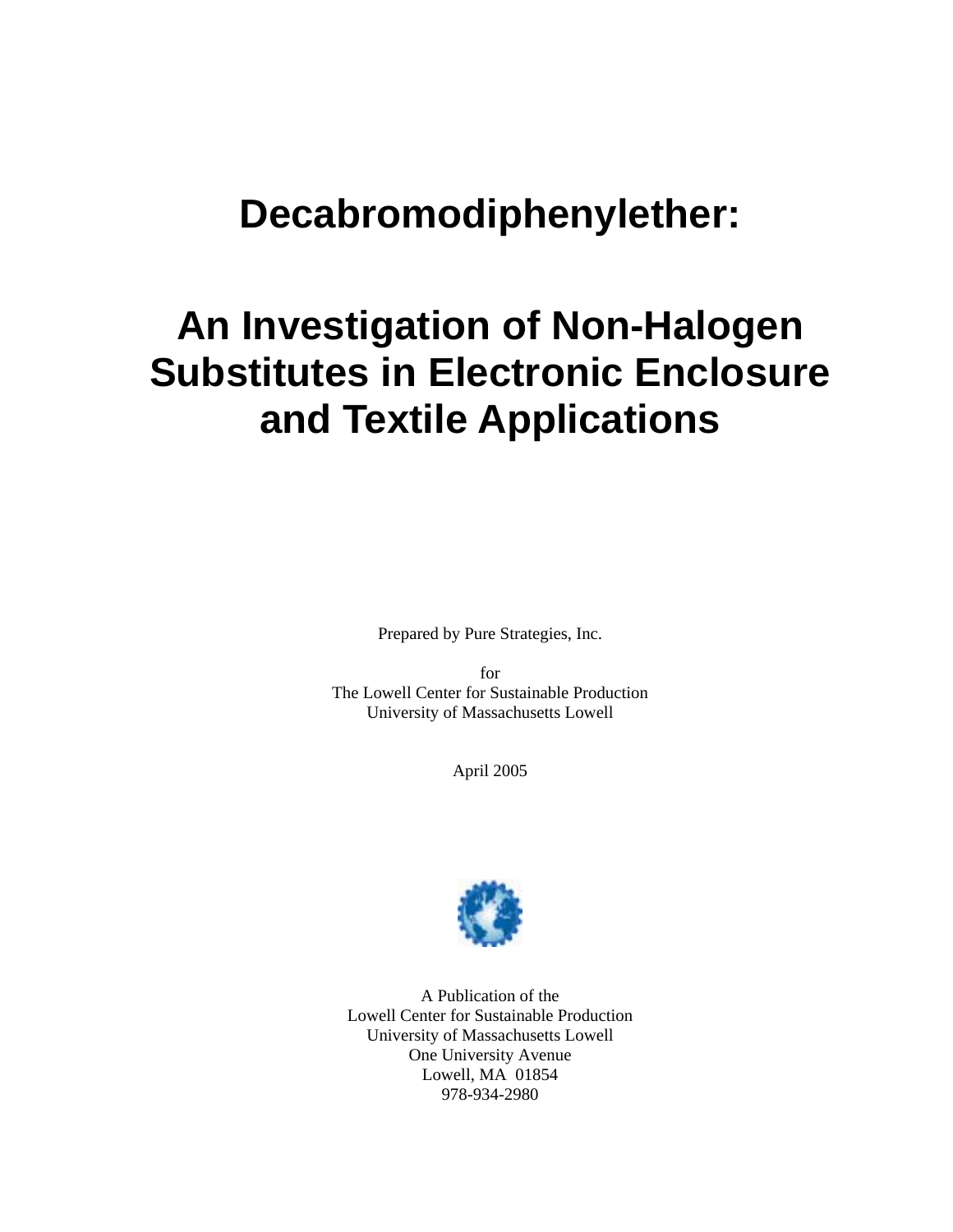### **Acknowledgements**

We are indebted to a number of people who generously contributed time, information, and insights to this report. We would like to especially thank our peer reviewers from industry, government, environmental organizations, and academia. Their comments have greatly improved the quality of the report.

### **The Lowell Center for Sustainable Production**

The Lowell Center for Sustainable Production develops, studies, and promotes environmentally sound systems of production, healthy work environments, and economically viable work organizations. The Center operates on the premise that environmental quality, safe and healthy workplaces, and social accountability can be achieved while at the same time enhancing the economic life of firms and communities. This is accomplished by broadening the fundamental design criteria for all productive activities to include an explicit and comprehensive commitment to sustainability.

The Center is composed of faculty and staff at the University of Massachusetts Lowell who work directly with industrial firms, social services institutions, citizen organizations, and government agencies to promote sustainable production.

The Lowell Center for Sustainable Production was commissioned to conduct this study by Clean Production Action.

©2005 The Lowell Center for Sustainable Production, University of Massachusetts Lowell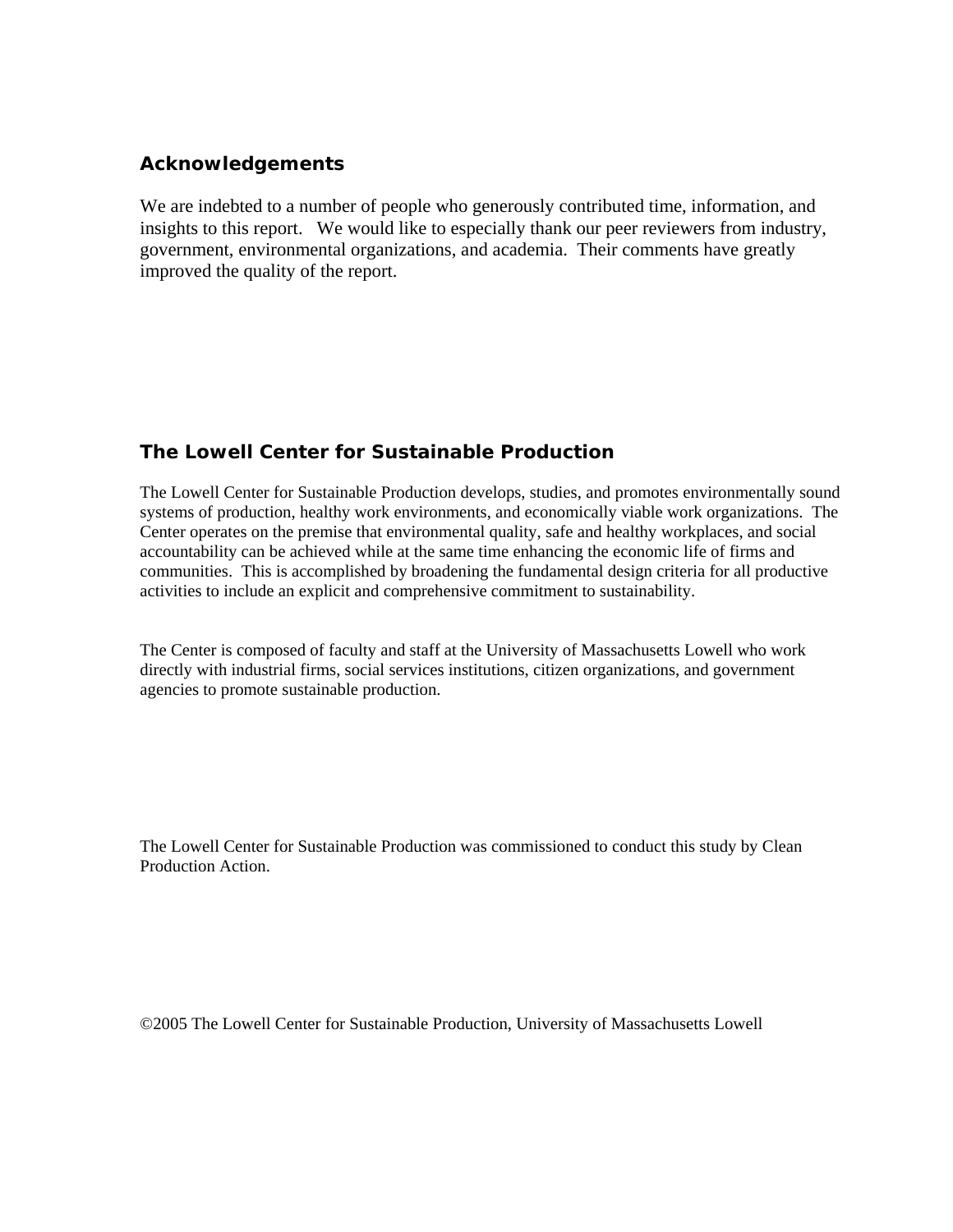### Abbreviations

| <b>ABS</b>      | Acrylonitrile-butadiene-styrene                                       |  |
|-----------------|-----------------------------------------------------------------------|--|
| <b>ATO</b>      | Antimony trioxide                                                     |  |
| <b>BDP</b>      | Bisphenol A bis diphenyl phosphate (same as BPADP)                    |  |
| <b>BEO</b>      | <b>Brominated Epoxy Oligomer</b>                                      |  |
| <b>BPADP</b>    | Bisphenol A diphosphate (same as BDP, also known as BAPP)             |  |
| <b>Br</b>       | <b>Bromine</b>                                                        |  |
| <b>CA BHFTI</b> | State of California Bureau of Home Furnishings and Thermal Insulation |  |
| CA TB           | California Technical Bulletin                                         |  |
| <b>CFR</b>      | Code of Federal Regulations                                           |  |
| <b>CPSC</b>     | <b>Consumer Product Safety Commission</b>                             |  |
| DecaBDE         | Decabromodiphenylether                                                |  |
| <b>DPK</b>      | Diphenyl cresyl phosphate                                             |  |
| <b>FFA</b>      | <b>Flammable Fabrics Act</b>                                          |  |
| ${\sf FR}$      | Flame retardant                                                       |  |
| <b>HIPS</b>     | <b>High Impact Polystyrene</b>                                        |  |
| HF              | Halogen-free                                                          |  |
| <b>NFPA</b>     | National Fire Protection Agency                                       |  |
| PC              | Polycarbonate                                                         |  |
| <b>PLA</b>      | Polylactide                                                           |  |
| <b>PPO</b>      | Polyphenylene oxide                                                   |  |
| <b>PPS</b>      | Polyphenylene sulfide                                                 |  |
| PU              | Polyurethane                                                          |  |
| <b>PTFE</b>     | Polytetrafluoroethylene                                               |  |
| <b>RDP</b>      | Resorcinol bis diphenyl phosphate                                     |  |
| <b>RoHS</b>     | <b>Restriction on Hazardous Substance</b>                             |  |
| Sb              | Antimony                                                              |  |
| <b>TBBPA</b>    | Tetrabromobisphenol A                                                 |  |
| <b>TCEP</b>     | Tris(2-chloroethyl) phosphate                                         |  |
| <b>TCPP</b>     | Tris(1,chloro-2-propyl)phosphate                                      |  |
| <b>TDCPP</b>    | Tris(1,3,-dichloro-2-propyl) phosphate                                |  |
| TB              | <b>Technical Bulletin</b>                                             |  |
| <b>TPP</b>      | Triphenyl phosphate                                                   |  |
| <b>TRI</b>      | <b>Toxics Release Inventory</b>                                       |  |
| <b>UFAC</b>     | <b>Upholstered Furniture Action Council</b>                           |  |
| <b>WEEE</b>     | Waste Electronics and Electrical Equipment Directive                  |  |
| <b>WHO</b>      | World Health Organization                                             |  |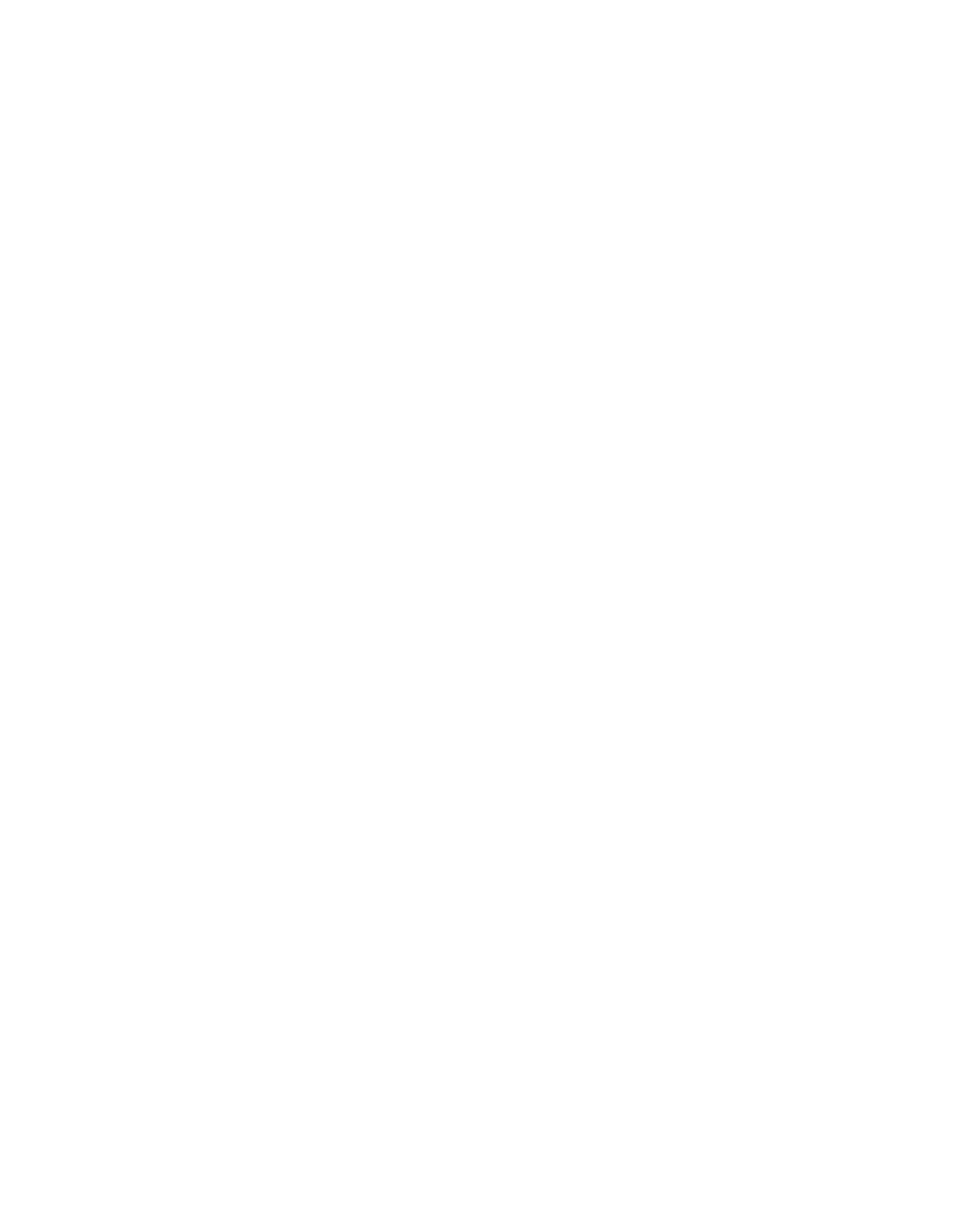### **Table of Contents**

|                         |                                | An Investigation of Non-Halogen Substitutes in Electronic Enclosure and Textile Applications 1 |  |
|-------------------------|--------------------------------|------------------------------------------------------------------------------------------------|--|
| 1                       |                                |                                                                                                |  |
|                         | 1.1                            |                                                                                                |  |
|                         | 1.2                            |                                                                                                |  |
|                         | 1.3                            |                                                                                                |  |
| $\boldsymbol{2}$        |                                |                                                                                                |  |
|                         | 2.1                            |                                                                                                |  |
|                         | 2.2                            |                                                                                                |  |
| $\mathbf{3}$            |                                |                                                                                                |  |
|                         | 3.1                            |                                                                                                |  |
|                         | 3.2                            |                                                                                                |  |
|                         | 3.3                            |                                                                                                |  |
|                         | 3.4                            |                                                                                                |  |
| $\overline{\mathbf{4}}$ |                                |                                                                                                |  |
|                         | 4.1                            |                                                                                                |  |
|                         | 4.2                            |                                                                                                |  |
|                         | 4.3                            |                                                                                                |  |
| 5                       |                                |                                                                                                |  |
|                         | 5.1                            |                                                                                                |  |
|                         | 5.2                            |                                                                                                |  |
|                         | 5.3                            |                                                                                                |  |
|                         | 5.4                            |                                                                                                |  |
|                         | 5.5<br>5.5.1<br>5.5.2<br>5.5.3 | Non-Halogenated Flame Retardant Approaches to DecaBDE Substitution22                           |  |
|                         | 5.5.4                          |                                                                                                |  |
|                         | 5.5.5<br>5.5.6                 |                                                                                                |  |
|                         | 5.5.7                          |                                                                                                |  |
|                         | 5.5.8                          |                                                                                                |  |
|                         | 5.6                            |                                                                                                |  |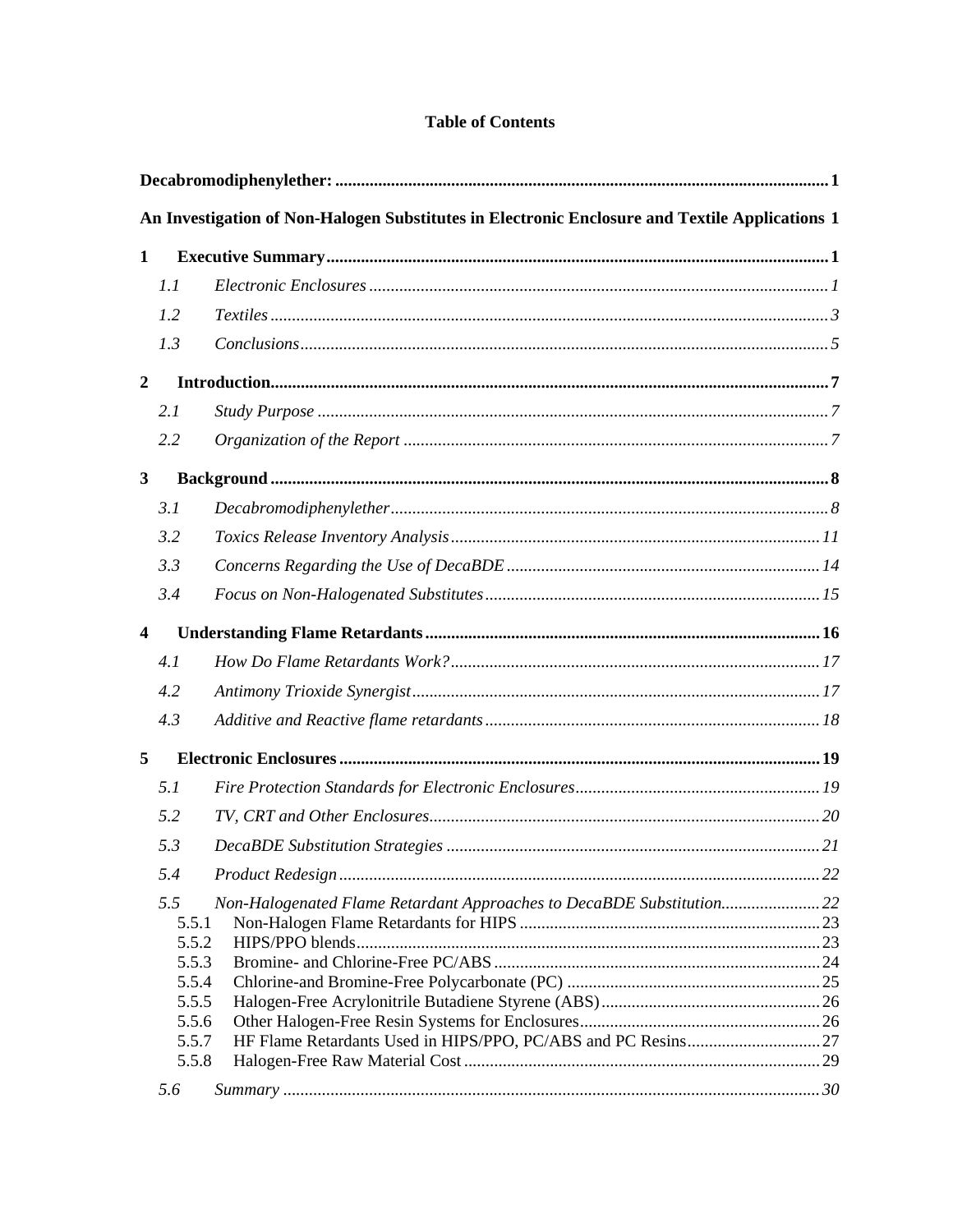| 6  |       |  |
|----|-------|--|
|    | 6.1   |  |
|    | 6.2   |  |
|    | 6.3   |  |
|    | 6.4   |  |
|    | 6.5   |  |
|    | 6.5.1 |  |
|    | 6.5.2 |  |
|    | 6.5.3 |  |
|    | 6.6   |  |
|    | 6.7   |  |
|    | 6.7.1 |  |
|    | 6.7.2 |  |
|    | 6.7.3 |  |
|    | 6.7.4 |  |
|    | 6.8   |  |
| 7  |       |  |
| 8  |       |  |
| 9  |       |  |
| 10 |       |  |
|    | 10.1  |  |
|    | 10.2  |  |
|    | 10.3  |  |
|    | 10.4  |  |
|    |       |  |
| 11 |       |  |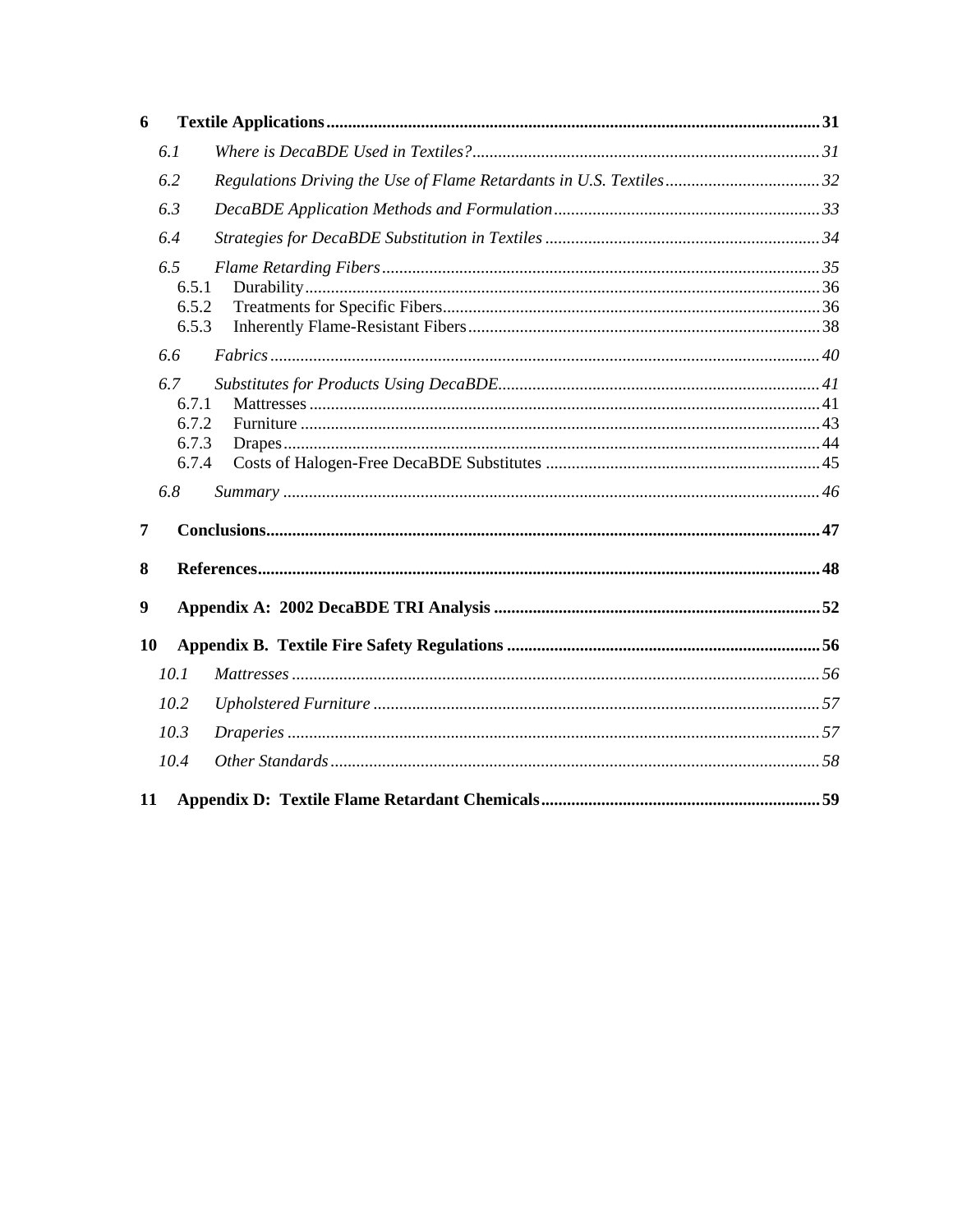### **1 Executive Summary**

This study examines non-halogen substitutes for the flame retardant decabromodiphenylether (decaBDE) in its most common applications: electronic enclosures and textiles. The search for substitutes is motivated by concerns that have been raised by some governments, scientists, and other stakeholders about the potential human health and ecological impacts of decaBDE and the desire of many manufacturers to find suitable alternatives. The purpose of this study is to:

- 1. Identify the primary sectors that use decaBDE in the U.S.
- 2. Identify substitute flame retardants and materials in electronic enclosures and textiles that meet fire protection standards
- 3. Assess the availability of these substitutes
- 4. Delineate examples of where these substitutes are currently used in commerce
- 5. Assess the costs of these substitutes where data are available.

The report focuses on non-halogenated substitutes to decaBDE in response to a high degree of interest among manufacturers, government officials and public and environmental health advocates. Performing a detailed review of the literature on exposure and human and environmental toxicity of flame retardants was beyond the scope of this study; nonetheless, thorough consideration of the health and ecosystem risks of alternatives is an important aspect of any substitution process. The scope of this study is limited to summarizing the known non-halogenated substitutes to the use of decaBDE in electronic enclosure and textile applications.

DecaBDE Uses Roughly 80% of decaBDE use in the U.S. is thought to be in electronic enclosures, with the vast majority used in the back and front plates of television sets. Roughly 10% – 20 % is used in textiles. The remaining decaBDE applications include rubber products, wire and cable, and minor uses in paper, mineral wool, connectors, and other applications.

### 1.1 Electronic Enclosures

The major use of decaBDE in the U.S. is in electronics, with the primary use being the black plastic electronic enclosures used to enclose the rear of the TV. DecaBDE is used in TV enclosures because it is an inexpensive, highly efficient flame retardant that is very compatible with inexpensive high impact polystyrene (HIPS). In a TV enclosure, the back plastic panel and in some cases the front panel will be made from decaBDE HIPS containing roughly 12% decaBDE by weight in combination with antimony trioxide (ATO) at a ratio of roughly three parts decaBDE to one part ATO. DecaBDE HIPS is sometimes used in other electronic enclosures. This study focuses on the substitution in TV enclosures, but the results are broadly applicable to enclosures using decaBDE and HIPS.

The chief fire safety standards for electronic enclosures are the UL 94 component standards*.* The UL 94 component standards range from UL94 HB (the lowest standard), which involves a horizontal burn, to successively more stringent vertical burning tests (Class UL 94 V-2, V-1, V-0 and 5V). DecaBDE is typically used in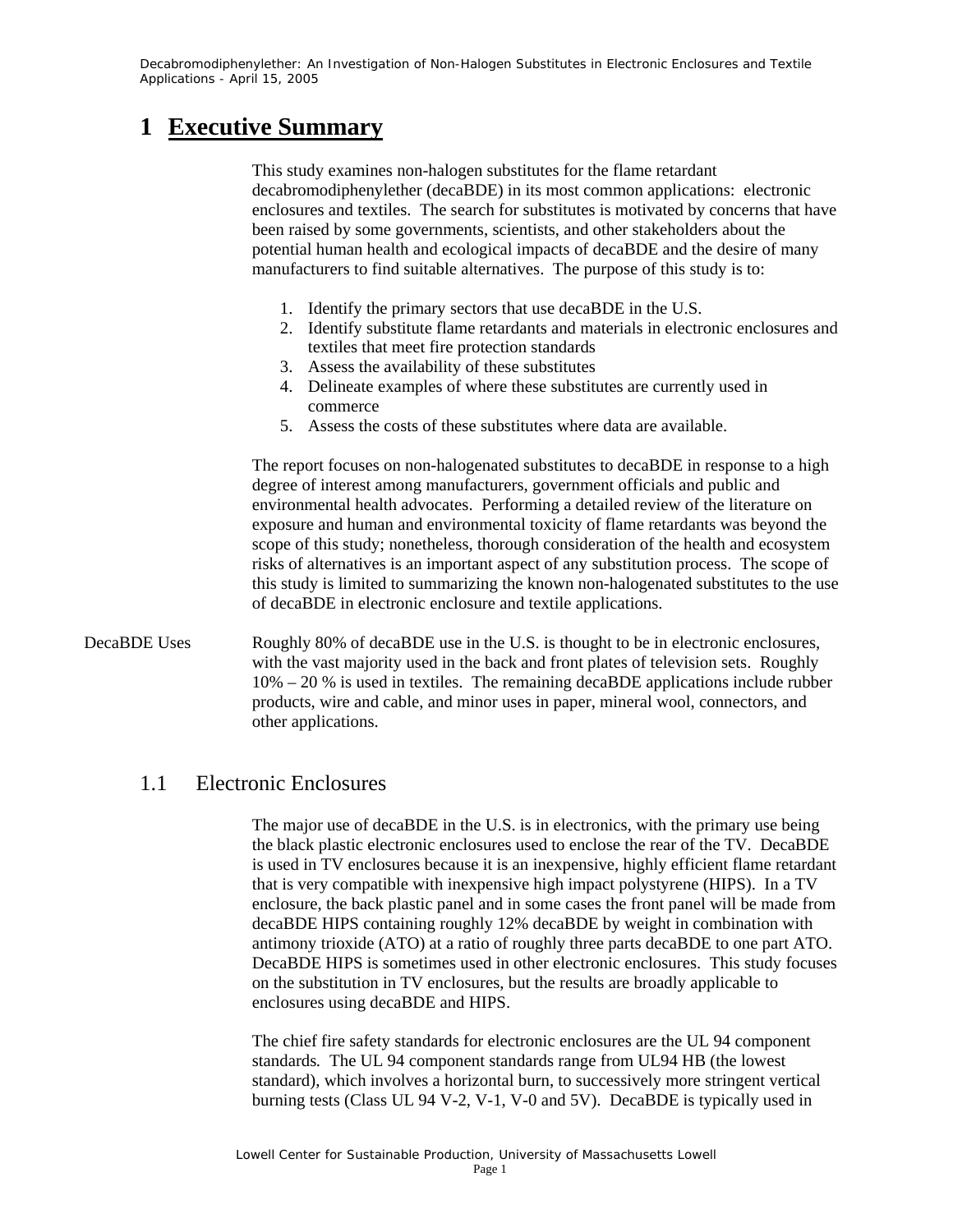> components that require high levels of flame retardancy, V-0 or higher. The default standard for replacement of components using decaBDE is almost always V-0.

Some enclosure manufacturers have been able to redesign their products and separate the voltage supply from ignitable plastics. While these products technically meet the UL standard, manufacturers in the U.S. and increasingly in Europe are still flame retarding the housings to protect them from external ignition sources.

Nonhalogenated Substitutes for decaBDE in Electronic Enclosures

The most cost-effective non-halogenated substitutes for decaBDE HIPS involve changing the resin system and the use of phosphorous-based flame retardants. The most cost-effective non-halogenated substitutes include:

- blends of polycarbonate and acrylonitrile-butadiene-styrene (PC/ABS)
- polycarbonate (PC)
- blends of high-impact polystyrene (HIPS) and polyphenylene oxide (HIPS/PPO)

Other substitutes such as metal, wood or enclosures based on polylactide are possible but not widely employed due to cost and performance issues. These substitute resin systems are commodity resin systems widely used in a variety of applications in the U.S. Of these three replacement systems, only HIPS/PPO is 100% halogen-free. The PC/ABS and PC systems typically contain a very small amount of fluoropolymer (roughly  $0.3\%$ ) for drip resistance<sup>1</sup>. A fourth alternative system to decaBDE HIPS is straight ABS but this resin system requires brominated flame retardants to achieve a V-0 rating. Table 1 summarizes the three main non-halogen substitutes and includes the resin system, flame retardant, and example uses. Table 1 also includes polylactide (PLA), a promising biopolymer that is 100% halogen free but is in the early commercialization phase.

#### Substitute Costs for Electronic Enclosures

l

The cost of various flame retardant amorphous plastics for electronic housings varies tremendously, with flame retardant HIPS being the cheapest and HIPS/PPO blends being the most expensive. The raw material costs for resin enclosures depend on a number of factors including the cost of the resin itself, the cost of the flame retardant, and volume-related pricing. The cost of these substitute systems is roughly \$0.40 to \$1.00 per pound greater than decaBDE HIPS, which costs roughly \$0.87 to \$0.98 per, pound. To put these costs in perspective, the cost increase for an average 27 inch TV that sells for roughly \$300 using PC/ABS rather than decaBDE HIPS in the rear enclosure would be roughly \$4.40 to \$7.50, or roughly 1.5 to 2.5% of total purchase price. Note that these costs are raw material costs only and do not include one-time switching costs such as new molds or other cost increases or decreases due to changes in energy use, yield, or cycle time.

<sup>&</sup>lt;sup>1</sup> Throughout the report, PC/ABS and PC are referred to as "halogen-free". This term applies to the flame retardants as opposed to the resin system which contains a small amount of fluoropolymer.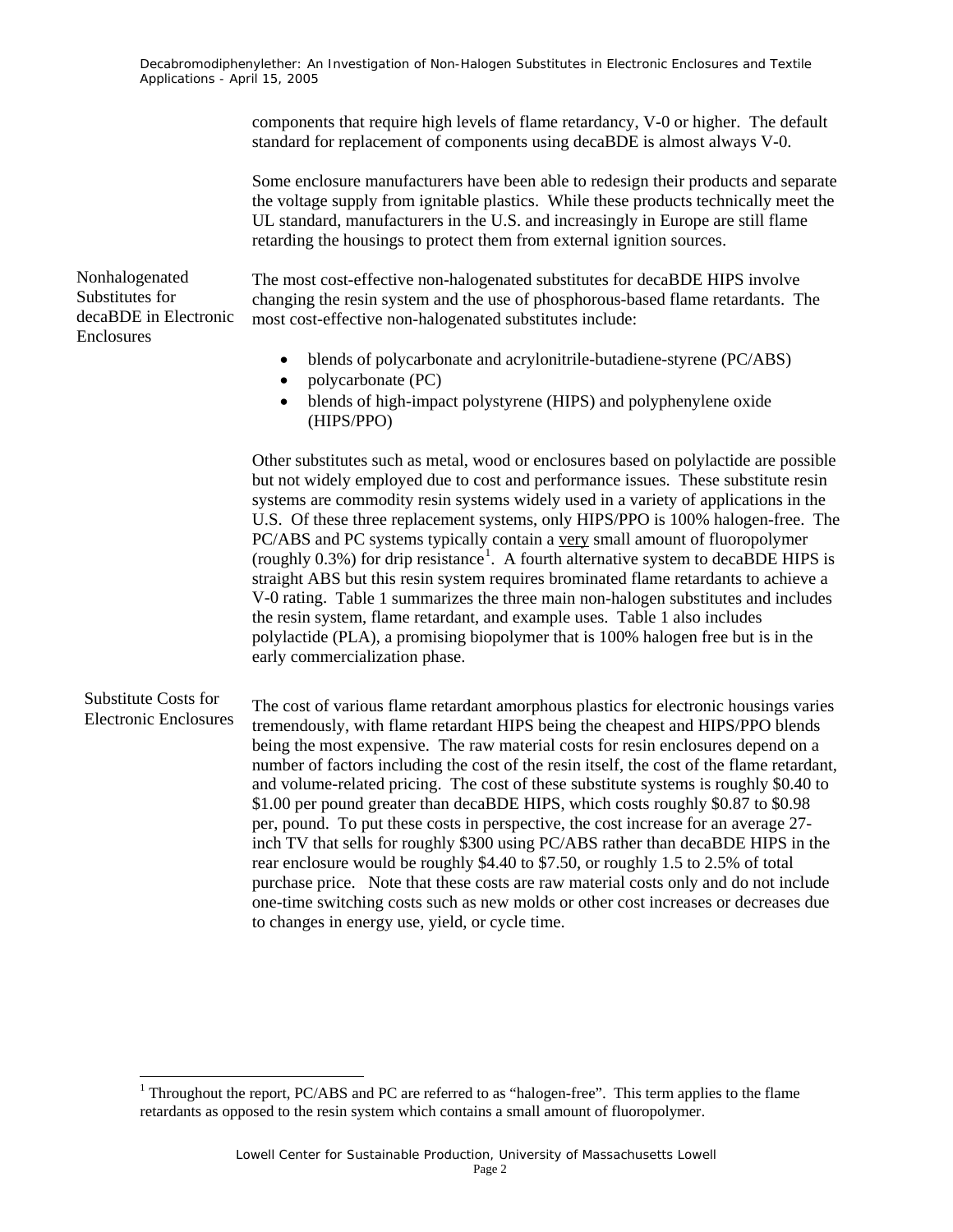| Resin<br>System | Flame Retardant(s)                           | <b>Example Uses</b>                                                                     |
|-----------------|----------------------------------------------|-----------------------------------------------------------------------------------------|
| HIPS/PPO        | • Resorcinol bis diphenyl phosphate<br>(RDP) | • Used throughout Europe -- roughly 20,000<br>metric tons in the EU TV enclosure market |
| PC/ABS          | • Bis-phenol A diphosphate<br>(BPADP)        | • Sharp AQUOS LCD TV<br>• Philips Electronics flat panel TV                             |
| <b>PC</b>       | • Phosphate esters                           | • Apple Computer Monitor<br>• Philips Plasma TV front housing                           |
| <b>PLA</b>      | • Metal hydroxide                            | • NEC (currently in developmental products<br>only)                                     |

#### **Table 1: DecaBDE Substitutes in Electronic Enclosures**

Summary The vast majority of TV electronic enclosures in the U.S. are made from decaBDE HIPS. Many electronic manufacturers are moving away from decaBDE. For example, in Europe decaBDE is not used in TV enclosures. If market drivers existed in the U.S., nearly all manufacturers have the technology and know-how to meet the demand for decaBDE-free products that meet strict fire safety standards.

### 1.2 Textiles

Textiles are the second major use of decaBDE examined in this study. Unlike electronic enclosures for which there are a limited number of substitutes currently available, there are many different flame retardants, fibers, and barrier substitutes for textile applications. This makes summarizing the substitutes for textiles more difficult.

Roughly 10 – 20% of U.S. decaBDE use occurs in the textile industry (Hardy 2003). Based on a literature review and an analysis of the U.S. Toxics Release Inventory (TRI), the primary textile uses appear to be in the mattress, drapery, commercial upholstered furniture, and transportation (automotive and airplane) industries. Other niche applications of decaBDE in textiles include tents, awnings, and related fabric applications.

Fire Safety There are numerous federal, state and voluntary fire safety performance standards that drive the use of flame retardant textiles. The most significant of these include those promulgated by the State of California Bureau of Home Furnishings and Thermal Insulation (CA BHFTI) and the Consumer Product Safety Commission (CPSC). Historically, flame resistance standards were developed mostly for cigarette-type ignition sources. More recently, fire safety officials have begun to develop open-flame standards for textile products. CPSC proposed a rule for mattresses in January 2005, and is in the process of developing regulations for furniture and bedding. According to the CPSC, the total use of flame retardant chemicals is expected to increase somewhat if such requirements are finalized (CPSC 2005). DecaBDE is one of many potential flame retardants that are likely to be used to comply with these standards.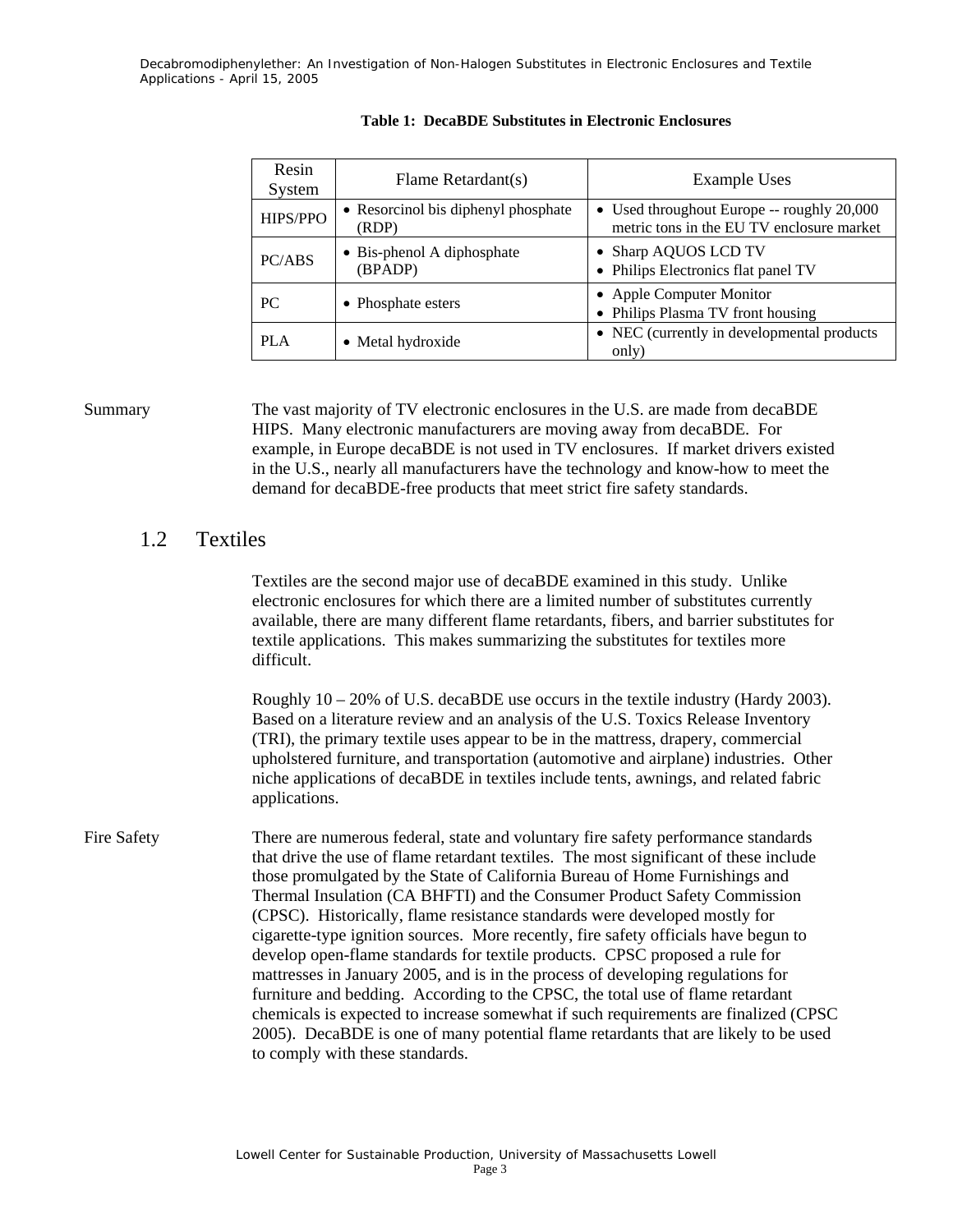|                                                         | DecaBDE is typically applied to the back of textile fabric in a coating that contains<br>antimony in an acrylic or ethylene-vinyl acetate copolymer. Backcoating methods<br>are used on fabrics where aesthetics of the front face are very important -- such as in<br>furniture, draperies, and mattress ticking. Strategies for substituting decaBDE in<br>textiles include the redesign of products to reduce their fuel load (i.e., eliminate the<br>use of foam), flame retardant chemical treatment, inherently fire-resistant fabrics, and<br>barrier layers.                                             |
|---------------------------------------------------------|------------------------------------------------------------------------------------------------------------------------------------------------------------------------------------------------------------------------------------------------------------------------------------------------------------------------------------------------------------------------------------------------------------------------------------------------------------------------------------------------------------------------------------------------------------------------------------------------------------------|
| <b>Reduced Fuel Load</b>                                | There are limited examples of manufacturers reducing the fuel load of their product.<br>For example, fabric office chairs such as the Aeron from Herman Miller contain no<br>polyurethane foam. Providing comfort without contributing to the fuel load is a<br>potential research and innovation area for the furniture industry.                                                                                                                                                                                                                                                                               |
| <b>Chemical Treatment</b><br><b>DecaBDE</b> Substitutes | There are several chemically applied decaBDE substitutes commonly available on<br>the market for natural cellulosic fibers such as cotton, wool, rayon, and linen. The<br>most common types of non-halogen decaBDE substitutes for cellulosics include<br>dimethylphosphono (N-methylol) propionamide (phosphonic acid) and tetrakis<br>(hydroxymethyl) phosphonium salt (or chloride) compound with urea.                                                                                                                                                                                                       |
|                                                         | For synthetic fabrics such as acrylic, acetate, nylon, and polypropylene, a<br>halogenated flame retardant may be used such as decaBDE in an acrylic polymer<br>coating. While some decaBDE substitutes are available on the market, they often<br>have limited durability owing to their water solubility and tendency to wash out<br>during laundering. In these cases, dry cleaning may be required. In some<br>applications, blends of natural and synthetic fibers can be used since natural fibers<br>can be flame retarded without halogens.                                                              |
| <b>Fire-Resistant Fibers</b>                            | Inherently fire-resistant fibers can be used as decaBDE substitutes for synthetic fibers<br>that require high durability. Some synthetic fibers are manufactured to be inherently<br>fire resistant through the addition of non-halogen additives during the melt spinning<br>process. Common examples include the use of phosphorus-based additives in<br>polypropylene and polyester fibers.                                                                                                                                                                                                                   |
|                                                         | Some fire-resistant fibers require no added flame retardants – their base polymers are<br>inherently fire resistant. They have traditionally been used in high-performance<br>apparel (e.g., fire fighter turnout gear), but have more recently been used in<br>mattresses and upholstered furniture applications. Non-halogen examples include<br>melamine, polyaramides, carbonized acrylic, and glass. Halogenated examples<br>include modacrylic and polyhaloalkenes. Mixtures of inherently flame retardant and<br>less flame-retardant fibers can be used to balance cost, comfort, and fire safety goals. |
| Fire Barriers and<br>Laminates                          | Fire barriers are another substitution approach for decaBDE. Manufacturers use fire<br>barrier technologies between the surface fabric and the interior foam core in furniture<br>and mattress construction. Manufacturers also thermally or mechanically bond<br>flame-retardant laminates to the back of fabrics to achieve compliance with fire<br>standards.                                                                                                                                                                                                                                                 |
|                                                         | To examine the substitute approaches in greater depth, the study examined three<br>product applications that use decaBDE to meet fire performance standards:<br>mattresses, upholstered furniture, and draperies.                                                                                                                                                                                                                                                                                                                                                                                                |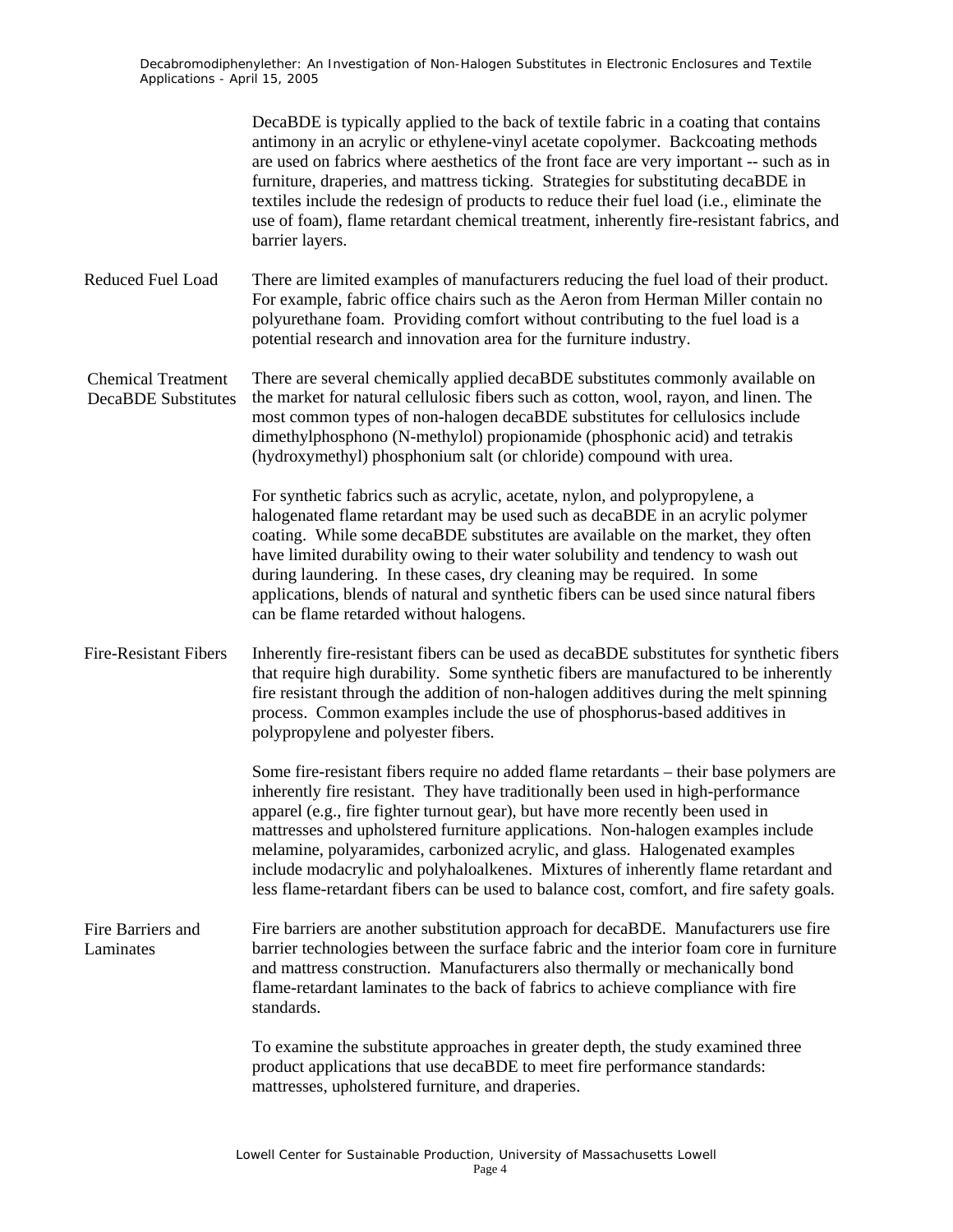- Mattresses DecaBDE has been traditionally used to flame retard the mattress fabric (known as ticking). Non-halogen substitutes based on phosphates are available on the market. To meet more rigorous fire safety standards for products sold in California and in institutional settings such as nursing homes, hospitals, and prisons, manufacturers have turned to fire barriers. According to the CPSC, although decaBDE has been suggested as a candidate for use in mattress ticking, it is not likely to be used to meet the proposed CPSC mattress standard (CPSC 2005). There are numerous mattresses on the market today that meet the most stringent open-flame flammability codes without the use of decaBDE or other brominated flame retardants. For example, the Comfort Care mattress manufactured by the Restonic Mattress Corporation uses a non-halogen inherently flame-retardant resin to meet the strict California mattress fire performance standard.
- Upholstered Furniture Upholstered furniture consists of complex composites of many component pieces including fabrics, cushioning, frame, and barrier layers. Chemical flame retardants are not necessary for panel and upholstery fabrics in order to meet the fire codes for residential upholstered furniture. However, for upholstered furniture sold in California or in certain institutional settings including high-rise office buildings, hotels, and other public places, some synthetic fabrics are treated with decaBDE. Substitutes for the use of decaBDE in office/commercial furniture include nonhalogen phosphorus chemically coated flame retardant systems and the use of fire barriers like those used in the mattress industry.

Draperies Drapes and curtains used in public places are required to meet certain flame retardant standards. Drapery manufacturers use both inherently flame retardant fibers such as polyester as well as chemically applied finishes such as decaBDE to meet these requirements. Natural fiber fabrics and natural/synthetic blends are easiest to flame retard and several firms have products on the market using phosphorus flame retardants as alternatives to decaBDE systems. Synthetic fibers such as acrylics, acetates, nylons, and polypropylene are more difficult to treat for flame retardancy, although some of them can be made flame retardant through the addition of phosphate type compounds during the melt spinning fiber manufacturing process.

- Costs There is little cost information on decaBDE substitutes in the literature. Data from one manufacturer showed that their chemically applied substitute for decaBDE was roughly 2 to 2.5 times more expensive on a per-pound basis. But the price of substitute fibers, inherently fire-resistant fibers and the use of fire barriers are very application specific and the information is closely guarded, making it difficult to generalize about substitution costs.
- Summary For products such as mattresses, upholstered furniture, and draperies, there are numerous non-halogenated fiber, fabric, chemical treatment, and barrier product options that when carefully combined, can replace the use of decaBDE.

### 1.3 Conclusions

Based on an in-depth review of the literature for these applications and interviews with experts from industry, it appears that there are many non-halogenated alternatives to decaBDE available on the market today. Table 2 summarizes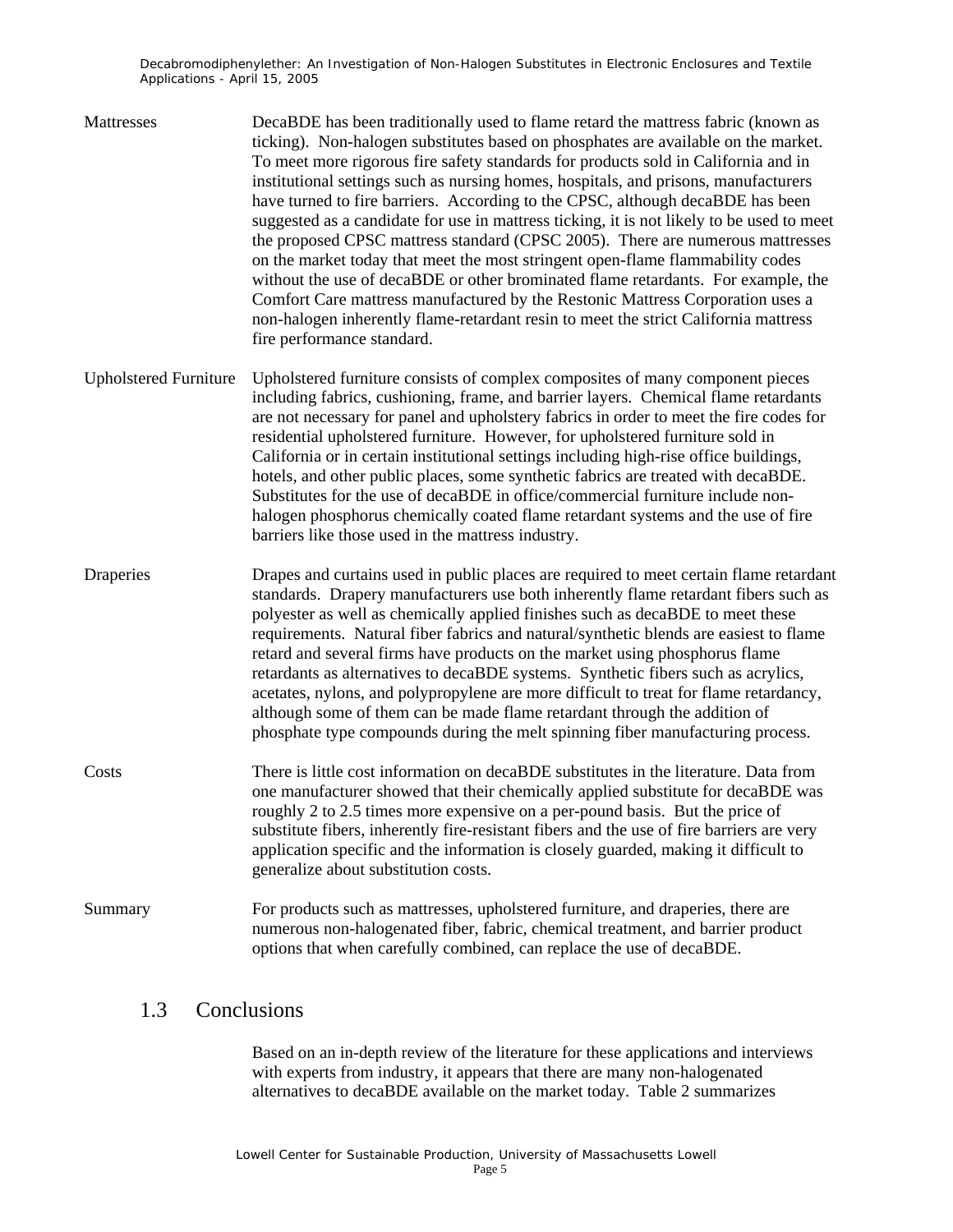availability and cost attributes for these two product groups. Note that these conclusions are based on the availability of substitutes and do not include an evaluation of their potential human health and environmental risks.

| Product                                                              | Commercial<br>halogen-free<br>material | Commercial<br>halogen-free<br>product | Price of product<br>compared to BFR<br>containing material |
|----------------------------------------------------------------------|----------------------------------------|---------------------------------------|------------------------------------------------------------|
| <b>Electronic Housings</b>                                           | available                              | available                             | more expensive                                             |
| <b>Furniture Applications</b><br>(mattress, furniture,<br>draperies) | available                              | available                             | unable to determine                                        |

**Table 2: Availability of Commercial Halogen-Free Materials and Products** 

In the case of electronic enclosures, the substitute resin systems and flame retardants are well known. Manufacturers in Europe and increasingly here in the U.S. are familiar with these systems. Their higher cost and lack of regulatory drivers has limited their adoption in the U.S.

In the case of textiles, there are many possible substitution approaches. These include substitute flame retardants, alternative fibers, inherently fire resistant fibers, increased use of barrier layers, laminates and nonwovens. For the three product groups investigated, the use of chemically applied flame retardants and inherently ignition-resistant fibers makes decaBDE substitution possible.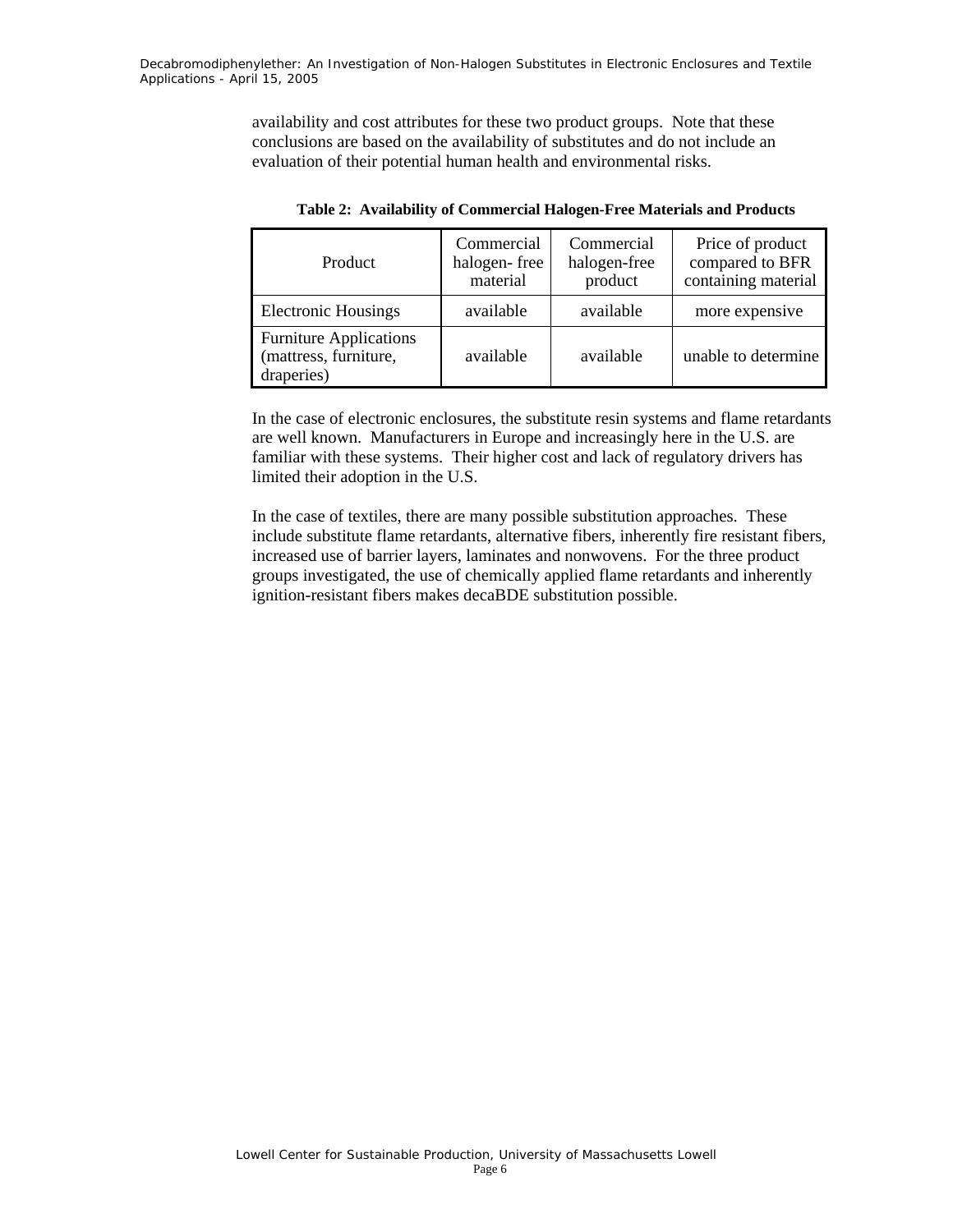### **2 Introduction**

Fires are a common cause of harm to people and property in the United States. In the United States in 2002, on average a fire killed someone nearly every 3 hours and injured someone every 37 minutes. In 2002, four out of every five U.S. fire deaths occurred in homes (Karter 2003). Fires are also sources of pollution and generate a host of acute and chronic pollutants including acid gases and persistent organic pollutants such as dioxins and furans.

Flame retardant and fire protection measures have reduced injury and death (Stevens & Mann 1999). Both at national and state levels, standards have been developed for a host of applications including electronic enclosures and textiles. In addition to preventing injury and property loss, fire prevention measures can also reduce the pollutants generated by fires.

### 2.1 Study Purpose

While fire prevention regulations have led to a decrease in injuries and deaths, concern has grown regarding the human health and environmental toxicity of some flame retardants. This study examines non-halogen substitutes for one flame retardant - decabromodiphenylether (decaBDE). Because of concerns raised by some governments, scientists, and other stakeholders regarding the potential human health and environmental impacts of decaBDE and other brominated flame retardants, manufacturers, public health officials, and government have increasingly looked to non-halogenated substitutes<sup>2</sup>. The purpose of this study is to examine these alternatives. Specifically, this study aims to:

- 1. Identify the primary sectors that use decaBDE in the U.S.
- 2. Identify substitute flame retardants and materials in electronic enclosures and textiles that meet fire protection standards
- 3. Assess the availability of these substitutes
- 4. Delineate examples of where these substitutes are currently used in commerce
- 5. Assess the costs of these substitutes where data are available.

Performing a detailed review of the literature on exposure and human and environmental toxicity of flame retardants was beyond the scope of this study; nonetheless, thorough consideration of the health and ecosystem risks of alternatives is an important aspect of any substitution process.

### 2.2 Organization of the Report

l

The report is organized into three main sections. The Background Section reviews Toxics Release Inventory (TRI) release information, human health issues, and regulatory activities associated with decaBDE. The Electronic Enclosures Section examines the safety standards, substitution approaches, various alternatives, and their costs. The Textiles Applications Section reviews the same issues for textiles. The final section contains the report conclusions.

<sup>&</sup>lt;sup>2</sup> See section 3.3 for a summary of concerns regarding the use of decaBDE.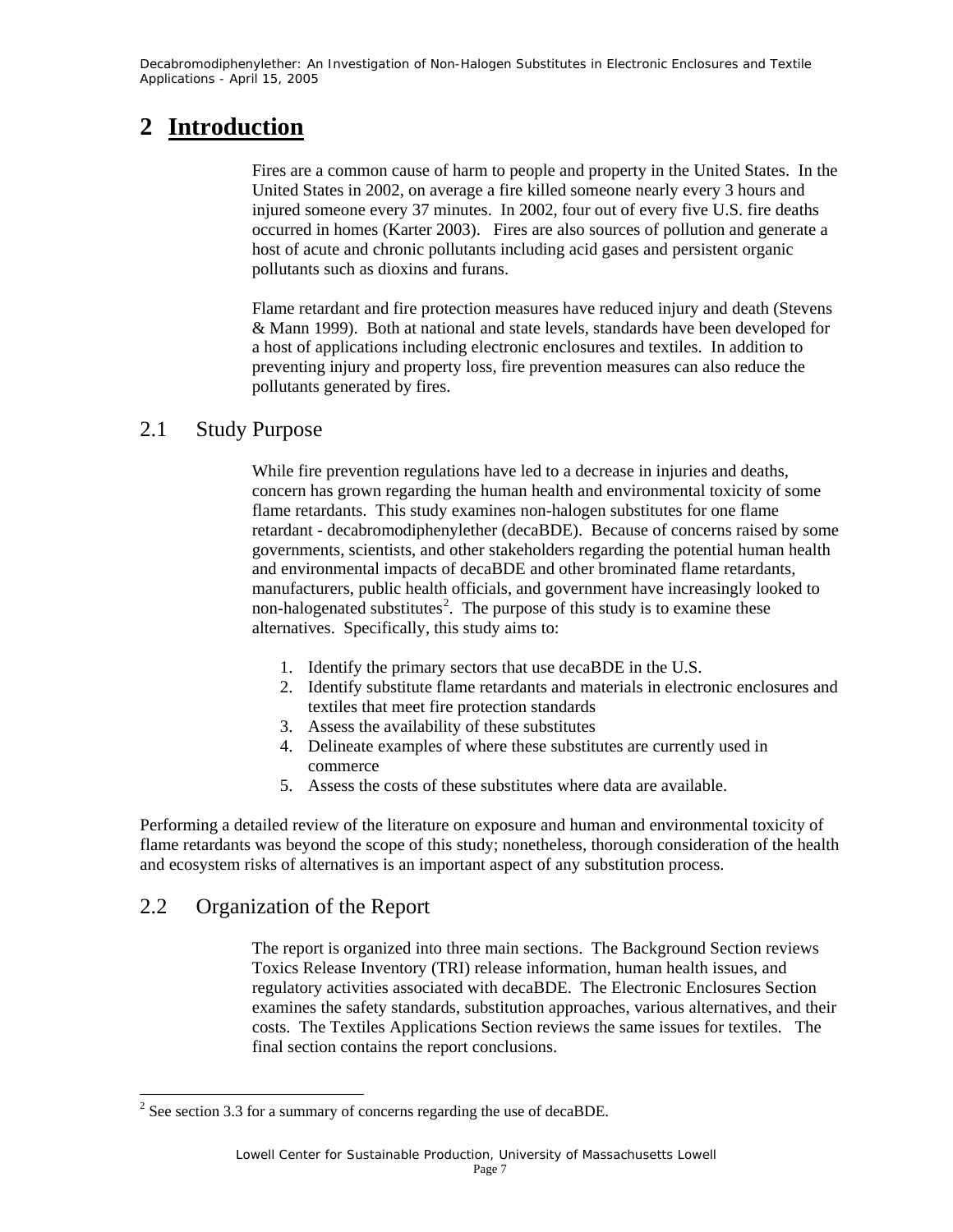### **3 Background**

### 3.1 Decabromodiphenylether

Worldwide, demand for decaBDE ranks second among all brominated flame retardants. Although there are no estimates available for the U.S., demand in the Americas was estimated at 24,500 metric tons in 2001, as shown in Table 3. The data in Table 3 should be interpreted with care as it reflects demand only. Brominated flame retardants in products made elsewhere and imported into the Americas are not reflected in the table.

#### **Table 3: Major Brominated Flame Retardants Volume Estimates**

| <b>Flame Retardant</b> | Americas | Europe | Asia    | Rest of<br>World | Total   |
|------------------------|----------|--------|---------|------------------|---------|
| <b>TBBPA</b>           | 18,000   | 11,600 | 89,400  | 600              | 119,700 |
| <b>HBCD</b>            | 2,800    | 9,500  | 3,900   | 500              | 16,700  |
| DecaBDE (DBDPO)        | 24,500   | 7,600  | 23,000  | 1,050            | 56,100  |
| OctaBDE (OBDPO)        | 1,500    | 610    | 1,500   | 180              | 3,790   |
| PentaBDE (PBDPO)       | 7,100    | 150    | 150     | 100              | 7,500   |
| <b>TOTAL</b>           | 53,900   | 29,460 | 117,950 | 2,430            | 203,790 |

Total Market Demand by Region in 2001 in Metric Tons (MT)

#### Source: www.bsef.org

The exact purity of decaBDE differs from supplier to supplier. The World Health Organization reported that for modern products, the typical composition is roughly 97-98% decabromodiphenylether with 0.3-3.0% of other brominated diphenyl ethers, mainly nonabromodiphenyl ether (WHO 1994). Worldwide, there are four manufacturers of decaBDE: Albemarle Corporation (Arkansas), the Dead Sea Bromine Group (Israel), the Great Lakes Chemical Corporation (Arkansas) and U.S. Tosoh Corporation (Japan). DecaBDE is used at loadings of 10-15% weight in polymers and is typically used in conjunction with antimony trioxide (EU Risk Assessment 2002).

#### **Figure 1: Decabromodiphenylether Structure**

Molecular formula:  $C_{12}Br_{10}O$ Molecular weight: 959.2

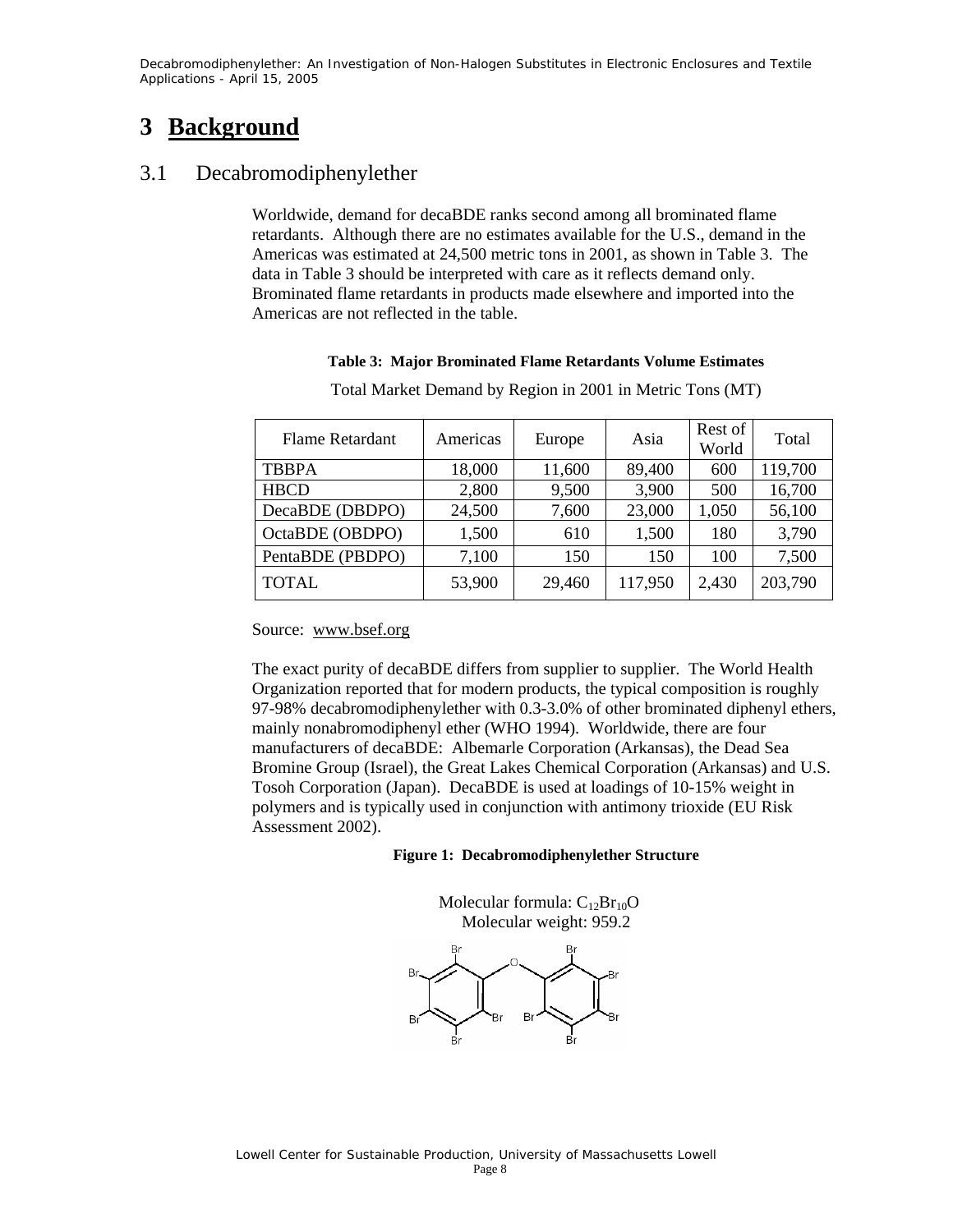> Figure 2 depicts the general flow of decaBDE through the supply chain from manufacture, to formulation, processing in textile or plastic injection molding, retail sale, and end-of-life fate. The figure shows the primary life cycle stages but does not include all use categories (such as rubber products).





Source: European Union 2004

Polymers and Processes DecaBDE is a general-purpose flame retardant that can be used in many different polymers. Because decaBDE is an extremely versatile flame retardant that readily compounds with many different types of plastics and elastomers, it can be used in a large variety of substrates. Furthermore, it is an extremely efficient flame retardant, meaning that it can be used at relatively low loadings in plastics and rubber. Lastly, it is relatively inexpensive. Types of polymers and elastomers that can be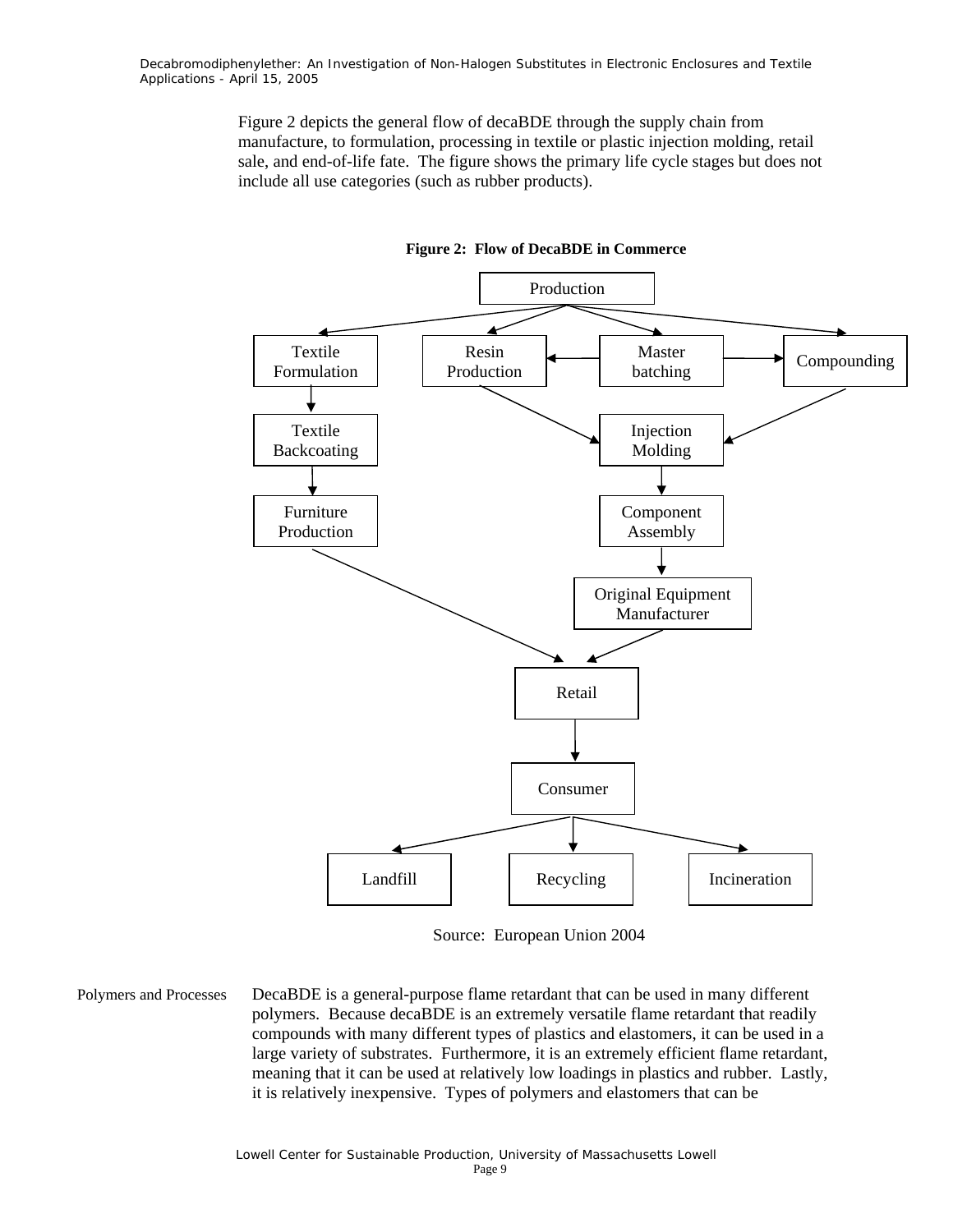compounded with decaBDE and that have been cited in the literature are listed in Table 4.

| high-impact polystyrene (HIPS) | epoxy                                                                        |
|--------------------------------|------------------------------------------------------------------------------|
| nylon                          | polyvinyl chloride (PVC)<br>$\bullet$                                        |
| polypropylene<br>$\bullet$     | polyester resins (PET/PBT)<br>$\bullet$                                      |
| polyethylene (PE)<br>$\bullet$ | acrylonitrile-butadiene-styrene (ABS)<br>$\bullet$                           |
| styrene butadiene rubber (SBR) | polycarbonate (PC)                                                           |
| unsaturated polyester          | ethylene-propylene-diene rubber and ethylene-<br>propylene terpolymer (EPDM) |

#### **Table 4: DecaBDE Compatable Polymers**

Electronic Enclosures Roughly 80% of decaBDE use in the U.S. is thought to be in electrical and electronic equipment (Hardy 2003), with the vast majority used in plastic housings of electronic equipment – mainly the back and front plates of television sets (Kingsbury 2002). Other types of housings may, in fairly rare circumstances, use decaBDE. Current use of decaBDE in computer monitors is very rare (Albemarle 2005). DecaBDE is compounded with high-impact polystyrene (HIPS) in these applications to provide an ignition-resistant, high-impact casing at a relatively modest price point. DecaBDE is rare or non-existent in most other resin systems used in electrical and electronic equipment (see Table 5).

| Table 5: Use of DecaBDE in Electrical and Electronic Equipment by Resin System |  |
|--------------------------------------------------------------------------------|--|
|--------------------------------------------------------------------------------|--|

| Resin Type                                      | DecaBDE Use |
|-------------------------------------------------|-------------|
| High Impact Polystyrene (HIPS)                  | Dominant    |
| <b>Nylons</b>                                   | Rare        |
| Thermoplastic Polyesters                        | Rare        |
| Acrylonitrile-Butadiene-Styrene (ABS)           | Not used    |
| Polycarbonate/ABS Alloys (PC/ABS)               | Not used    |
| Polyphenylene Oxide/Polystyrene Alloys (PPO/PS) | Not used    |
| <b>Epoxy Resins</b>                             | Not used    |

Source: Kingsbury 2002

In order to estimate the amount of decaBDE used in TV enclosures in the U.S., we combined data on 2003 U.S. TV sales with estimates of the amount of decaBDE used in an average size TV. The calculations are presented in

**Table 6**. We estimate roughly 17,150 metric tons of decaBDE are sold in TV housings in the U.S. each year.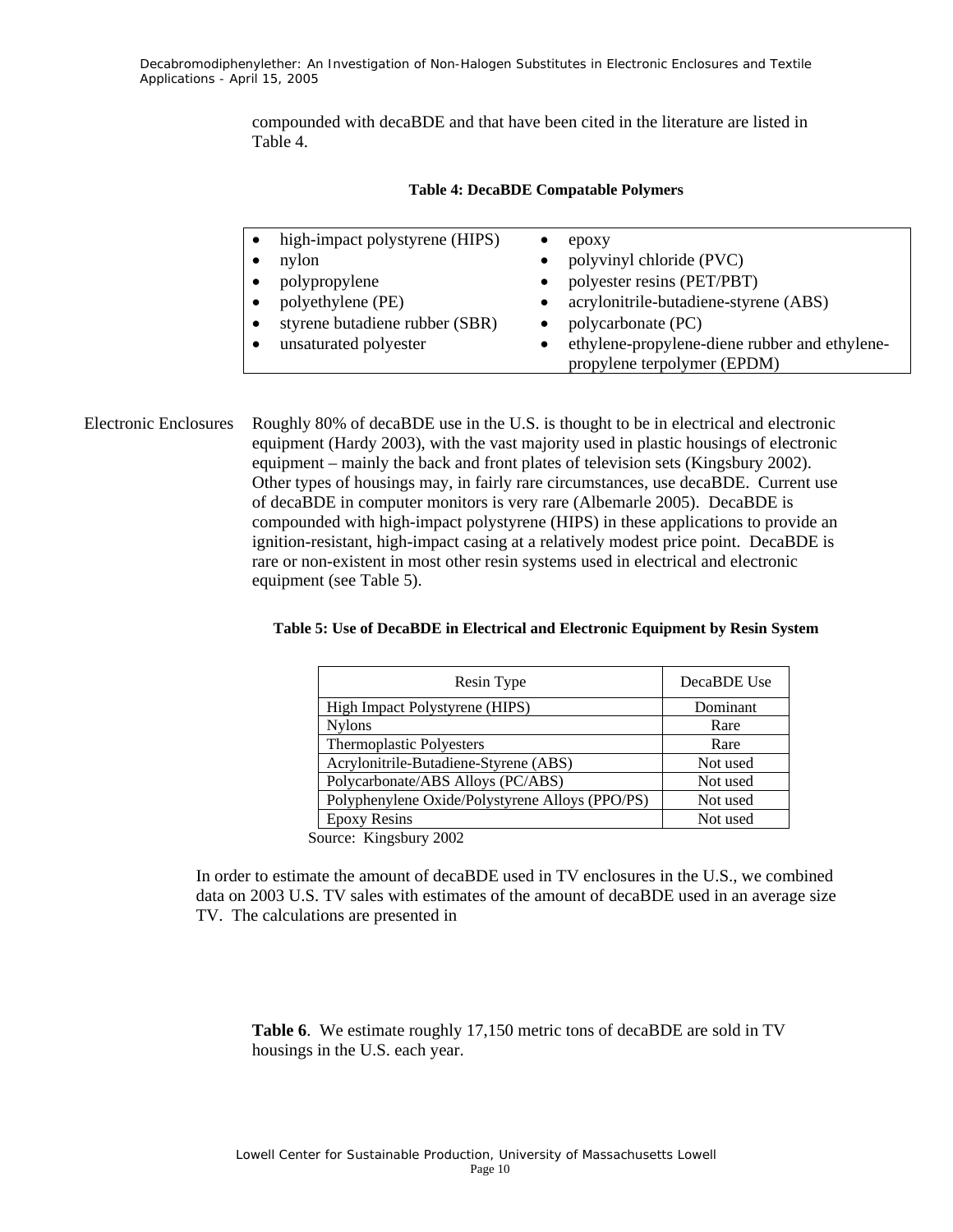|  |  |  |  | Table 6: DecaBDE in U.S. TV Enclosures |
|--|--|--|--|----------------------------------------|
|--|--|--|--|----------------------------------------|

| TVs Sold in 2003:                              | 28,354,000              |
|------------------------------------------------|-------------------------|
| "Average" TV size <sup>a</sup>                 | 27.5 inches             |
| Weight of Housing of "Average" TV <sup>b</sup> | $12$ lbs                |
| DecaBDE in Housing                             | 12% by weight           |
| DecaBDE Used in U.S. TV Housings <sup>c</sup>  | 37,800,000 lbs/year     |
| DecaBDE Used in U.S. TV Housings               | 17,150 metric tons/year |

#### **Assumptions**

- a Average TV set according to the U.S. Consumer Electronics Association
- b Based on estimates provided by Sony (front panel 2.5 kg and back panel 3.5 kg) and GE Plastics (front panel 1.5 kg and back panel 3.5 kg)
- 28,354,000 TVs sold/yr \* 12 lbs/TV \* 0.12 =37,800,000 lbs in U.S. TV sets in 2003.

Textiles The second greatest use of decaBDE is in textile applications. Estimates for the use of decaBDE range from 10% to 20% of total market demand by volume (Hardy 2003). In textile applications, decaBDE is applied as part of an acrylic or latex coating to the upholstery of office furniture, draperies, and car, plane, and train seating. DecaBDE is not used in clothing.

### 3.2 Toxics Release Inventory Analysis

 $\overline{\phantom{a}}$ 

The U.S. Toxics Release Inventory (TRI) provides data on the releases of decaBDE but does not include data on the amount of decaBDE incorporated into product<sup>3</sup>. In 2002, 135 firms reported releasing decaBDE from their manufacturing operations. As Table 7 shows, ten firms brought decaBDE into U.S. commerce in 2002, three manufacturing the chemical and seven importing it. Releases in 2002 totaled roughly 1.25 million pounds and include decaBDE emitted in the air, water, and land, and sent for disposal in landfills.

<sup>&</sup>lt;sup>3</sup> Firms that manufacture or process more than 25,000 lbs or otherwise use more than 10,000 lbs of decaBDE are required to report each year to the EPA. Firms in SIC codes 10 (except 1011, 1081, and 1094), 12 (except 1241), 20–39, 4911, 4931, 4939, 4953, 5169, 5171, and 7389 and all federal facilities are required to report.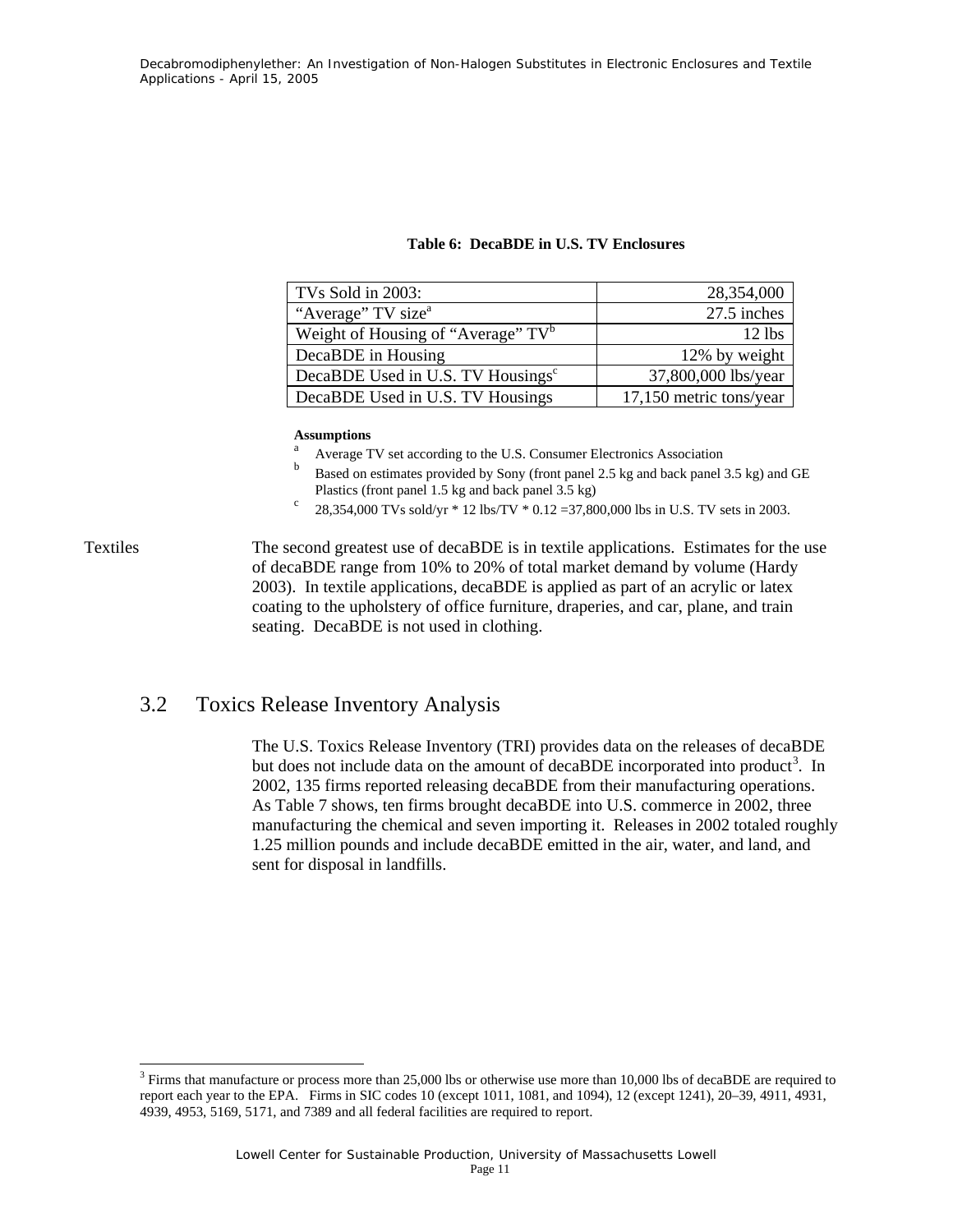> The TRI data should be interpreted with caution. Firms that import decaBDE in finished products are not required to report under TRI. Thus decaBDE in TV enclosures manufactured in China or Mexico (the primary places where enclosures for the U.S. market are produced) are not reported in TRI.

The TRI data do not provide information on amount used by a particular facility. The 2002 TRI analysis (see Table 8) shows that the plastic, textile, rubber, and wire and cable industries most frequently reported the use of decaBDE. These uses are generally cited in the literature. There were some interesting additions generally not cited in the literature for decaBDE

| Type of Use                    | No.<br>Reporting |
|--------------------------------|------------------|
| Bring into U.S. Commerce       |                  |
| Produce                        | 3                |
| Imported                       |                  |
|                                |                  |
| Process into a Product         |                  |
| Reactant                       | 3                |
| <b>Formulation Component</b>   | 92               |
| <b>Article Component</b>       | 32               |
|                                |                  |
| Otherwise Use the Chemical     |                  |
| <b>Chemical Processing Aid</b> |                  |
| Ancillary Use                  | $\mathfrak{D}$   |
|                                |                  |
| 2002 Recycle on site (lbs)     | 306,689          |
| 2002 Releases (lbs)            | 1,254,643        |

**Table 7: 2002 TRI Data** 

use including adhesives and sealants, mineral wool manufacturing, and paper manufacturing. Note that only one TV manufacturing facility (Matsushita Kotobuki Electronics) reported. Appendix A contains the full TRI 2002 data set used for this analysis.

Most of the decaBDE used in the U.S. in 2002 was processed into a product as a formulation component or an article component<sup>4</sup>. Eighteen facilities reported recycling roughly 300,000 pounds of decaBDE. Two facilities recycled 93% of the total (Matsushita Kotobuki Electronics 62% and Spartech Polycom 31%). Total releases to the environment from the 135 facilities were roughly 1,250,000 pounds or 569 metric tons.

l

<sup>4</sup> According to Section 313 of the Emergency Planning & Community Right to Know Act (EPCRA), a formulation component is added to a product (or product mixture) prior to further distribution of the product. It acts as a performance enhancer during use of the product. Flame retardants are an example of a formulation component. An article component becomes an integral component of an article distributed for industrial, trade, or consumer use.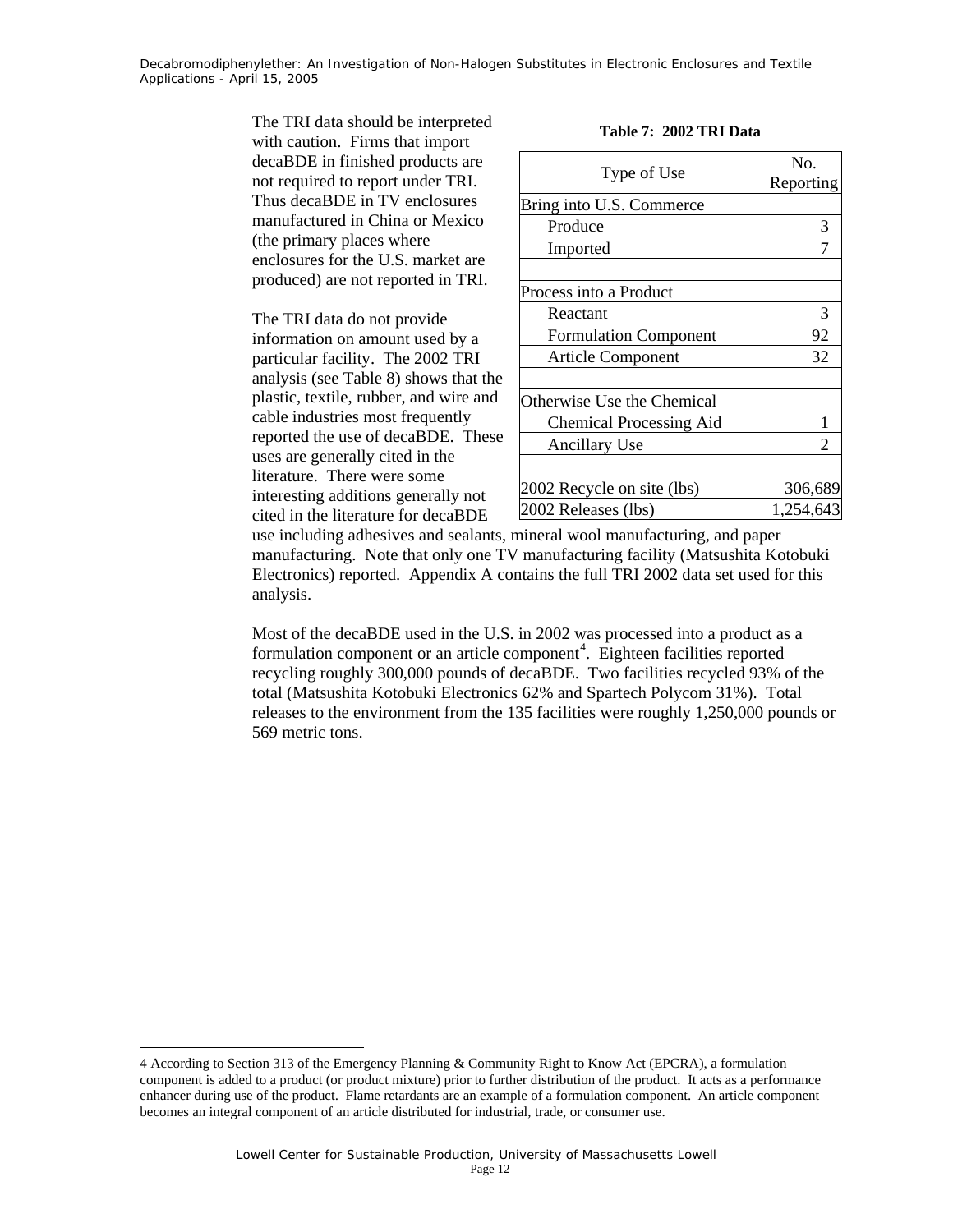| Sector                                         | <b>SIC</b>                       | No. Reporting  |
|------------------------------------------------|----------------------------------|----------------|
| <b>Compounded Plastic Products</b>             | 3081, 3083, 3084,<br>3086, 3087, | 39             |
| <b>Textiles</b>                                | 22xx                             | 24             |
| Rubber                                         | 3021, 3052, 3069                 | 12             |
| Wire and Cable Manufacturing                   | 3357, 3643                       | 12             |
| Plastics Materials, Synthetic and Resins, etc. | 2821                             | 9              |
| Adhesives & Sealants                           | 2891                             | $\mathbf Q$    |
| Paper Manufacturing                            | 26xx                             | 8              |
| Miscellaneous                                  |                                  | 6              |
| Mineral Wool Manufacturing                     | 3296                             | 4              |
| Miscellaneous Electrical Equipment             | 3679, 3699, 3714                 | 3              |
| DecaBDE Manufacturing                          | 1474, 2819                       | $\mathfrak{D}$ |
| Air Conditioning/Air Heating                   | 3585                             | $\mathcal{D}$  |
| TVs (Household Video & Audio Equip)            | 3651                             |                |

|  |  |  |  |  | Table 8: 2002 TRI Facilities Reporting DecaBDE Use |  |
|--|--|--|--|--|----------------------------------------------------|--|
|--|--|--|--|--|----------------------------------------------------|--|

#### Trends in Production and Use

While use of flame retardants in plastics continues to grow, the use of decaBDE in consumer electronics appears to be shrinking (WA DOE 2004). As firms prepare for the European Union's Restriction on Hazardous Substances (RoHS) proposed restriction on decaBDE in electrical and electronic equipment slated for July 2006, most major consumer electronics manufacturers have announced that they have phased out or plan to phase out the use of decaBDE. These manufacturers include: Apple, Brother, Compaq, Daikin, Dell, IBM, Matsushita, Samsung, Sharp, Sony, and Xerox.

The demand for flame retardant textiles is expected to increase in response to a national flammability performance standard for residential upholstered furniture under an Advance Notice of Proposed Rulemaking by the Consumer Product Safety Commission (CPSC). The standard does not require the use of fire retardant chemicals, although it could result in their increased use. DecaBDE is one of many potential flame retardants identified that are likely to be used as a means of meeting the standard. The U.S. EPA has developed a Significant New Use Rule (SNUR) on pentaDBE and octaDBE, two other flame retardants whose production has been phased out by their U.S. manufacturer, to complement the CPSC standard. The rule would require notification to and review by EPA of the flame retardants used to meet the standard. EPA is also developing a possible SNUR for flame retardant chemicals that could be used to meet a draft CPSC upholstered furniture standard.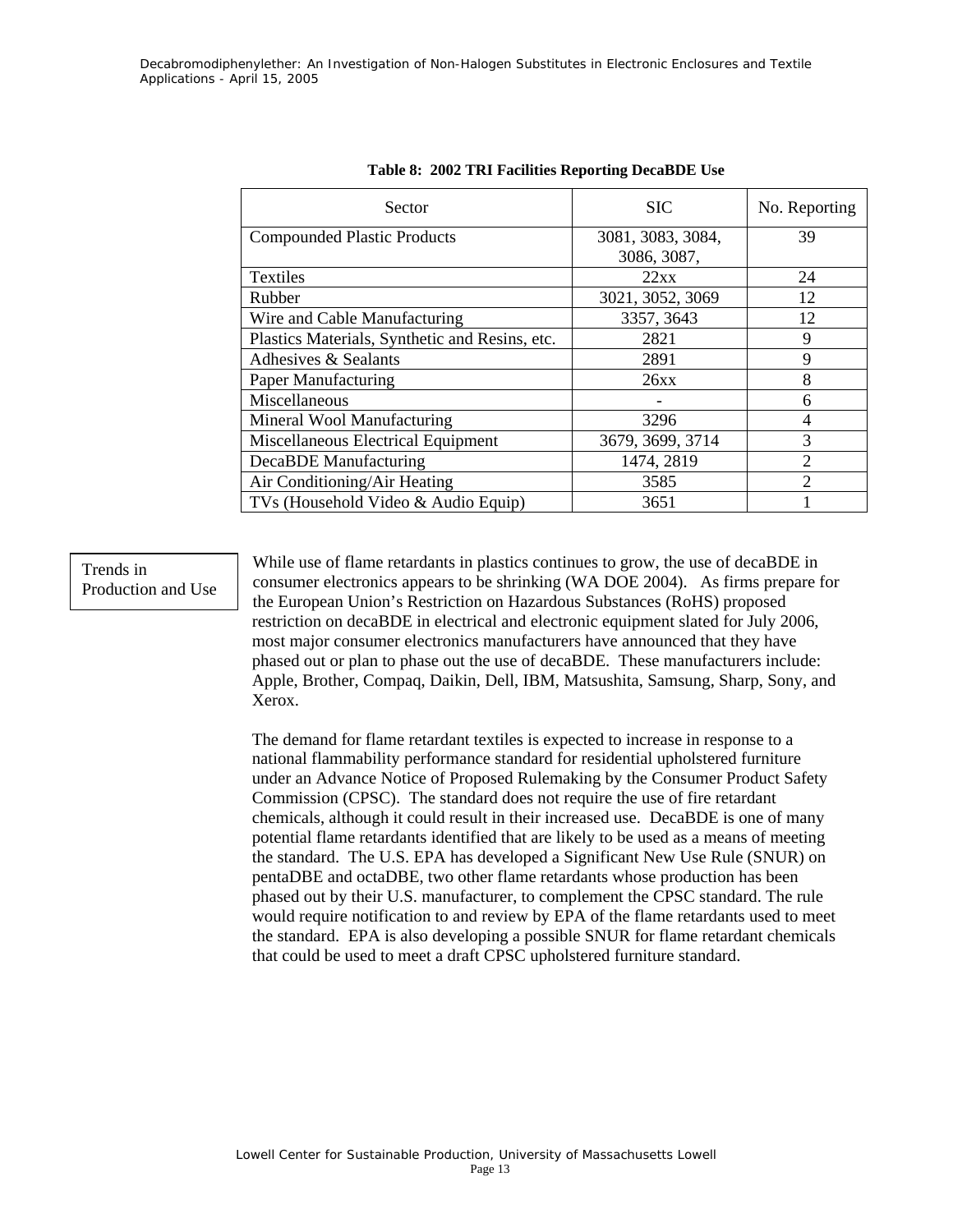### 3.3 Concerns Regarding the Use of DecaBDE

There is uncertainty within the scientific community regarding the hazards posed by decaBDE and its breakdown products<sup>5</sup>. For example, there are disagreements among scientists (SCHER 2005) in the European Union on the EU's draft risk assessment (EU RA 2004) on deca-BDE.

While there is disagreement among scientists regarding decaBDE toxicity, potential breakdown byproducts, and interpretation of the European Union's risk assessment results, there has been a strong movement towards implementing substitution despite remaining uncertainty. These concerns have heightened interest worldwide in restricting the use of decaBDE. For example, the State of Washington after a year of study has concluded the following:

*Recent scientific evidence suggests that decaBDE breaks down into more bioaccumulative and potentially toxic compounds. The amount of decaBDE in use, the expected increase in its use, and its expected breakdown in the environment argue that decaBDE use should not be allowed to increase and should be decreased…* 

*… Because decaBDE is present in so many products and is nearly impossible to capture or control, it is necessary to develop and implement a ban on appropriate products containing decaBDE (WA DOE 2005).* 

Bills have been introduced in several states including Washington, California, Oregon, Illinois, and Massachusetts to restrict the use of decaBDE. The State of Maine is considering restriction of decaBDE pending studies on whether safer alternatives to decaBDE are available. New York has established a Task Force on Flame Retardant Safety to study the risks associated with decaBDE as well as the availability, safety and effectiveness of alternatives to decaBDE.

There are several European efforts to restrict the use of decaBDE in commerce. In 2003, the European Union passed Directive 2002/95/EC, the Restriction on Hazardous Substances (RoHS) Directive. It focuses on substances used in electrical and electronic equipment. RoHS includes decaBDE as one of six substances to be phased out of electrical and electronic equipment by July 1, 2006.<sup>6</sup> The Directive also directs the European Commission Joint Research Center to research if certain applications of decaBDE should be exempted from the ban.

 $\overline{\phantom{a}}$ 

 $<sup>5</sup>$  The purpose of this section is not to present an exhaustive review of the science on the health and</sup> environmental effects of decaBDE, but rather to give the reader a general introduction to main concerns. Readers are encouraged to review recent reports such as the European risk assessment (EU RA 2004), a paper written by Dr. Kim Hooper of the California EPA (Hooper 2004), and a rather comprehensive literature review written by the state of Washington (WA DOE 2004).

 $6$  As of the publication date of this report (April 15, 2005), the implementation date of the decaBDE restriction remains uncertain.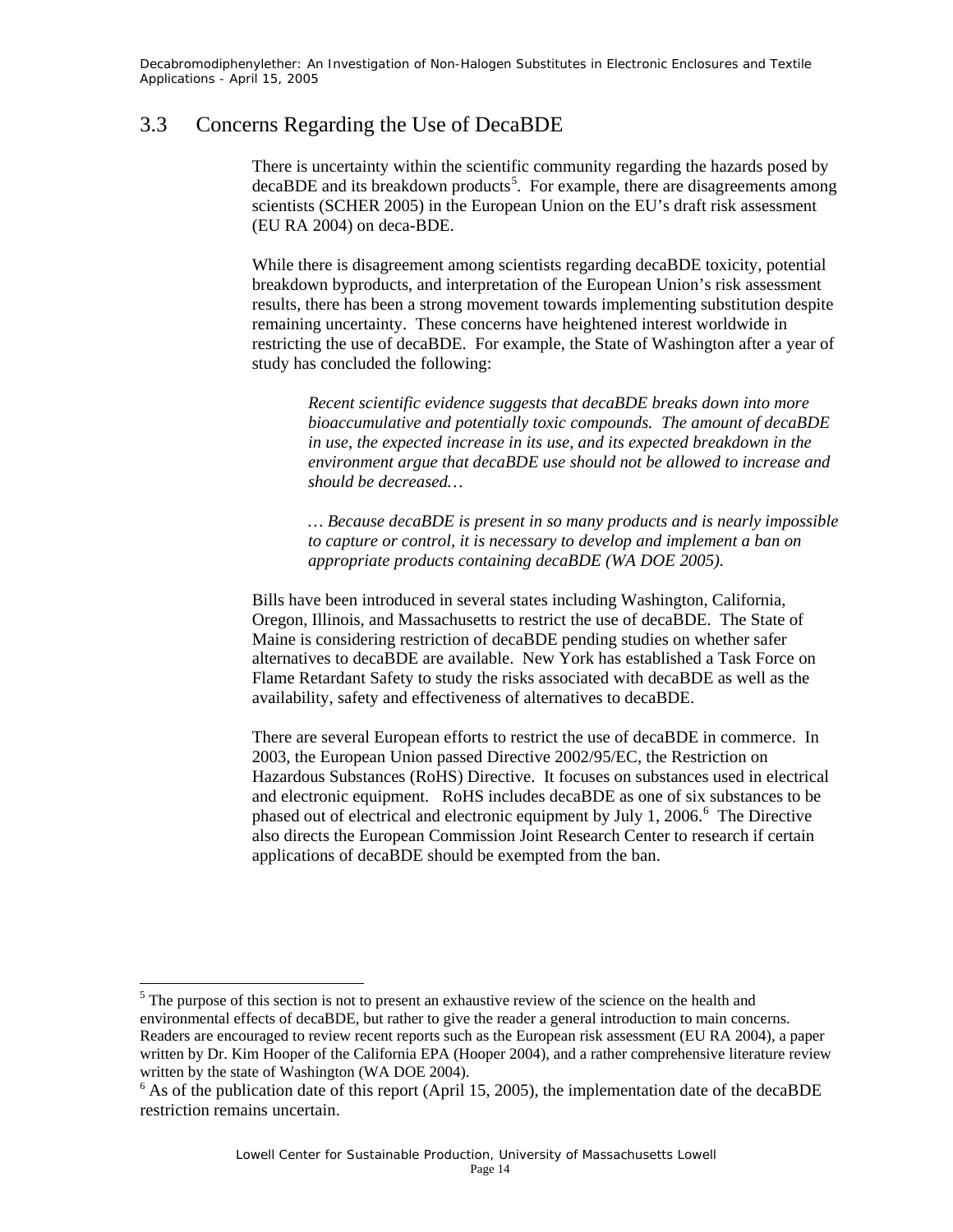### 3.4 Focus on Non-Halogenated Substitutes

The report focuses on non-halogenated substitutes to decaBDE in response to a high degree of interest among manufacturers, government officials and public and environmental health advocates. While the status of attempts to restrict of decaBDE in the European Union and in several U.S. states are uncertain, several market forces are driving interest in non-halogenated substitutes. These include:

- The need under the European Union Waste Electrical and Electronic Equipment Directive (WEEE) to separate plastic parts containing BFRs prior to recovery and recycling.
- The inclusion of decaBDE and other BFRs into restricted substance lists by electronics manufacturers such as Sony, Xerox, Motorola, and Hitachi. These and other OEMs are pushing for halogen-free components in their supply chains and, in some cases, threaten to cut off suppliers who fail to comply (IPC 2004).
- Eco-labels in the EU, including the EU Flower, the Nordic Swan, the German Blue Angel, and Swedish  $TCO<sup>7</sup>$  that restrict PBDEs, BFRs, and in some cases, halogens.

<sup>&</sup>lt;sup>7</sup> For a good review of how the various European ecolabels treat brominated flame retardants, see section 7.4 of the Danish EPA study: Brominated Flame Retardants: Substance Flow Analysis and Assessment of Alternatives. April 1999.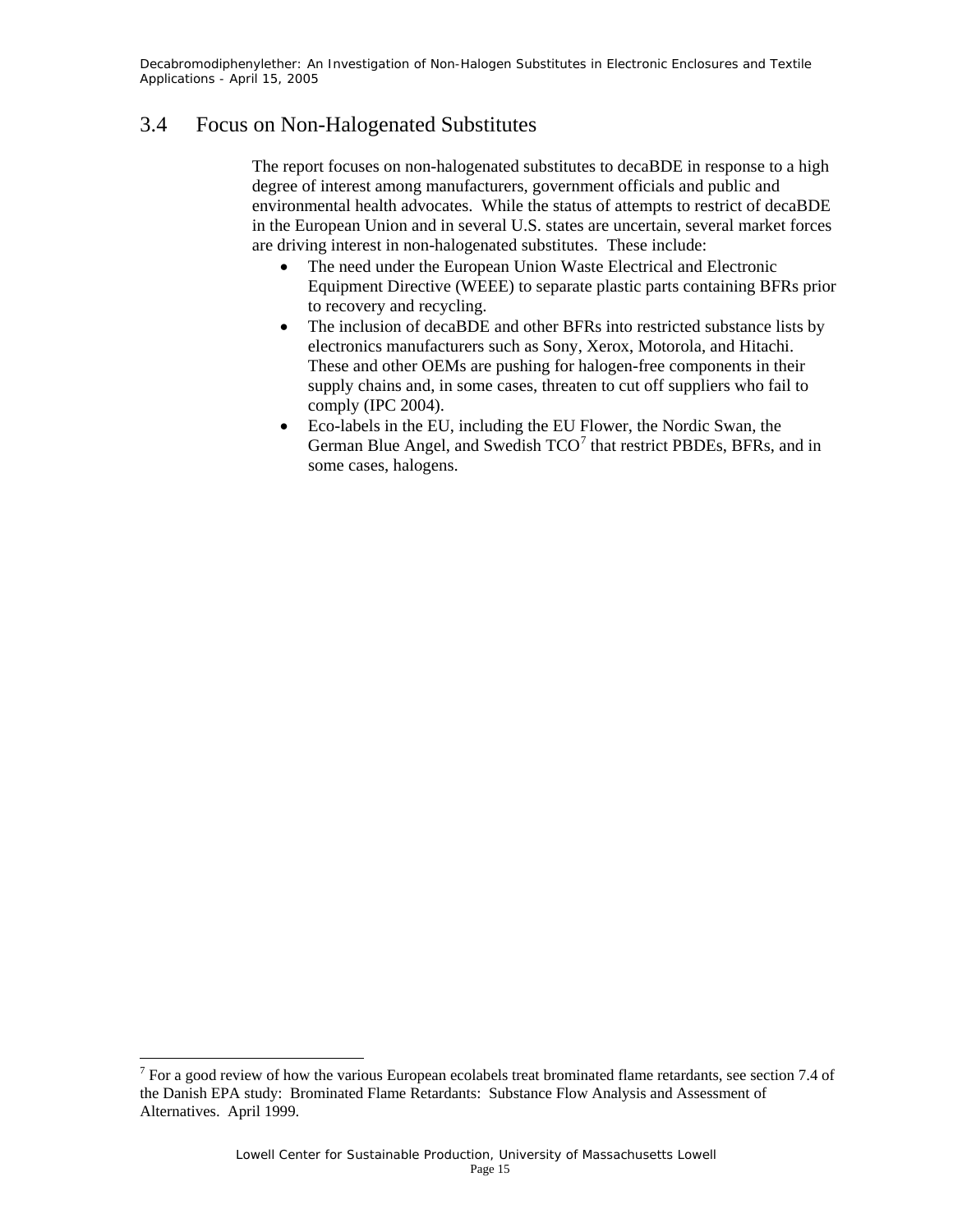### **4 Understanding Flame Retardants**

Contrary to conventional wisdom, solid materials do not burn directly. To burn, solid materials must first be decomposed by heat into shorter chain molecules that eventually vaporize as flammable gases. These flammable gases combine with oxygen in the air to produce visible flames. The presence of H+ and OH- free radicals are key to sustaining a fire. These free radical species break down molecules and liberate carbon, which then reacts with oxygen in the air to "burn."



**Figure 3: Combustion Process** 

Source: European Flame Retardants Association

When solid materials do not break down into gases, they will typically smolder and produce a char layer. The char layer acts as a barrier to further flame propagation and can lead the material to self extinguish.

The presence of heat, fuel and air in a fire can act in concert to propagate combustion until one or more is removed. Heat causes the thermal degradation of fuel into combustible gases and heats the air, making it more reactive. Flammable gases combine with air to generate a fire. The fire in turn releases heat, which continues the cycle.

#### **Figure 4: Combustion Cycle**



Source: Landry 2004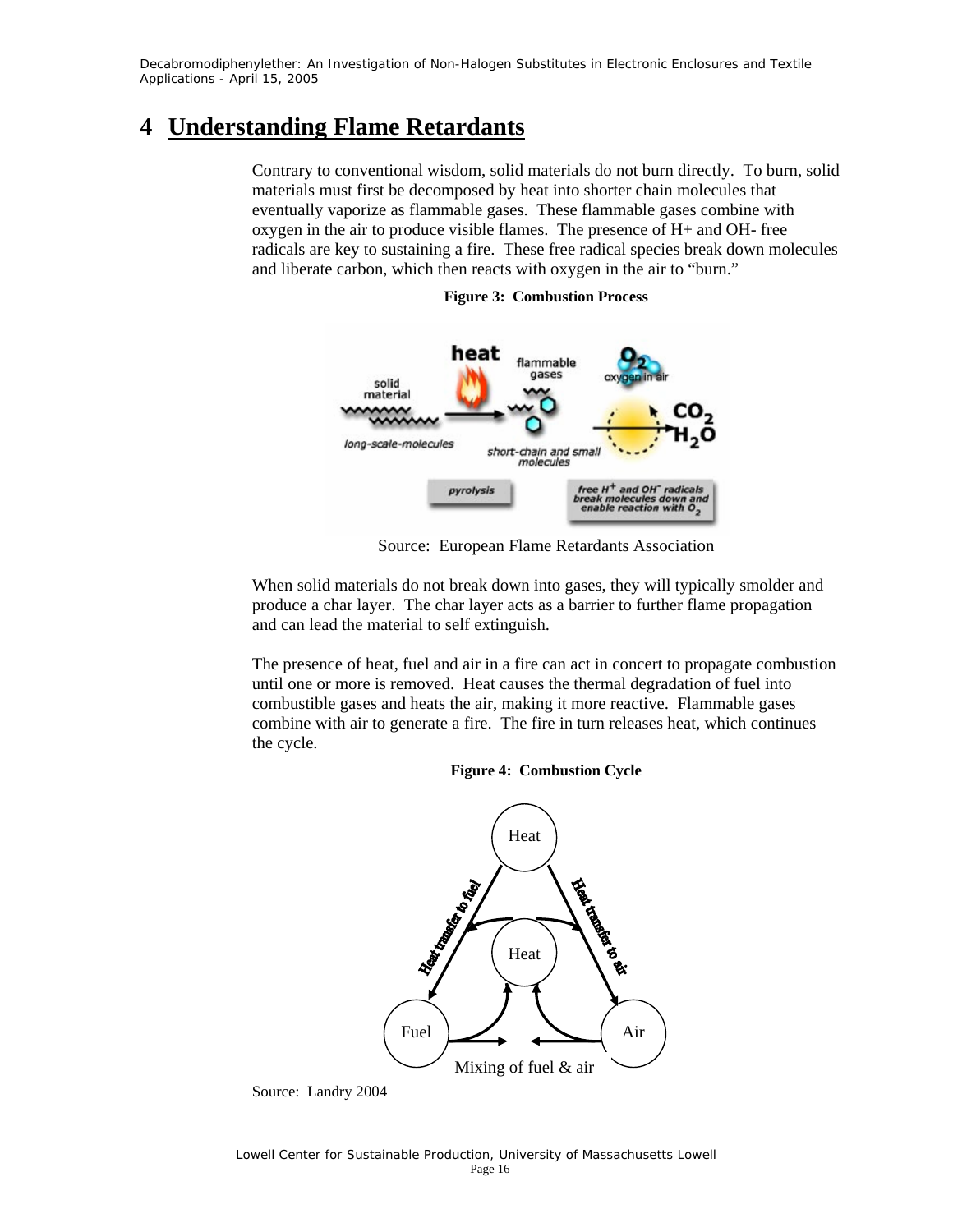### 4.1 How Do Flame Retardants Work?

Flame retardants delay the materials from burning. Flame retardants work by interrupting the combustion process. They interfere during heating, thermal decomposition, ignition, or flame spread. Flame retardants can act:

| $\epsilon$ | In the gaseous phase; |  |
|------------|-----------------------|--|
|------------|-----------------------|--|

- In the condensed phase; or
- Through a physical effect.

Flame retardants act in the gaseous phase with the volatile substances generated during the combustion process. In order to work in the gaseous phase, the flame retardant itself must become volatile and react with the fuel gases to form a noncombustible byproduct.

Flame retardants that work in the condensed phase are in liquid form and interrupt the combustion process and reduce the formation of combustible gases and their combustibility.

Flame retardants that act through a physical effect act in both the gaseous and the condensed phase. Many of the flame retardants that work through physical effect are inorganic such as aluminum trihydride and magnesium oxide. These types of flame retardants can reduce heat generation by reacting to form water, can form a protective non-combustible layer known as "char", and can liberate non-combustible gases such as nitrogen to dilute the combustible gases.

- Halogens Halogenated flame retardants such as decaBDE work primarily in the gaseous phase. DecaBDE decomposes during combustion and releases Br- radicals that react with flammable gases to produce HBr. These compounds react with high-energy H+ and OH- radicals to produce water and lower-energy Br- radicals, which are available to repeat the process all over again. Removing these free radicals slows the combustion process, reducing heat generation and lessening further thermal decomposition.
- Phosphorous Phosphorus-based flame retardant systems are primarily active in the condensed phase. They release phosphoric acid that aids in forming char between the flammable material and the source of oxygen and heat. Phosphorus-based flame retardants comprise many of the substitutes for decaBDE used in electronic enclosure and textiles.
- Mineral Mineral flame retardants such as aluminum trihydride and magnesium oxide are typically classified as acting through physical effect. They are typically compounded at very high levels in plastics and decrease the mass of flammable substance in the product. Mineral flame retardants also release water vapor as a byproduct in a fire which acts to both cool the substrate and dilute the flammable gases.

### 4.2 Antimony Trioxide Synergist

Antimony trioxide is used in conjunction with decaBDE at a ratio of roughly three parts decaBDE to one part antimony trioxide (ATO). ATO is not a flame retardant itself, but a synergist for halogenated flame retardants. This means that the flame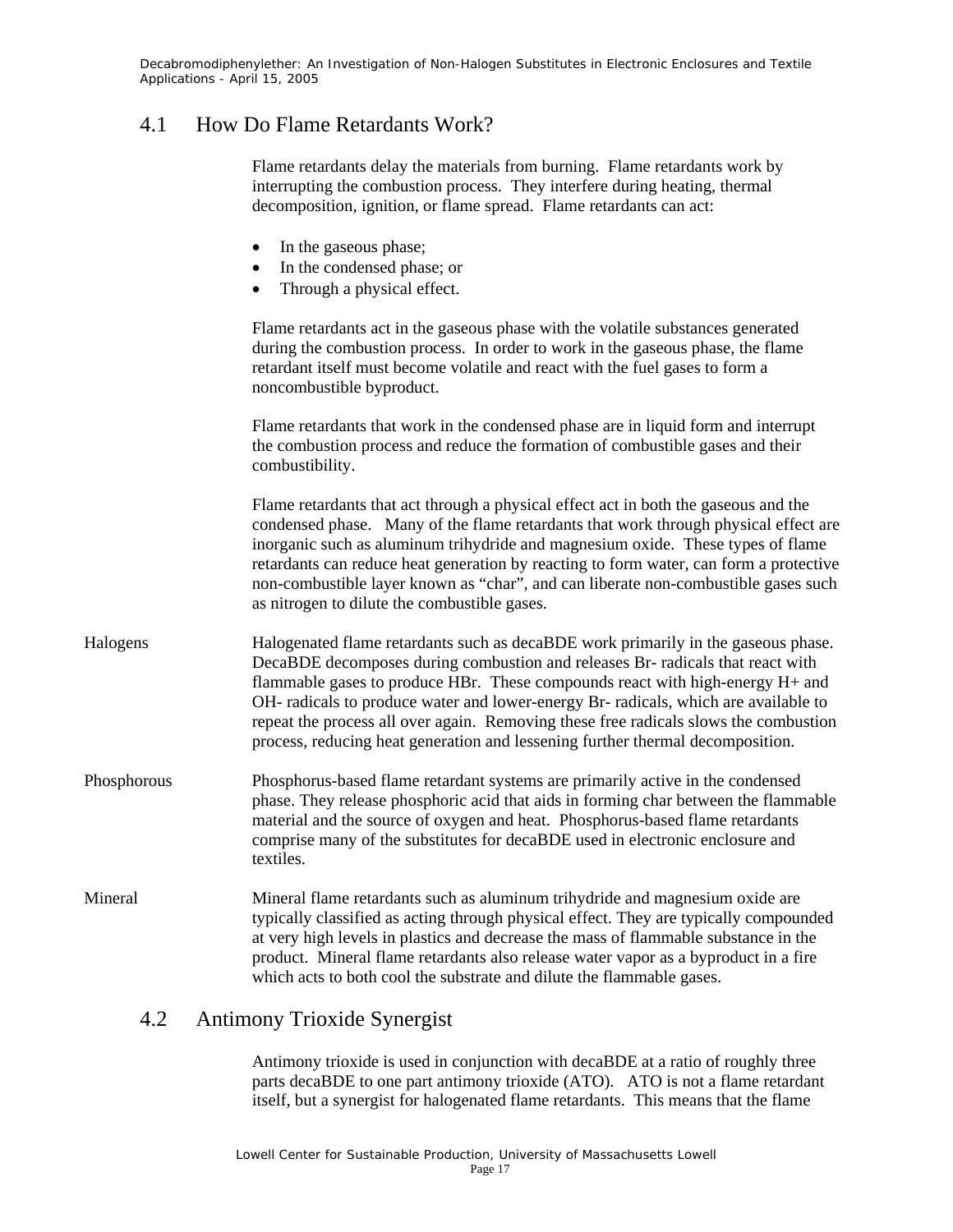> retardant effect is greater when the flame retardant is used with ATO than without ATO.

The synergistic effect occurs in the following way. To be efficient, Br radicals must reach the flame in the gas phase to react with volatile (combustible) parts of the polymer. The addition of antimony trioxide facilitates the breakdown of halogenated flame retardants into active molecules. Antimony also reacts with the halogens to produce volatile antimony halogen compounds (such as  $SbBr_3$ ), which are themselves directly effective in removing the high-energy H+ and OH- radicals that feed the flame phase of the fire. Removing these free radicals slows the combustion process, reducing heat generation and lessening further thermal decomposition

One notable exception to the use of ATO as a synergist for decaBDE is in polycarbonate resins. Use of ATO in polycarbonate can significantly degrade the material's structural properties.

### 4.3 Additive and Reactive flame retardants

How flame retardants are incorporated in their host material is an important distinguishing feature of flame retardants. Flame retardants that are mixed into but not chemically reacted and bound to the host resin material are known as additive flame retardants. Flame retardants that are inserted into the chemical structure of the host material are known as reactive flame retardants.

Additive flame retardants are typically incorporated after the initial manufacture of the plastic resin in a subsequent step known as compounding. Because they are not chemically bound, they tend to migrate more readily into the environment. DecaBDE, most mineral-based, and most phosphorus-based flame retardants are additive in nature.

There are several functional and environmental advantages of reactive flame retardants. Their chemical bond firmly encases the flame-retarding molecule in the resin matrix, rendering it more difficult to migrate from the product into the environment. Reactive flame retardants also do not tend to degrade the physical properties of the host polymer. For example, they tend not to have a plasticizing (softening) effect and do not significantly change the melting temperature.

The substitution of flame retardants in plastics and textiles is a complicated process. Simple drop-in replacements are very rare. Substitution requires an understanding of the effects of the substitution not only on flame resistance, but also on the thermal and mechanical stability of the polymer and processing conditions, including tooling and process operating parameters.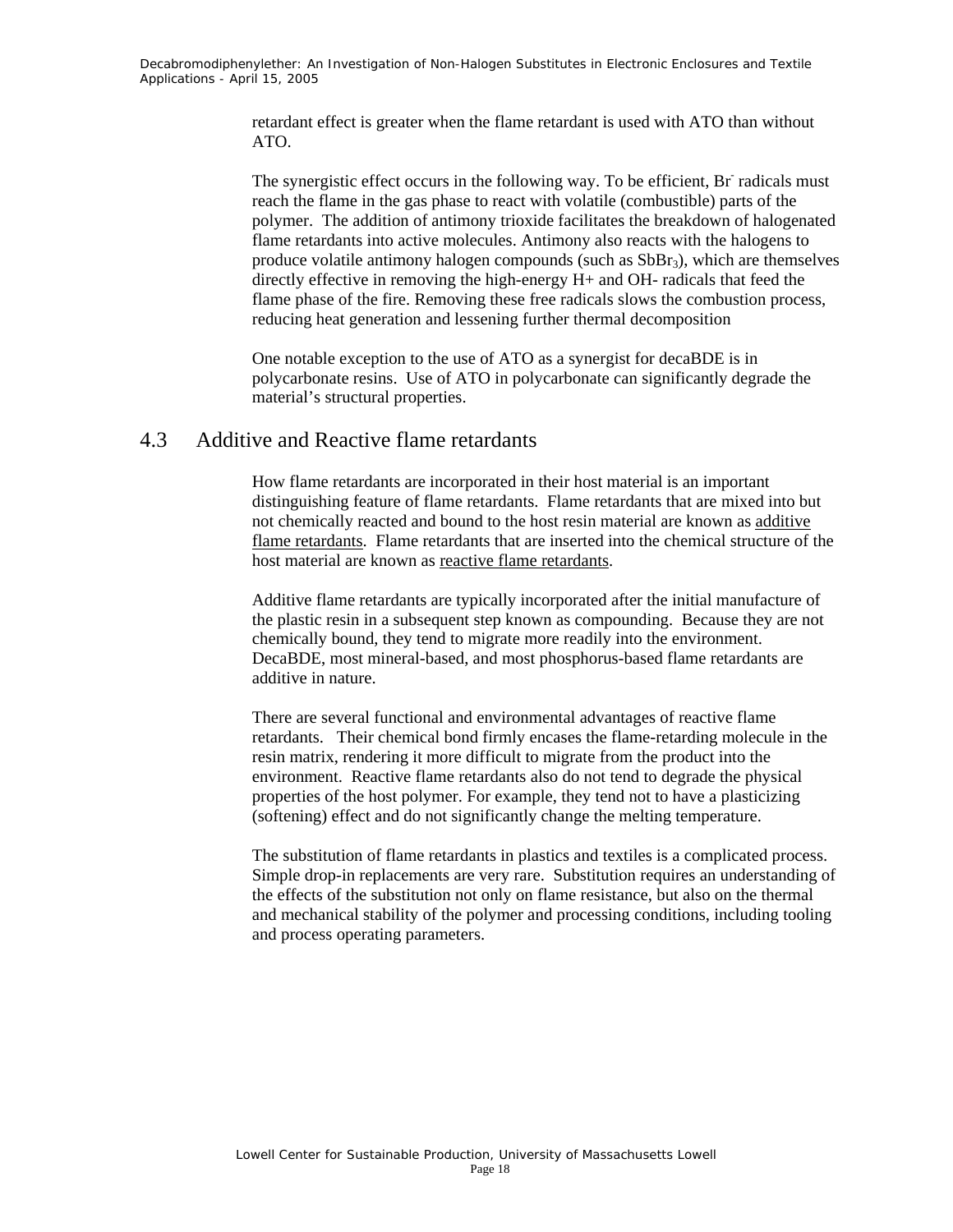### **5 Electronic Enclosures**

This section focuses on the use of decaBDE in electronic enclosures. Although there are no published estimates regarding the use of decaBDE in enclosures, various industry sources including several decaBDE manufacturers confirm that the major use of decaBDE in the U.S. is in television enclosures – predominately the black plastic used to enclose the rear of the TV (Kingsbury 2002).

The usage of decaBDE in enclosures other than TVs is uncommon. For example, according to the American Plastics Council, 98% of TV enclosures but only 3 % of computer monitors are made from flame retardant HIPS (see Table 9 below). These same data show that decaBDE is not used in printer, copier, scanner and fax enclosures.

| Resin System       | <b>Primary Flame</b><br><b>Retardants</b> | Printers | Copiers | <b>TVs</b> | <b>Scanners</b> | Fax  | <b>Monitors</b> |
|--------------------|-------------------------------------------|----------|---------|------------|-----------------|------|-----------------|
| <b>FR HIPS</b>     | <b>DecaBDE</b>                            |          |         | 98%        |                 |      | 3%              |
| <b>FR ABS</b>      | TBBPA, BEO                                |          |         | 2%         |                 |      | 34%             |
| <b>FR PC/PS</b>    |                                           |          |         |            |                 |      | ${<}1\%$        |
| <b>FR PPO/HIPS</b> | Resorcinol diphosphate                    |          |         |            |                 |      | ${<}1\%$        |
| <b>FR PC</b>       |                                           |          |         |            |                 |      | $<$ 1%          |
| FR PC/ABS          | Resorcinol diphosphate                    | 6%       | 5%      |            |                 |      | 61%             |
| Non FR Plastics    |                                           | 94%      | 95%     |            | 100%            | 100% |                 |

**Table 9: Resin Systems for Electronic Enclosures** 

Source: Kingsbury 2002

### 5.1 Fire Protection Standards for Electronic Enclosures

Fire safety standards for electronic products are established by the National Fire Protection Association (NFPA) and developed by the Underwriters Laboratories (UL). Underwriters Laboratories sets a variety of performance standards for electronic products and components regarding their resistance to ignition and flame propagation. Products must meet these standards to be sold in the U.S.

There are both unit and component UL standards. Testing requirements at the component level are less expensive and easier to conduct than those at the unit level. Unit level testing involves combustion of the entire unit whereas component level testing requires simpler tests on the component itself. For example, UL 1410 for *Television Receivers and High Voltage Video Products* is a unit standard. UL 94 defined as *Tests for Flammability of Plastic Materials for Parts in Devices and Appliances* is a component standard.

When manufacturers are looking to test new resin systems or new flame retardants, the typical approach is to replace a component (e.g., the enclosure) with a similarly rated component.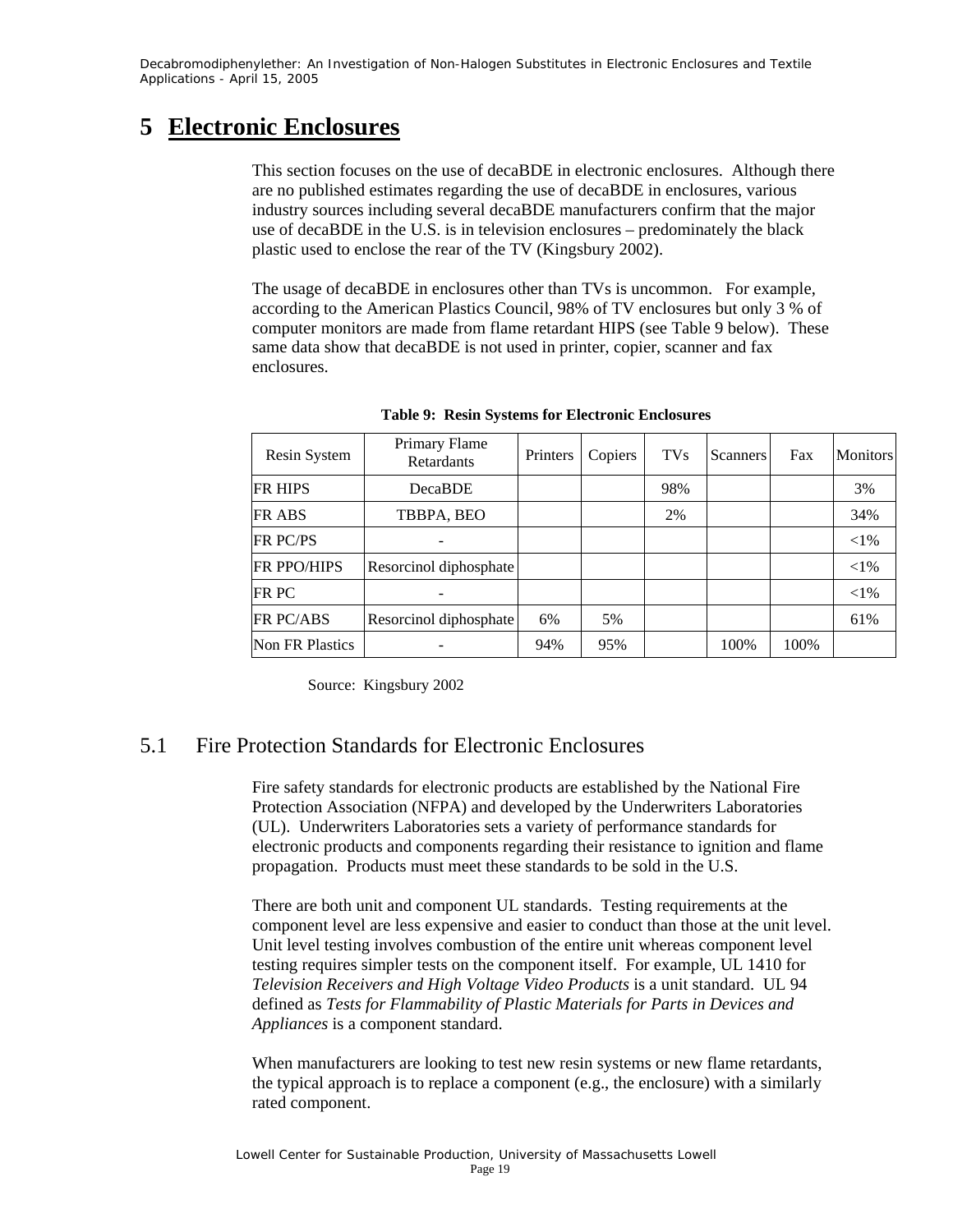The UL 94 component standards range from UL 94 HB (the lowest standard), which involves a horizontal burn, to successively more stringent vertical burning tests such as V-2 and V-1, to the most ignition-resistant classifications: V-0 and 5V. These tests simulate ignition sources that may occur in electrical and electronic equipment and impinge on plastic parts of electrical components.

The combustion behavior of thermoplastics used in electronic enclosures depends not only on the material, but also on the shape and wall thickness of the actual part. Under faulty or overload conditions, components or parts may reach a temperature which causes them to melt or lose shape, or they may ignite parts in the nearby area. Thus in addition to UL 94 "V-ratings," the part thickness (e.g. 1.6 mm) is typically listed.

DecaBDE is typically used in components that require high levels of flame retardancy--V-0 or higher. For example, TV enclosures are required to use V-0 material for any plastic that is less than 50mm from a potential ignition source. According to one manufacturer, by using clever design, one can obviate the need to use any V-0 material in the enclosures. Nevertheless, most manufacturers continue to use V-0 materials in the front and rear enclosure to prevent ignition of the TV housing from external sources (e.g. a candle placed next to the enclosure).

### 5.2 TV, CRT and Other Enclosures

 DecaBDE is used in TV enclosures because it is an inexpensive, highly efficient flame retardant that is very compatible with inexpensive HIPS. The decaBDE HIPS system meets the necessary flame retardant standards and impact requirements of TV enclosures at a very low price point. HIPS resins are known for their ease of processing, physical stability, impact strength, and rigidity.

In a TV enclosure, the back plastic panel and in some cases the front panel will be made from decaBDE HIPS containing roughly 12% decaBDE by weight in combination with antimony trioxide (ATO) at a ratio of roughly three parts decaBDE to one part ATO.

*TV Trends* Roughly 30 million TV sets are sold in the U.S. each year. TV technology is undergoing several major shifts in technology from analog to digital and from CRT technology to plasma, LCD, and projection technology. While CRTs are projected to be 74% of sales in 2005, this is a significant decrease from 86% of sales in 2003. CRTs are significantly less expensive than the other new technologies – costing roughly \$200 per unit compared to \$1,604, \$1,418, and \$2,435 per unit for rear projection, LCD, and plasma units respectively. To compete with thinner plasma and LCD units, CRT manufacturers have made strides in reducing the thickness of CRT units.

> The main effect of these changes in TV technology is to reduce demand for flame retardants. This is because the thinner sets require less plastic on the sides of the enclosure. Offsetting this trend is the move towards larger screen sizes that require more plastic in the rear panel.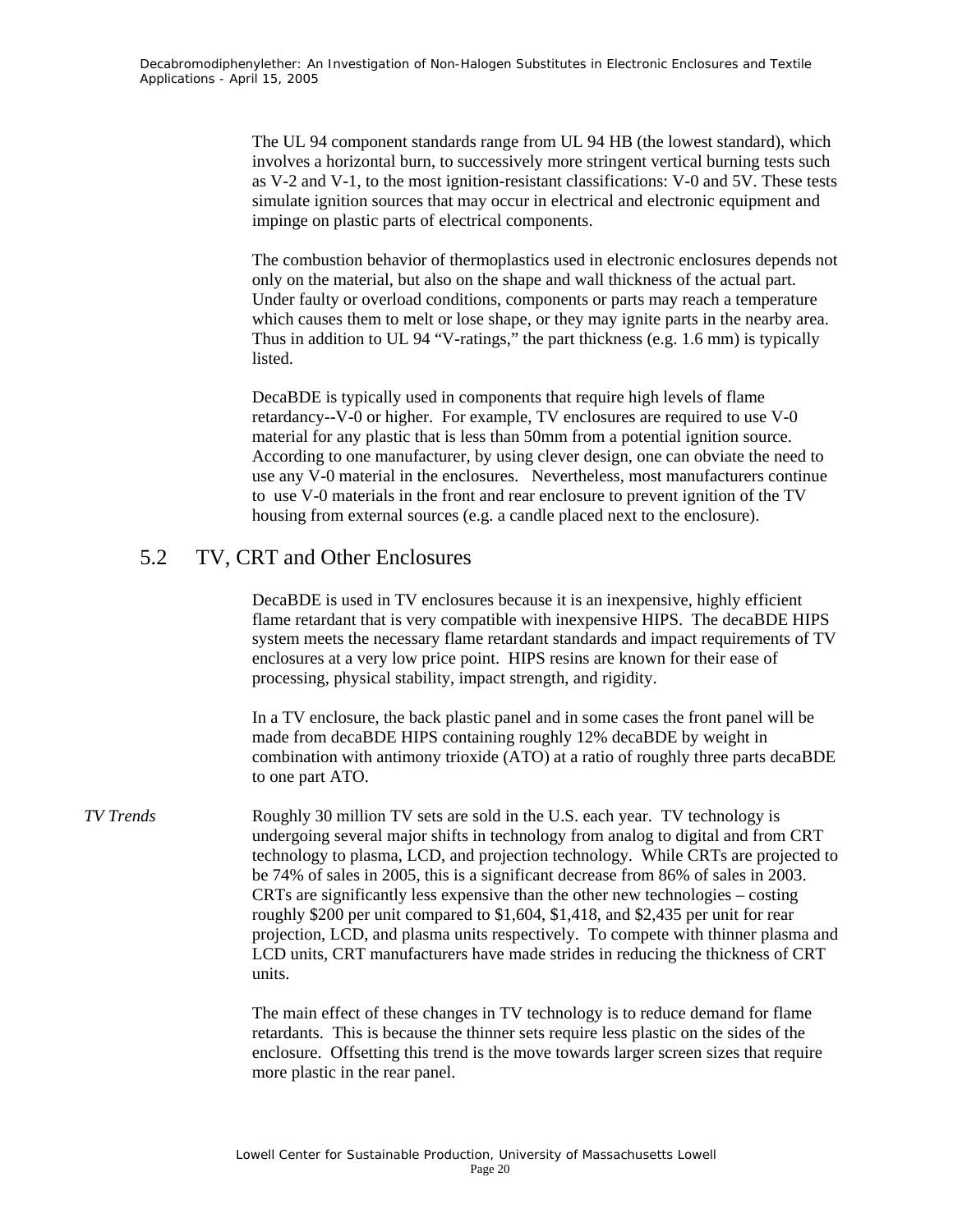*Other Electronic* Generally speaking, HIPS tends not to be used for electronic enclosures other than *Enclosures* TVs since it has limited impact strength and is too susceptible to cracking. TV units are rarely moved, but printers, computer CRTs, and other electronic enclosures are moved frequently and are therefore susceptible to being dropped.

> European Union regulations such as the Waste Electronics and Electrical Equipment Directive (WEEE) and the Restriction on Hazardous Substances (RoHS) Directive are affecting the use of decaBDE HIPS resins in electronic enclosures sold in the U.S. WEEE requires special handling of plastic waste that contains brominated flame retardants. RoHS currently includes a restriction on the use of decaBDE in certain electrical and electronic equipment. Responding to these regulations as well as pressure from consumers and advocacy organizations, many electronics firms have eliminated or plan to eliminate their use of decaBDE on a global basis. Firms such as Dell, Ericsson, Hewlett Packard, Eizo Nanao, and Sony have phased decaBDE out of their products. Daikin, Matsushita, Mitsubishi Electric, NEC, Philips, Samsung, View Sonic, and Xerox have plans to do so by 2006 or sooner (WA DOE 2004).

> It is likely that some enclosure manufacturers still use decaBDE HIPS in non-TV applications such as CRT monitors. A review of the websites of decaBDE HIPS resin manufacturers such as Dow Chemicals, RTP, and Starex shows that decaBDE HIPS is marketed to the general enclosure market and not only TV enclosures. Other applications cited in the literature where decaBDE is thought to be used in enclosure applications include VCR housings, hair dryers, toasters, curling irons, coffee makers, printers, fax machines, lighting fixtures, and smoke detectors (Danish EPA, 2001).

### 5.3 DecaBDE Substitution Strategies

There are a number of possible decaBDE substitution strategies ranging from direct substitution of the flame retardant to complete redesign of the product. The figure below, adapted from a European report concerning substitution decisions in complex products and production decisions, shows the range of potential approaches (Oko-Institut 2003).

As Figure 5 shows, substitution options range using very similar brominated additive flame retardants such as decabromodiphenylethane, to more complex options involving substitution of the resin system and flame retardant, to complete redesigns of the product itself such as (i) separating high-voltage components that need greater ignition protection from low-voltage components and (ii) reducing operating voltage requirements and therefore reducing the need for flame-retardant enclosure materials.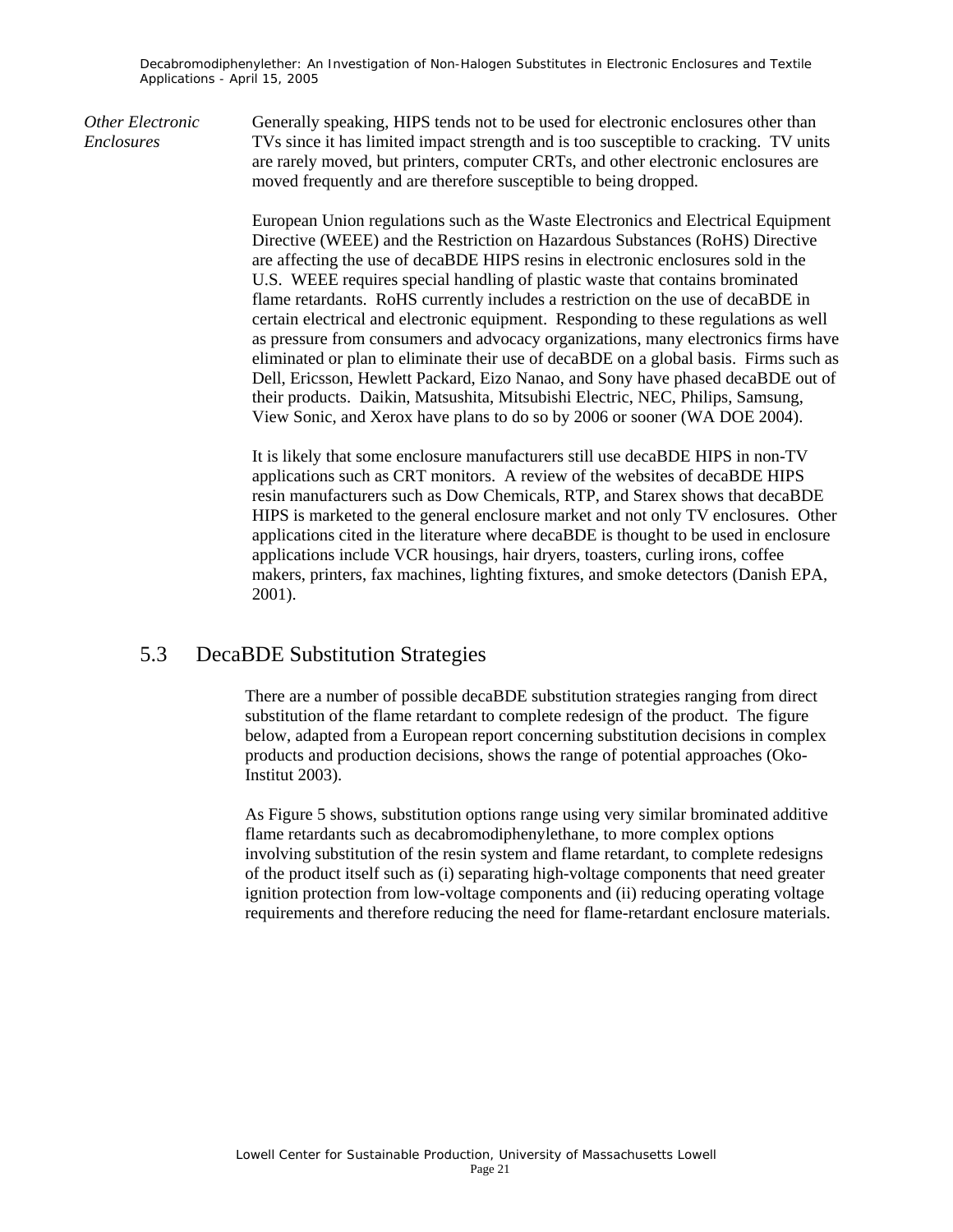



Source: Oko-Institut 2003

The following subsections examine various non-halogenated substitution strategies.

### 5.4 Product Redesign

The notion of redesigning electronic products to reduce or eliminate the need for other BFRs and non-bromine flame retardants is cited in the literature. For example, according to a 2001 market analysis report by Business Communications Corporation, ABS resins have been losing market share due to some shielding of power supplies in printers and related equipment. The shielding of power supplies with metal components lowers flame retardancy requirements, making HIPS without flame retardant a viable alternative to ABS with flame retardant (BCC 2001).

Another product redesign alternative is to remove the power supply from the product. This is common in many devices including printers and rechargeable phones. These separate power supplies are typically black boxes connected to the power cord but not included in the unit itself. The separate power supply reduces the fire retardancy requirements of the electronic enclosure.

While redesigning products to use less or no decaBDE is a viable strategy, few examples of this were found in the literature.While the use of clever design makes it possible for manufacturers to design TV enclosures such that there is at least 50mm of space from any potential ignition source, most manufacturers still wish to flame retard the enclosure from external fire sources. The benefits of such protection have been underscored by tests showing how quickly TV enclosures without flame retardants burn (Simonson et al. 2000).

### 5.5 Non-Halogenated Flame Retardant Approaches to DecaBDE Substitution

This section examines various non-halogenated approaches to decaBDE substitution, including HIPS, HIPS/PPO blends, PC/ABS, PC, ABS, and others. The various phosphate type flame retardants used in these systems are presented, as are rough cost data.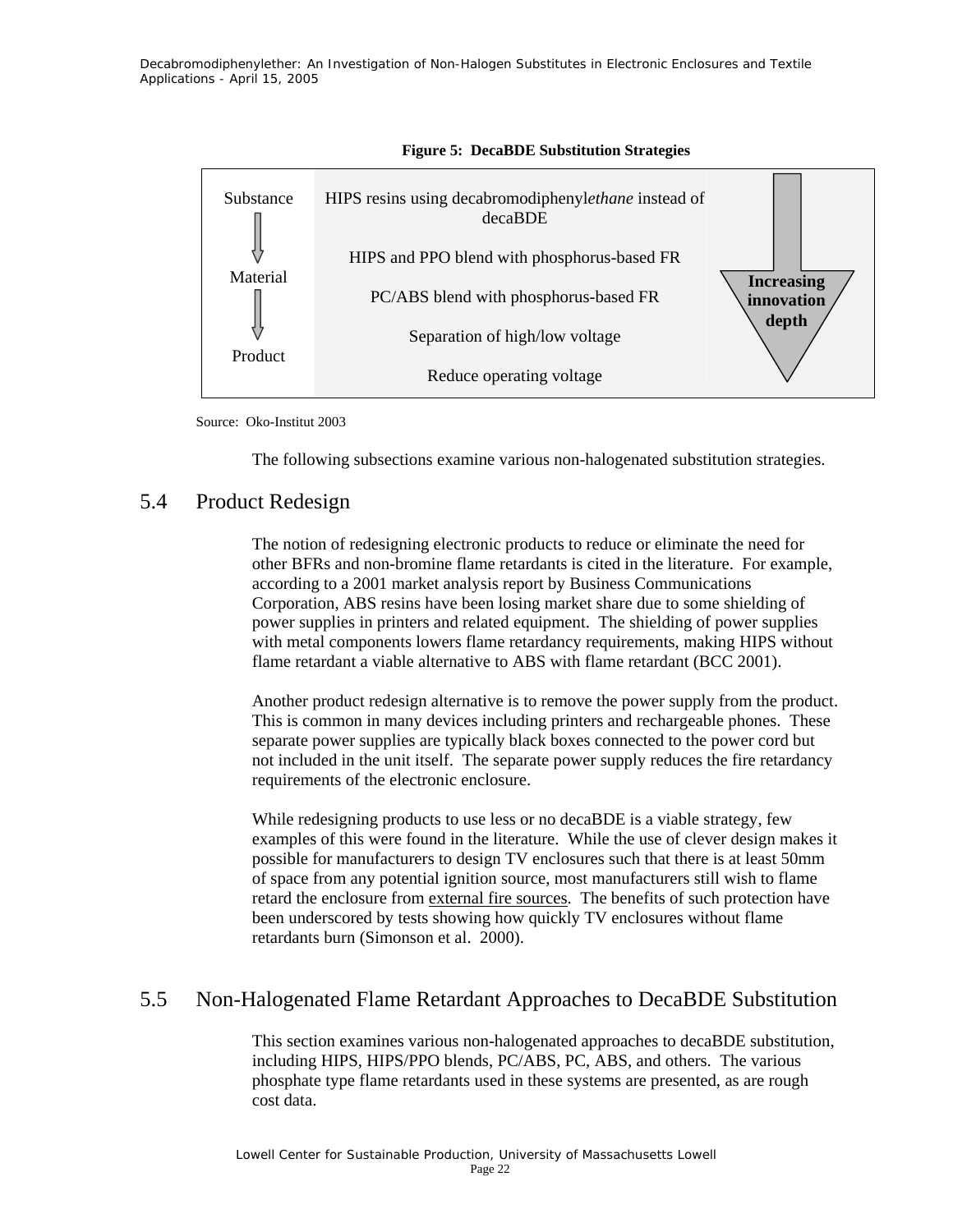#### *5.5.1 Non-Halogen Flame Retardants for HIPS*

Direct non-halogen substitutes for decaBDE in HIPS are not practical. DecaBDE works well in HIPS because it is a very efficient flame retardant and can be added at a low weight percent, thus having little effect on resin processing or impact strength. Non-halogenated flame retardants in HIPS resins cannot meet the V-0 requirements at loading levels that would be practical in enclosure manufacturing operations.

#### *5.5.2 HIPS/PPO blends*

HIPS/PPO blends have been marketed by a number of resin suppliers as substitutes for brominated HIPS resins. Polyphenylene oxide (PPO) is based on polyphenylene ether, a high-heat amorphous polymer that forms a miscible, single-phase blend with polystyrene. The addition of 17 to 20 percent PPO by weight enhances the HIPS charring ability and therefore improves flame retardancy. These resin systems typically employ a phosphorus-based flame retardant such as resorcinol bis diphenyl phosphate. See Table 9 for a list of flame retardants used in HIPS/PPO blends. Fire retardant HIPS/PPO blends are more expensive than fire retardant HIPS, costing roughly \$1.90/lb compared to roughly \$0.90/lb.

*Processing* From a processing standpoint, HIPS/PPO blends have very similar flow properties to HIPS. Flow properties are important in the injection molding process, as resin substitutes with similar flow properties to HIPS mean fewer changes to the expensive tooling and molds used in the molding process. HIPS/PPO blends have high flow, good thermal stability and low plate out<sup>8</sup>. Resins can be processed at low temperatures for faster processing speeds. One of the benefits of using HIPS/PPO blends is their higher heat and mechanical strength when compared to HIPS. This allows for the thinner

l

#### **Figure 6: HIPS/PPO Resin**

GE Plastic's Noryl® is an ecolabel-conforming resin useful for thin-all products such as computer monitors, business equipment and TV housings. Noryl N750T is specifically formulated for TV fronts and backs. It has thin-wall capabilities and a V-0 rating at 2.5 mil thickness. (Source: GE Plastics)



enclosure walls, reducing the raw material cost of the enclosure.

*Availability* HIPS/PPO blends are commodity resins and are widely available in the U.S. Significant players in the HIPS/PPO market include the RTP Company and GE Polymers. Both firms offer HIPS/PPO grades designed for electronic enclosures that use non-brominated, non-chlorinated flame retardant.

<sup>&</sup>lt;sup>8</sup> Plate-out: A gradual process in which additives migrate and deposit on the metal surfaces of molds during processing of plastics (Source: Design glossary at www.lnp.com).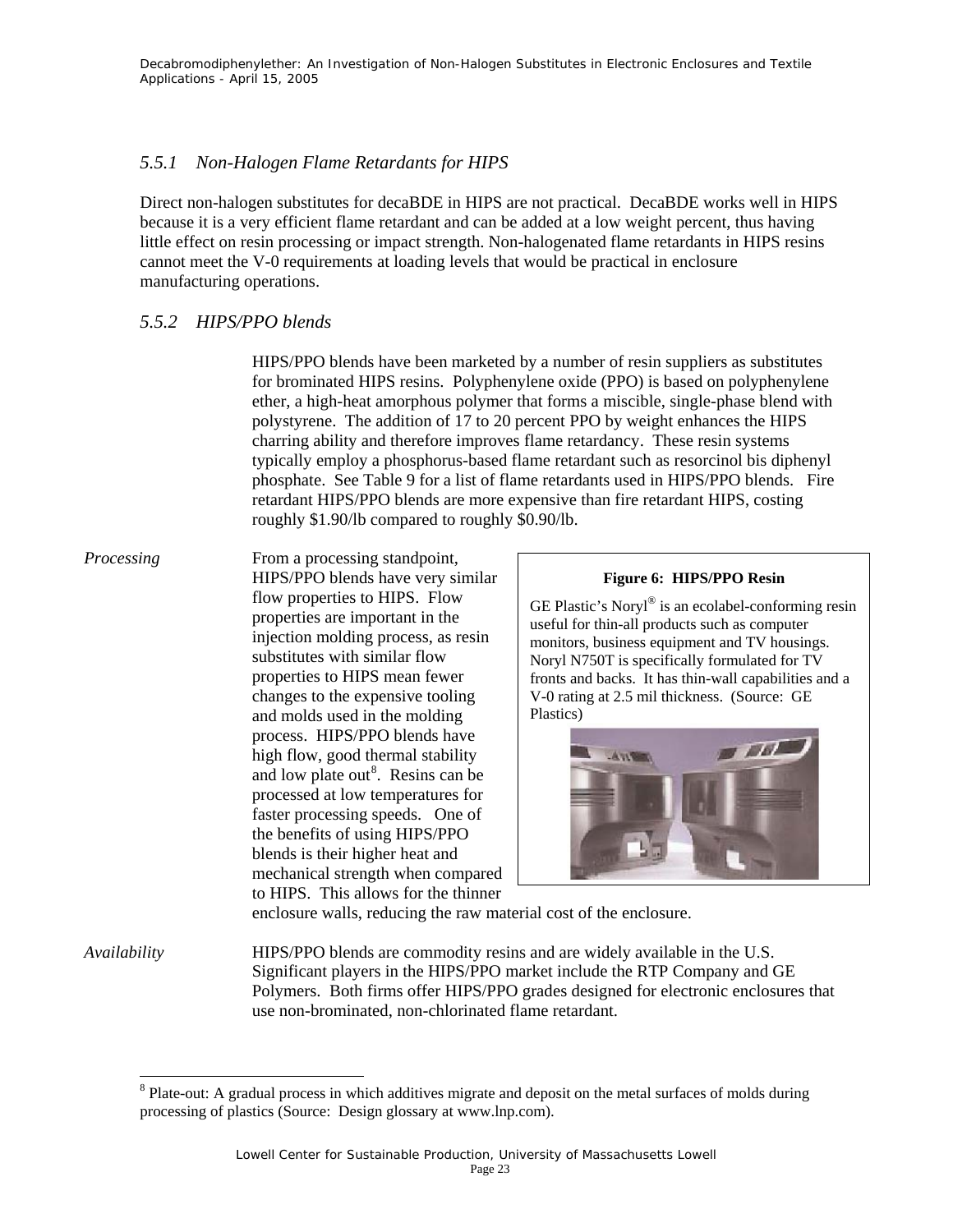*Adoption in U.S.* This research was unable to confirm any major resin supplier that sells large quantities of HIPS/PPO blends for the U.S. TV enclosure market. However, studies in Minnesota indicate that at least some TV monitors are made from HIPS/PPO blends (Fisher 2000). According to one electronics recycler, roughly 5% of the rear panels TV housing they process are made of HIPS/PPO type resins<sup>9</sup>.

> Noryl® is an ecolabel-conforming HIPS/PPO resin produced by GE Plastics. Its sales in the TV enclosure market are significant in the European Union – estimated at roughly 20,000 metric tons in 2004.<sup>10</sup> These sales are due primarily to EU legislation that requires the segregation of bromine-containing plastics in electronic equipment at the end of life. TV electronic enclosures based on Noryl® resins are currently not sold in the U.S. due to their more expensive raw material cost and the lack of market or regulatory drivers.

#### *5.5.3 Bromine- and Chlorine-Free PC/ABS*

Most of the major resin manufacturers offer chorine- and bromine-free polycarbonate/acrylonitrile-butadiene-styrene (PC/ABS) blends of one type or another. Some PC/ABS blends include a small percentage  $(\sim 0.3\%)$  fluoropolymer in the resin for drip resistance. Common products include GE Plastics Cycoloy, a V-O rated chlorine- and bromine-free flame retardant system, and Bayer Bayblend. Nearly all chlorine-and bromine-free PC/ABS resins contain small amounts of polytetrafluoroethylene (PTFE) in concentrations roughly 0.3% by weight as an antidrip agent and therefore cannot be considered truly "halogen-free" (Danish EPA 1999).

*Processability* The typical non-halogen flame retardants used for PC/ABS systems include resorcinol bis diphenyl phosphate (RDP) and bisphenol a diphosphate (BPADP). When phosphorus-based flame retardants are used in PC/ABS blends, the processing conditions for injection molding can change dramatically. For example, phosphorusbased flame retardants tend to release gas at molding temperatures. Because polycarbonate has poor formability and a low melt flow rate to begin with, the use of phosphate flame retardants can result in gas defects, sink marks, weld lines, and other surface defects in the cabinet. To overcome these issues, manufacturers must work with their mold and die vendors and resin suppliers to analyze the resin flow and internal pressures within the mold (Sharp 2003).

*Availability* PC/ABS resins compounded with phosphate flame retardants are commodity products and widely available on the market. Dow Chemical, GE Plastics and Bayer all offer V-0 grades of non-halogen flame retardant PC/ABS blends.

*Adoption in the U.S.* Roughly 61% of CRT monitors are made with PC/ABS resin systems using phosphate type flame retardants. Original equipment manufactures such as Dell and Hewlett Packard use PC/ABS resins for their monitors. Sharp's Aquos LCD TV uses a Dow Chemical PC/ABS resin and a phosphorus-based flame retardant (see Figure 7). Dow markets the product for its good flow, heat, and impact properties and

l

<sup>&</sup>lt;sup>9</sup> Personal communication with Ron Kobler, Recovery Plastics International, Inc

 $^{10}$  Assuming that approximately 5.5kg HIPS/PPO are used for an average 27" television, 20,000 metric tons could be used to produce in the range of 3.6 million televisions.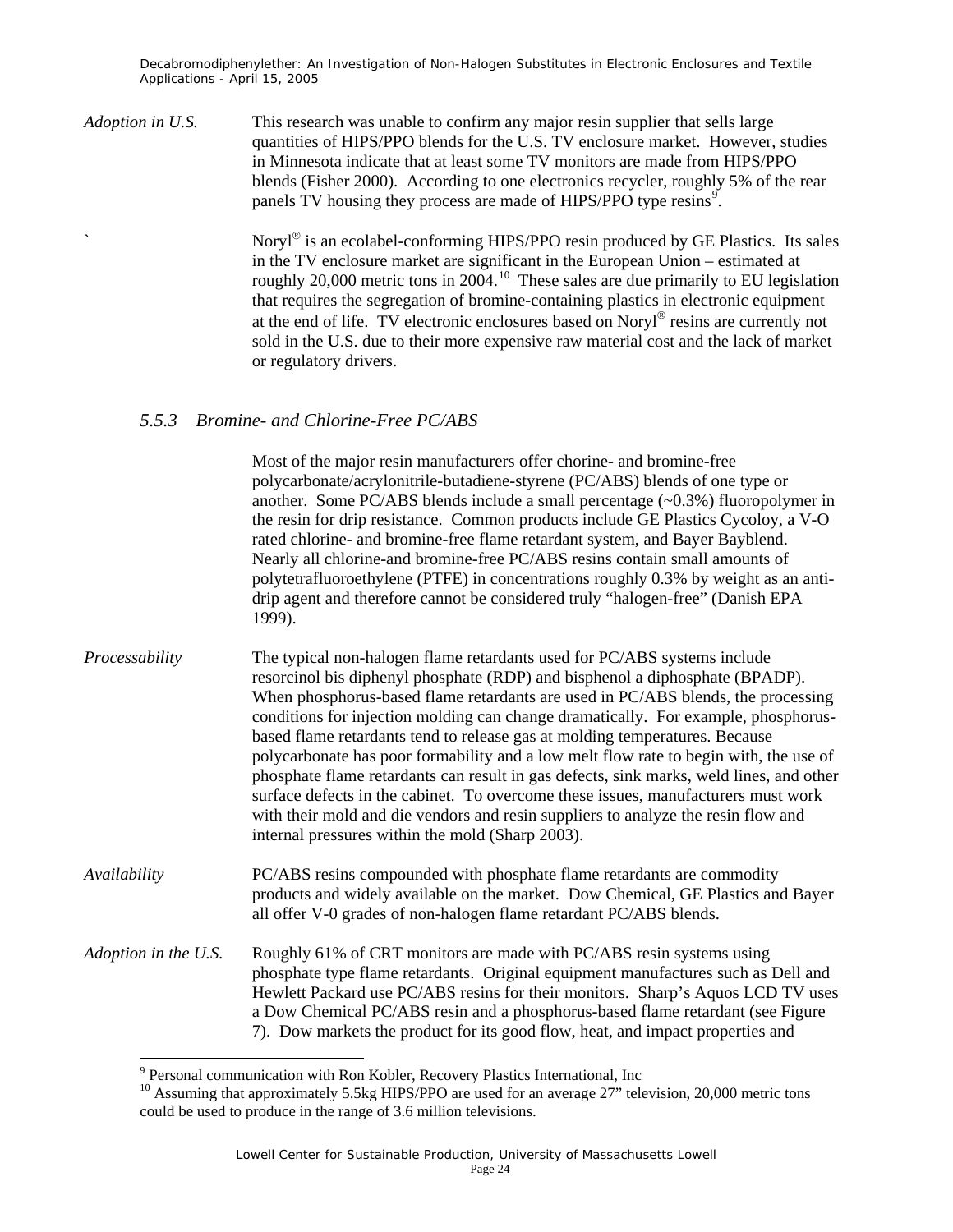> claims it is "ideal for injection molding the thinner, more intricate and lower-weight housing parts required for the next generation of large TV cabinet designs." The resin is UL94 V-0 certified to meet flammability requirements. According to the Material Safety Data Sheet (MSDS), it contains less than 13% BPADP and other ingredients listed at less than 5% by weight. Philips Electronics uses a similar Dow PC/ABS blend in a flat panel TV product currently available in Europe.

#### **Figure 7: Sharp Aquos LCD TV**

In 2003, the Sharp AQUOS held 50.9% of the world LCD TV market. The TV casing is made from PC/ABS resin using a phosphorus-based flame retardant. The cabinet meets the UL V-0 fire resistance standard. A 30-inch unit compared with a CRT TV of equivalent size (32-inch), consumes 38% less power, is one-sixth the depth, and weighs only one-third the CRT TV.



Source: Sharp Corporation

#### *5.5.4 Chlorine-and Bromine-Free Polycarbonate (PC)*

Use of halogen-free polycarbonate as a replacement for decaBDE HIPS in electronic enclosures is possible but fairly rare, since PC/ABS blends are typically cheaper replacement technologies. Nearly all chlorine-and bromine-free polycarbonate resins contain small amounts of polytetrafluoroethylene (PTFE) in concentrations roughly 0.3% by weight as an anti-drip agent and therefore cannot be considered truly "halogen-free" (Danish EPA 1999).

Processability Polycarbonate can be compounded with phosphate esters to meet V-0 requirements. It can be manufactured in a clear form, an aesthetic that is appealing in some niche markets.

Availability Polycarbonate is a commodity resin manufactured by many major resin suppliers including Dow Chemical and Bayer.

Adoption in the U.S. Apple Computer used polycarbonate in the manufacture of one version of its IMac computer monitor. The new plasma 42-inch flat screen from Philips uses polycarbonate made by Bayer in the rear housing. The unit projects background lighting built into the rear of the TV onto the wall behind the set to blend the TV into the room décor. According to a Bayer spokesperson, "using polycarbonate to build television housings is a new trend. Our material won out for this application because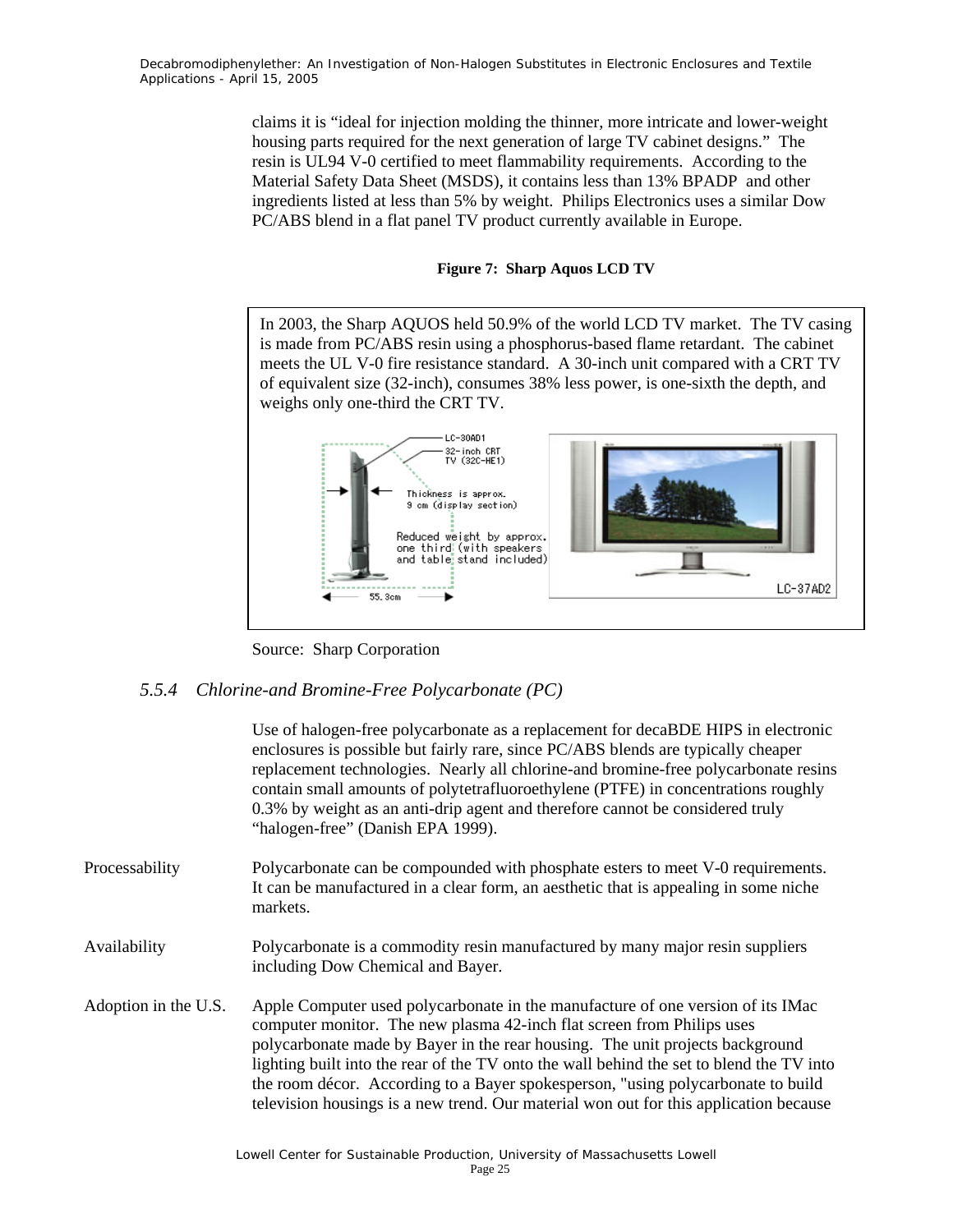it boasts excellent flame retardancy while simultaneously offering very high transparency and heat resistance" (Bayer 2004). The material satisfies the stringent U.S. test standard UL 94 V (Underwriters Laboratories) for a specimen three millimeters thick, obtaining the highest classification, V-0.

#### *5.5.5 Halogen-Free Acrylonitrile Butadiene Styrene (ABS)*

Most ABS resin systems employ brominated flame retardants such as tetrabromobisphenol A (TBBPA) and brominated epoxy oligomer (BEO) to meet the V-0 fire retardancy requirements for electronic enclosures. While some manufactures such as Torray offer V-2 level fire protection performance for ABS polymer enclosures, the lack of an oxygen-containing copolymer such as polycarbonate makes achieving V-O ratings difficult. The oxygen-containing copolymer reacts with phosphate flame retardants during a fire to form fire retarding char at the resin surface.

#### *5.5.6 Other Halogen-Free Resin Systems for Enclosures*

*Polylactide* Polylactide (PLA) is a bioplastic derived from natural materials such as corn and other agricultural products. By itself, PLA is too brittle and melts at too low a temperature to be considered for use in electronic enclosure applications. However, recent work by several Japanese electronics firms has shown the potential for modifying PLA for use in electronic enclosure applications.

> NEC has been able to manufacture polylactide resin rated at UL94 5V and UL94 V-0 at 1.6mm thickness. NEC's resin is compounded with metal hydroxide mineral flame retardants to improve its fire performance and with kenaf fibers to improve its impact strength. The resin contains no halogenated or phosphorus-based flame retardants. According to NEC, the material's heat resistance, processability, and strength are comparable to those of fiber-reinforced PC. For example, the PLA impact strength is 65 Joules/meter compared to 50 for PC (Modern Plastics 2004). NEC plans to start using the bioplastic in its electronic products starting in 2006.

> Other companies introducing PLA in electronics applications include JVC and Sony. JVC introduced a DVD made from PLA in December 2004. Sony and Mitsubishi Electronics are jointly researching PLA resin systems using aluminum hydroxide flame retardants. They plan on developing an ABS-like material, with good mechanical and material flow properties. According to Sony, its process allows PLA to be molded as quickly as ABS plastic and in normal injection molding presses (Hi-Tech Ambiente 2004). However, it is unclear whether the material produced by JVC or Sony is sufficiently flame retardant to be used in applications that currently us decaBDE HIPS.

Polyphenylene Sulfide Several literature sources have identified the use of polyphenylene sulfide (PPS) in electronic enclosure applications by Toshiba. While PPS is inherently flame retardant and has good chemical resistance, flowability, dimensional stability, and electrical characteristics, Toshiba's application has been in transistor integrated circuit packages and not electronic enclosures. Since PPS is extremely brittle, it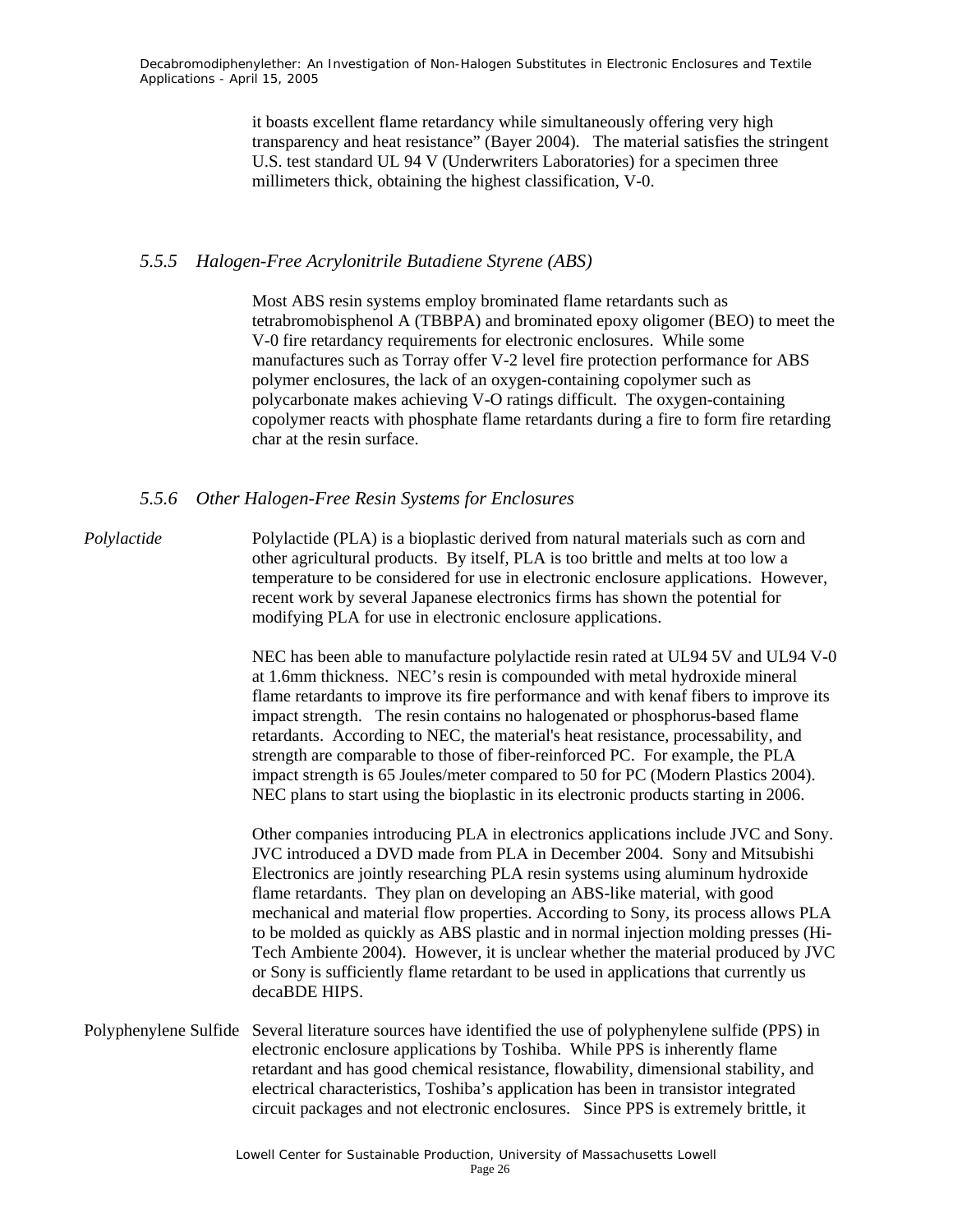> must be filled with fibers and fillers to improve its impact strength. It is also expensive compared to competing resins for electronic enclosures making it impractical for most enclosure applications. Other inherently flame retardant plastics exist, but their cost or other properties make their use in electronic enclosures unlikely.

#### *5.5.7 HF Flame Retardants Used in HIPS/PPO, PC/ABS and PC Resins*

Each of the resin systems outlined above (HIPS/PPO, PC/ABS, and PC) relies primarily on phosphate-based flame retardants. Table 10 lists the most common phosphate flame retardants, their manufacturer, and their applicable resin system(s). In most instances, the resin manufacturers closely guard the exact flame retardants used in their resins.

Of the halogen-free phosphate base flame retardants, the dominant types include resorcinol bis diphenyl phosphate (RDP) and bisphenol A diphosphate (BAPDP).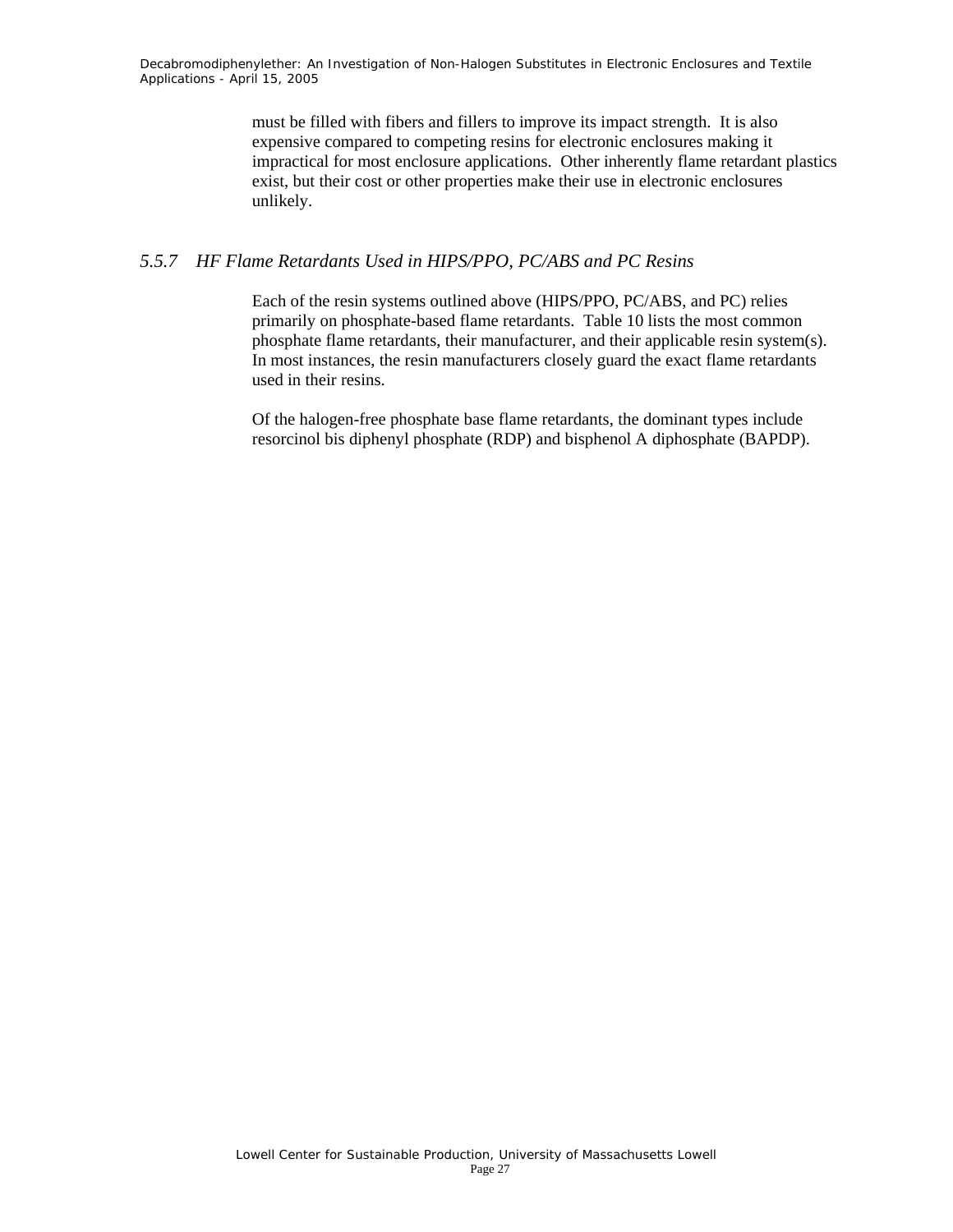| <b>Flame Retardant</b>               | Acronym(s)          | Applicable Resin Systems and<br><b>Other Notes</b>                                                                                                                           | Known uses                                                                                                                          | Manufacturer: Trade Name                                                                                                       |
|--------------------------------------|---------------------|------------------------------------------------------------------------------------------------------------------------------------------------------------------------------|-------------------------------------------------------------------------------------------------------------------------------------|--------------------------------------------------------------------------------------------------------------------------------|
| Resorcinol bis<br>diphenyl phosphate | <b>RDP</b>          | 11% phosphorus<br>$\bullet$<br>V0 rating achieved when<br>$\bullet$<br>used in PPO/HIPS blends<br>Dominate flame retardant in<br>$\bullet$<br>PC/ABS and PPO/HIPS<br>systems | Bayer Bayblend PC/ABS<br>$\bullet$<br>resins<br><b>GE Plastics PC/ABS resins</b><br>$\bullet$<br>Used in Dell PC/ABS CRT<br>Monitor | Azko Nobel:<br>$\bullet$<br>Fyroflex®RDP 10<br><b>Great Lakes: Reofos RDP</b><br>$\bullet$                                     |
| Bisphenol A<br>diphosphate           | BPADP,<br>BAPP, BDP | Usage growing in PC/ABS<br>$\bullet$<br>and PPO/HIPS applications<br>9% phosphorus<br>$\bullet$                                                                              | Dow Chemical PC/ABS<br>$\bullet$<br>7560, used in the Sharp<br><b>AQUOS LCD TV</b>                                                  | <b>Great Lakes: Reofos BAPP</b><br>$\bullet$<br>Albemarle NcendX P-30<br>$\bullet$<br>Azko Nobel:<br>$\bullet$<br>Fyroflex®BDP |
| Diphenyl cresyl<br>phosphate         | <b>DPK</b>          | Used in PC/ABS<br>$\bullet$                                                                                                                                                  |                                                                                                                                     |                                                                                                                                |
| Proprietary<br>monophosphate         |                     | PC/ABS<br>$\bullet$                                                                                                                                                          | Low migration, hydrolysis<br>$\bullet$<br>resistant                                                                                 | Great Lakes: Reofos 507<br>$\bullet$                                                                                           |
| Triphenyl<br>phosphate               | <b>TPP</b>          | Also known as triaryl<br>$\bullet$<br>phosphate<br>Usage shrinking in PC/ABS<br>$\bullet$<br>and PPO/HIPS applications                                                       |                                                                                                                                     | <b>Great Lakes: Reofos TPP</b><br>$\bullet$<br>$\bullet$                                                                       |

#### **Table 10: Phosphate Flame Retardants Used in Electronic Enclosure Applications**

Sources: Kingsbury 2002, Great Lakes Chemical Company Website, Azko Nobel Website, German EA 2000, GE Plastics Website, Bayer website, Azko Nobel website.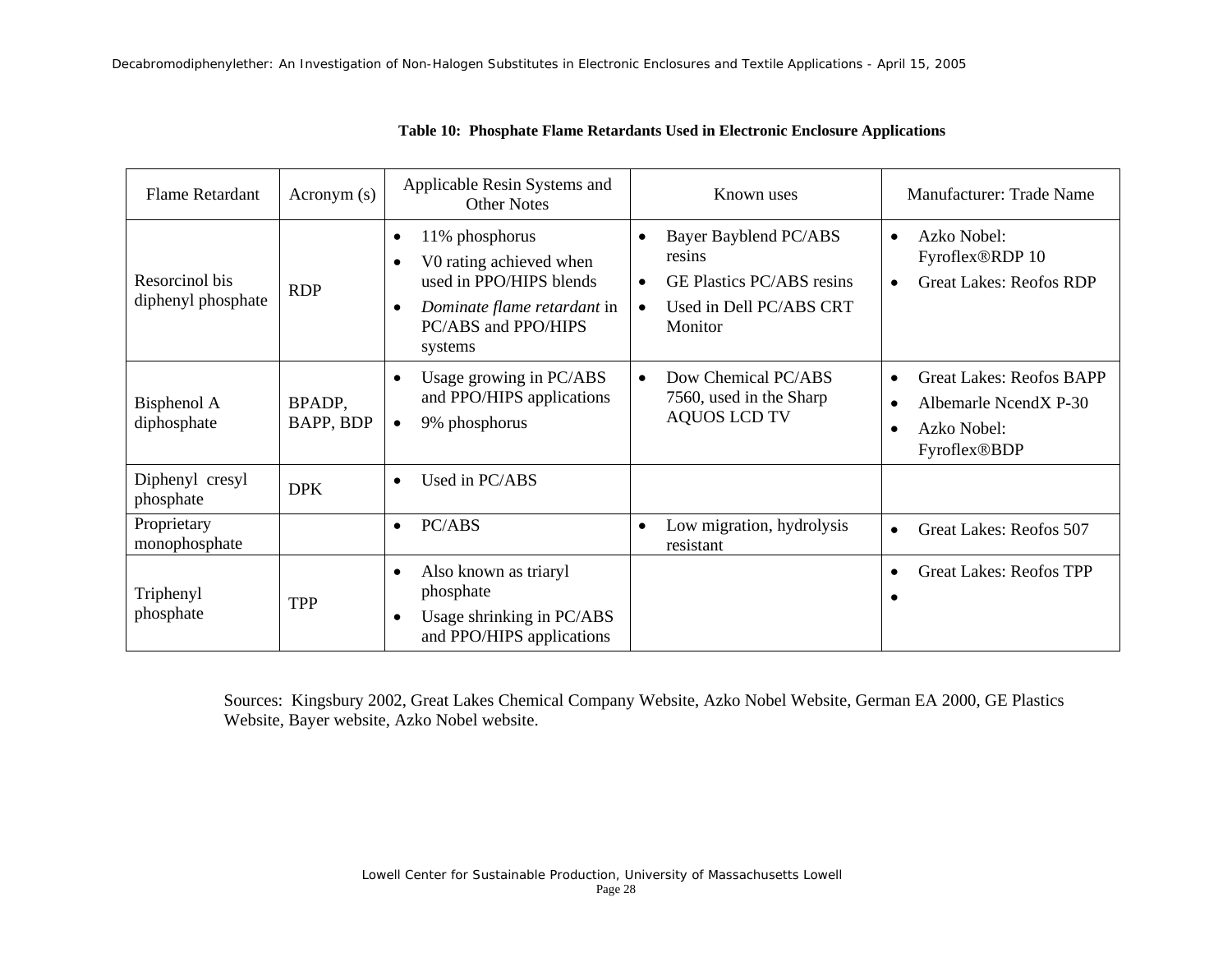#### *5.5.8 Halogen-Free Raw Material Cost*

The cost of various flame retardant amorphous plastics for electronic housings varies tremendously, with HIPS being the cheapest and HIPS/PPO blends being the most expensive. The raw material costs for resin enclosures depend on a number of factors including the cost of the resin itself (HIPS is cheaper to produce than PC for example), the cost of the flame retardant, and volume pricing.

 Generally speaking, bromine flame retardants are less expensive than most nonhalogenated flame retardants used in electronic enclosure applications. Typically, non-halogen flame retardants cost in the \$3.00/lb range whereas the price of bromine is roughly \$1.10/lb. Since bromine is a more efficient flame retardant than most nonhalogen systems, less is required for a bromine system to meet a UL V-0 rating than non-halogen alternatives.

Table 11 contains the raw material costs of various resins and the estimated resin cost for an average rear enclosure for a TV weighing 7.7 pounds and an average front and back TV enclosure weighing 12 pounds. Figures are provided for rear enclosures only and for both front and rear enclosures combined since some manufacturers use decaBDE HIPS in the rear enclosure only while others use it in both the front and rear enclosure. Note that these are estimates only and that thin-walling and volumerelated pricing are not factored into the calculations nor are other cost increases or decreases due to changes in energy use, yield, or cycle time.

| Resin                | Halogen-free?            | Cost per<br>Pound $(\$)$ | Resin Cost for<br>"average" TV<br>rear enclosure | Resin Cost for<br>"average" TV<br>front & rear<br>enclosure |
|----------------------|--------------------------|--------------------------|--------------------------------------------------|-------------------------------------------------------------|
| <b>FR HIPS</b>       | No, uses<br>decaBDE      | $0.87 - 0.98$            | \$7.14                                           | \$11.21                                                     |
| <b>FR ABS</b>        | No, uses TBBPA<br>or BEO | $1.05 - 1.35$            | \$9.26                                           | \$14.55                                                     |
| FR ABS/PC Alloy      | $No*$                    | $1.35 - 1.65$            | \$11.57                                          | \$18.18                                                     |
| FR PC                | $No*$                    | $1.66 - 1.97$            | \$14.00                                          | \$22.00                                                     |
| FR HIPS/PPO<br>Alloy | <b>Yes</b>               | 1.90                     | \$14.66                                          | \$23.03                                                     |

**Table 11: Cost of Various V-0 FR systems for enclosures** 

**\*** Contains small amount (~0.3%) of fluoropolymer for drip resistance

*All prices by the truckload except HIPS (railcar). "Average" TVs are 27.5 inch CRT Units with a front and rear enclosure weight of 7.7 and 4.3 pounds respectively. Sources: Plastics Technology - Virgin Resin Prices May 2004; Recycled Resin Prices - September 2004;* 

To put these costs in perspective, the cost increase for an average 27-inch TV that sells for roughly \$300 using PC/ABS rather than decaBDE HIPS in the rear enclosure would be roughly \$4.40 to \$7.5, or roughly 1.5 to 2.5% of total purchase price.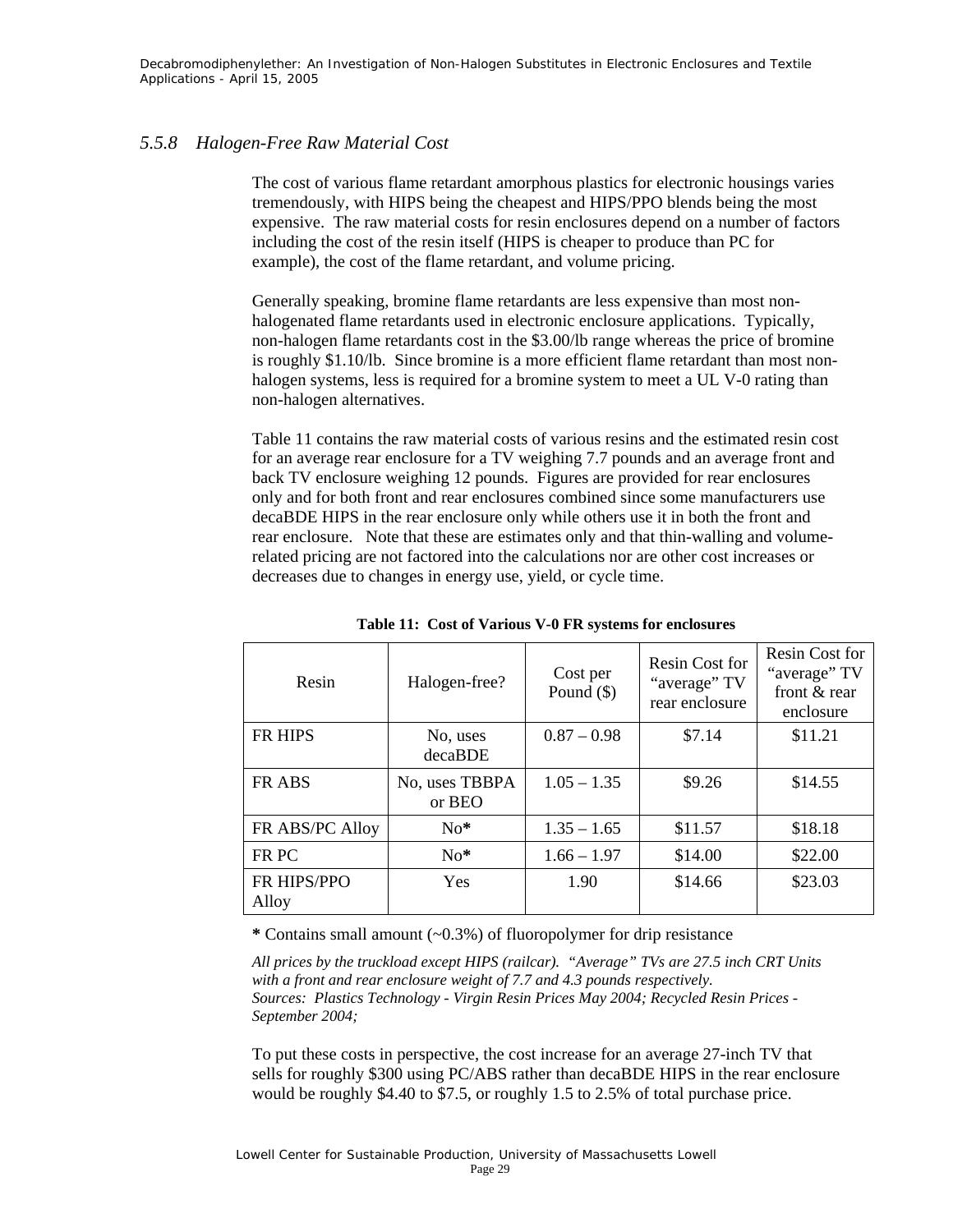While specific TV models are generally on the market for roughly 12-18 months, manufacturers utilize some process tooling such as the housing mold for roughly 5-7 years. The new models produced each year are derivatives of the basic design with minor electronic enhancements (AEA Technology Environment, 1999). Thus changes in resin systems that require tooling changes are likely to be done during major redesign cycles.

According to an industry source, the cost difference between decaBDE HIPS and a non-halogen system (such as ABS/PC) is approximately 1 euro per kilogram or \$0.60 per pound<sup>11</sup>. This translates into roughly \$7.25 for an "average" 28-inch CRT TV with roughly 12 pounds of flame retardant plastic in the front and rear housings and is very close to the estimates developed in Table 11.

### 5.6 Summary

DecaBDE is primarily used in electronic enclosures to flame retard HIPS used in TV front and rear housings. There are a number of phosphate-based flame retardants that are effective substitutes in HIPS blends and other resin systems. These non-halogen systems are more costly than decaBDE HIPS systems. The price increase, which is estimated at 1.5 to 2.5% of purchase price for an average 27 inch TV, can be more readily absorbed in the high-end TV enclosure market, such as plasma and LCD units, compared with low-cost, highly competitive CRT units. Most decaBDE HIPS replacements require some type of tooling changes in addition to increased costs.

While there are several known applications of non-halogenated TV enclosures in the U.S., the lack of regulatory and market drivers leaves the vast majority of U.S. enclosures made from decaBDE HIPS. In Europe the WEEE and RoHS Directives appear to be driving electrical and electronics manufacturers away from brominated flame retardants in general. If such drivers existed in the U.S., a similar trend might occur, at least for TV enclosures for which several known non-halogenated alternatives exist. Television manufacturers would have the technology and knowhow to meet the demand for decaBDE-free electronic enclosures.

1

<sup>&</sup>lt;sup>11</sup> Personal correspondence with Peter Evan, Sony.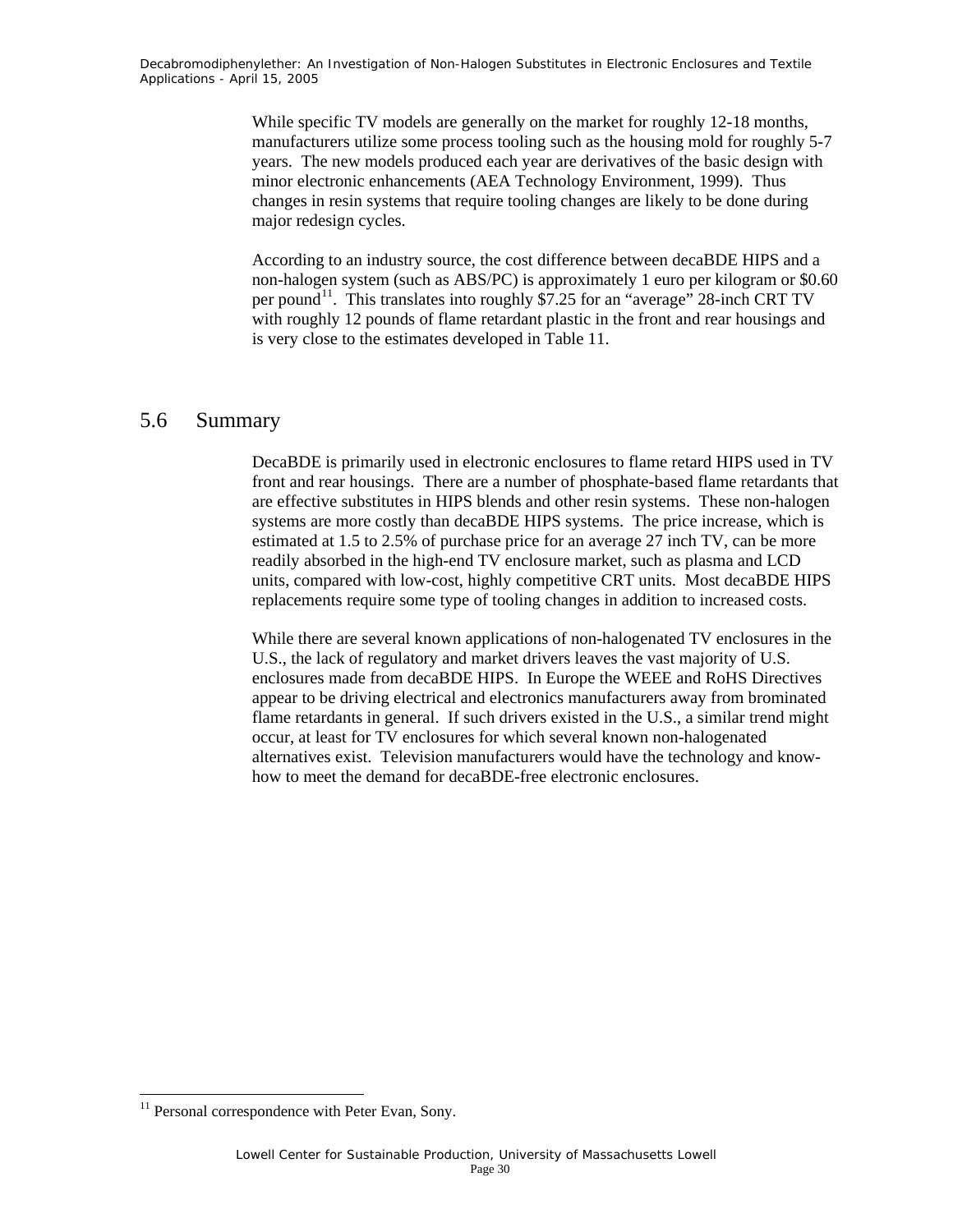### **6 Textile Applications**

l

This section reviews the use of decaBDE in textiles. It focuses on uses in commercial and residential textiles but does not cover the use of decaBDE in transportation such as in some automotive fabrics. The section reviews the products where decaBDE is used, application methods, and substitutes. The focus is on three product categories: mattresses, upholstered furniture, and draperies.

### 6.1 Where is DecaBDE Used in Textiles?

To determine where decaBDE is used in the textile industry, a literature review and analysis of the 2002 U.S. Toxics Release Inventory (TRI) data were conducted.<sup>12</sup> These reports are separated into SIC codes that represent industrial activities in each facility. Table 12 summarizes the main uses of decaBDE in textiles based on the literature review as well as telephone interviews with industry representatives, flame retardant vendors, and decaBDE TRI reporters.

| Product System                                                    | Description of DecaBDE Use                                                                                      |
|-------------------------------------------------------------------|-----------------------------------------------------------------------------------------------------------------|
| <b>Mattresses</b>                                                 | Some manufacturers use decaBDE in mattress ticking.                                                             |
| Drapes                                                            | Used in certain commercial applications were required<br>by building codes such as casinos, hotels, and schools |
| Some Commercial/<br><b>Institutional Upholstered</b><br>Furniture | Used by some manufacturers in cases where building<br>codes require meeting the standard                        |

**Table 12: Summary of DecaBDE Use in Commercial Textile Products** 

Table 13 summarizes products where decaBDE is generally not used. This information should be used with caution. It is difficult to generalize about entire product groups because decaBDE can be used on a host of fibers and fabrics.

| Product                                     | Description                                                                                                                                                                                              |
|---------------------------------------------|----------------------------------------------------------------------------------------------------------------------------------------------------------------------------------------------------------|
| Bed Cloth (Comforters,<br>Pillows, etc.)    | Current standards do not require ignition resistance.<br>Manufacturers meeting new standards being<br>developed in California are unlikely to use<br>decaBDE as a means of achieving compliance.         |
| Apparel                                     | Most infant sleepwear does not require flame<br>retardant treatment to comply with federal (CPSC)<br>standards. Generally, decaBDE is not used in<br>apparel, including children's clothing and pajamas. |
| Commercial and<br><b>Residential Carpet</b> | Most carpet does not have to be fire resistant. In<br>cases where carpet is used in institutional settings                                                                                               |

**Table 13: Applications Where DecaBDE is Generally Not Used** 

 $12$  TRI data details decaBDE chemical releases, not use. Therefore is it is an incomplete tool for analyzing decaBDE usage. For the detailed TRI analysis data, see Appendix A.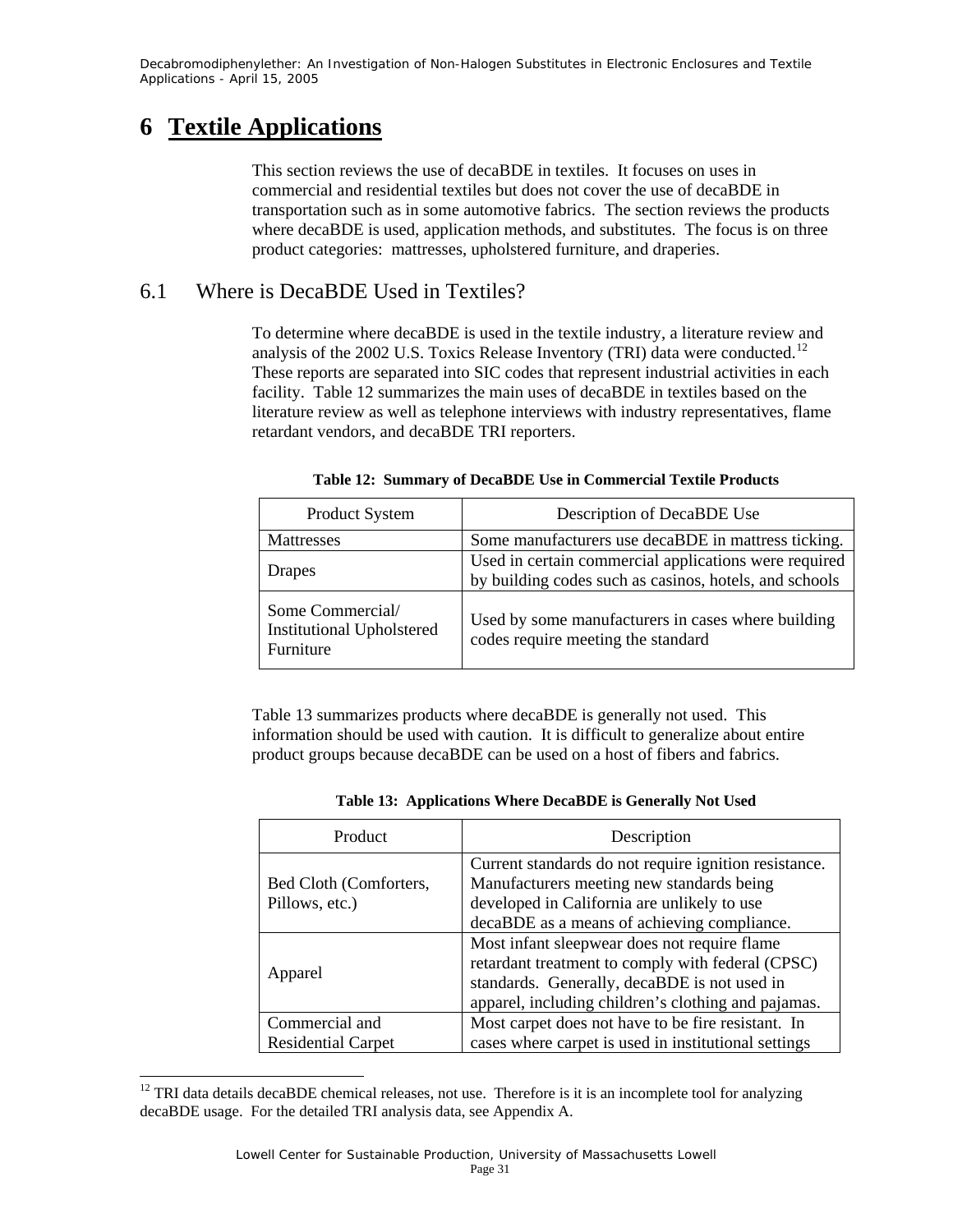|                                      | with fire performance standards, the primary flame<br>retardant used is aluminum trihydrate.                                                                                                                           |  |
|--------------------------------------|------------------------------------------------------------------------------------------------------------------------------------------------------------------------------------------------------------------------|--|
| Residential Upholstered<br>Furniture | Under current standards, residential upholstered<br>furniture does not require decaBDE to meet current<br>fire safety standards. New standards are being<br>developed by the CPSC and are expected in 2005 or<br>2006. |  |
| Cubicle / Wall Fabric                | DecaBDE is not used to flame retard cubicle and<br>wall fabrics according to representatives from a<br>major industry supplier.                                                                                        |  |

Although decaBDE used in transportation sector textiles was not a focus of this study, industry sources noted that decaBDE is not used in automotive carpets but is used in some cases for automotive fabrics.

### 6.2 Regulations Driving the Use of Flame Retardants in U.S. Textiles

In the U.S., there are a number of regulations dictating fire safety and flame resistance in various sectors of the textile industry. The textile regulations apply to different consumer products and come from a number of regulatory agencies including the State of California Bureau of Home Furnishings and Thermal Insulation (CA BHFTI) and the Consumer Product Safety Commission (CPSC).

Beginning in the 1970s, state and federal jurisdictions began setting flame resistance standards, mostly for cigarette-type ignition sources. These standards were meant to minimize fires from smolder-prone materials. They were tremendously effective and reduced fires in mattresses, upholstered furniture, and other textile products (see Table 14). $^{13}$ 

| Substrate              | Time Period | Reduction<br>in All Fires | Reduction in<br>Cigarette<br><b>Caused Fires</b> | Reduction in<br>Open Flame<br><b>Caused Fires</b> |
|------------------------|-------------|---------------------------|--------------------------------------------------|---------------------------------------------------|
| Mattress/Bedding Fires | 1980 - 1998 | 73%                       | 81%                                              | 73%                                               |

Upholstered Furniture | 1978 – 1998 | 76% | 83% | 76%

#### **Table 14: Impact of Fire Regulations in the U.S.**

Source: Ray 2001.

Similar reductions have been achieved for fires from other products. Since 1989, fire protection officials have noticed a trend towards greater fire and fire injuries from open-flame ignition than from cigarettes. As a result, standard-setting agencies have been developing open-flame requirements for textile products. Examples include the recent California regulation, California Technical Bulletin (CA TB) 603, for mattresses and the efforts by the CPSC to set open-flame requirements for upholstered furniture, mattresses, and bedding (Handermann 2004). Appendix B

 $13$  Studies examining the role of flame retardants in reducing fires include Ray 2001, Clarke 1997, Simonson 2002, Smith 2002, and Stevens 1998.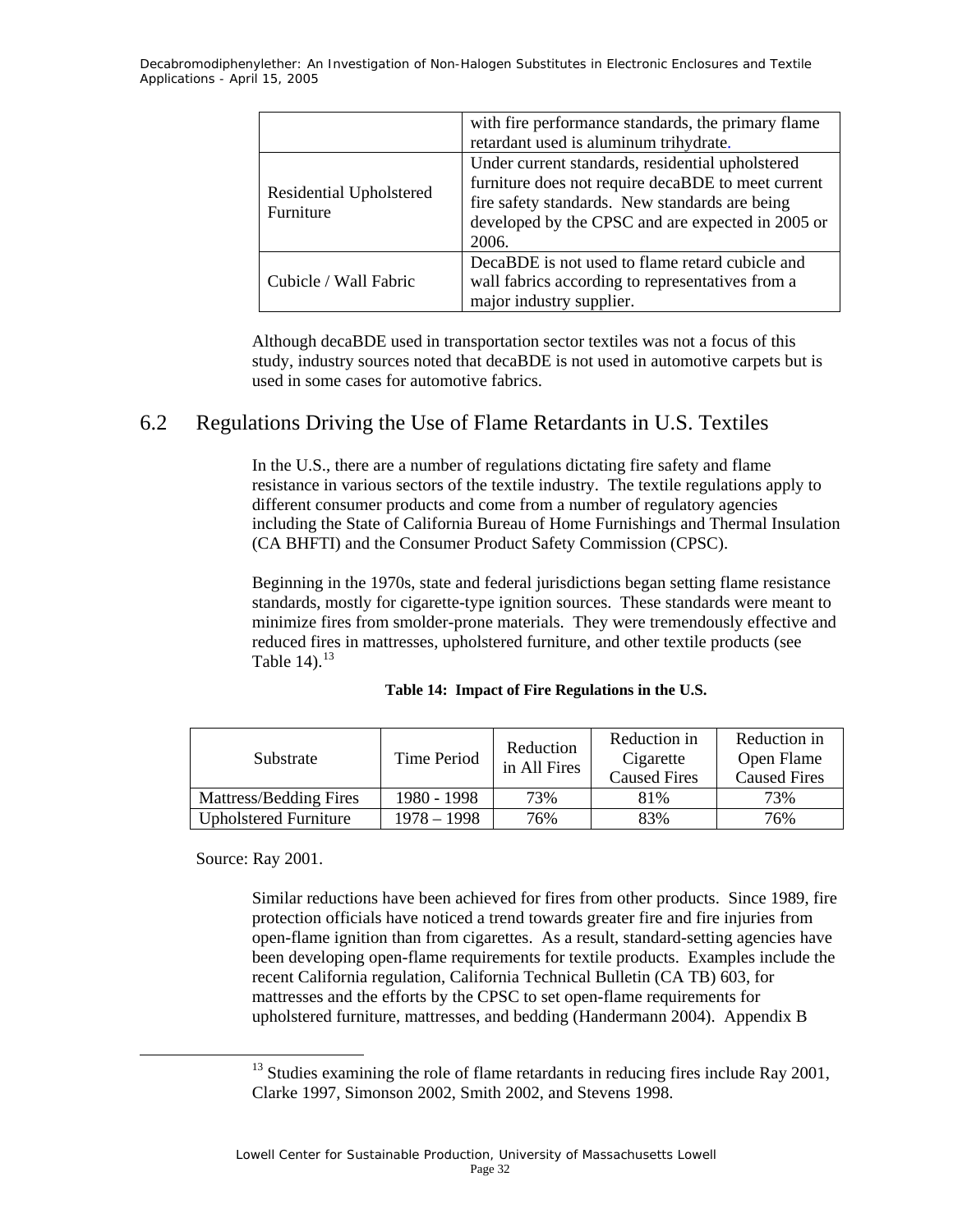> provides a summary of federal and state regulations for mattresses, upholstered furniture, and draperies.

Fire protection standards for mattresses and upholstered furniture can be divided into two types: component and composite. Component standards apply to individual parts such as the fabric, the foam, or barriers. Composite standards apply to the entire unit. Composite standards are much more expensive to test for compliance, since an entire unit is tested as opposed to a single component. In some U.S. jurisdictions, mattresses and upholstered furniture must comply with both types of standards. Both types of ignition hazard (smoldering and open flame) must be protected against since it is possible that a product can pass one test but not another. Component and Composite Standards

#### 6.3 DecaBDE Application Methods and Formulation

Between 10% and 20% of the world production of decaBDE ends up in textiles. DecaBDE is used in textiles because of its high thermal stability and durability. As in polymer applications, the flame retardancy of decaBDE in textiles is enhanced with synergists such as antimony oxide (ATO). The flame retardancy of decaBDE in textiles is based on the synergy between antimony and bromine. DecaBDE is used as a flame retardant in draperies, upholstered furniture backing, and in transportation applications (KemI 2004).

Application Methods The decaBDE/antimony flame retardant can be applied to the textile in a number of different ways depending on the material treated and its end use. When the decaBDE/antimony mix is applied to a backcoating, it protects the interior (e.g. furniture foam) from combustion. Back coating methods are used on fabrics where aesthetics of the front face are very important, i.e. furniture fabrics, drapes, and mattress ticking - see Figure 8 (NAP 2000). These backcoatings or resin binders can be an acrylic copolymer, styrene butadiene co-polymers, or ethylene-vinyl acetate copolymer. DecaBDE application methods include doctor blade or knife coating methods. The flame retardant formulation is usually a paste or foam.

#### **Figure 8: Textile Back Coating**



The deca/antimony flame retardant can also be applied using an immerse/dry technique. In this case, the material is soaked in the flame retardant and then it is dried. This is used in some textile applications including draperies.

Formulation The maximum loading levels used for all fabric with decaBDE, assuming a range of fabric weights between 6 and 12 ounces, are outlined in Table 15.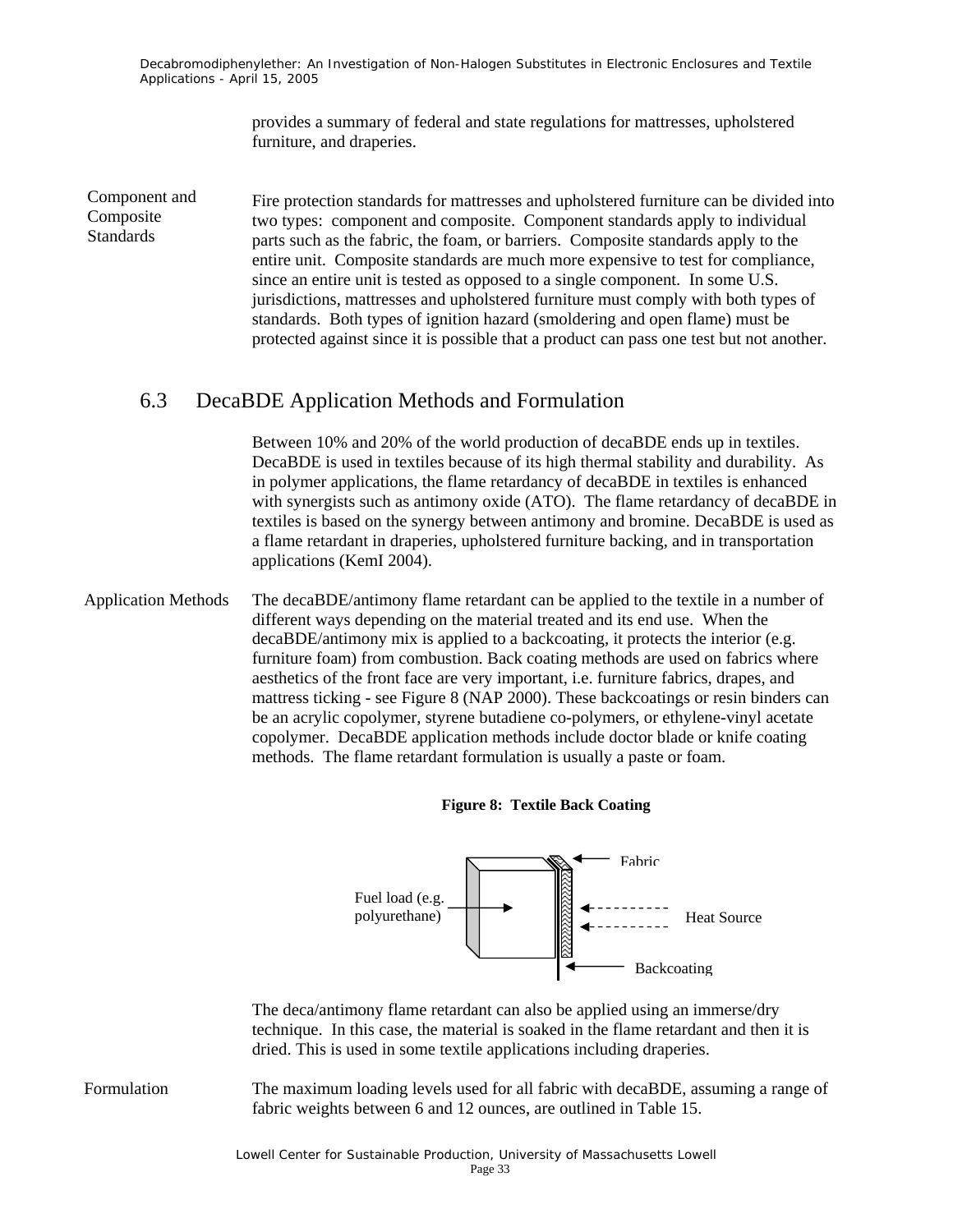| Weight flame retardant /<br>weight of fabric $(\%)$ | Flame retardant add-on<br>(weight% of fabric) | Add-on on 11oz fabric                 |
|-----------------------------------------------------|-----------------------------------------------|---------------------------------------|
| 12% Br. 7% Sb                                       | $\sim 25\%$                                   | $3oz = 2oz DecaBDE$<br>and $1ozSb2O3$ |

**Table 15: Example DecaBDE Formulation** 

Source: NAP 2000

Lighter fabrics generally require higher flame-retardant loadings than heavier fabrics. Fabrics containing thermoplastic fibers (e.g. polyester, polyamide, or polypropylene) require higher loading levels because of the need to provide a charring scaffold sufficient to maintain a barrier in spite of the melting fiber characteristics (NAP 2000).

### 6.4 Strategies for DecaBDE Substitution in Textiles

There are a number of possible decaBDE substitution strategies ranging from direct substitution of the flame retardant to complete redesign of the product. Figure 9, adapted from a European report concerning substitution decisions in complex products and production decisions, shows the range of potential approaches (Oko-Institut 2003).

As Figure 9 shows, substitution options range from using very similar brominated additive flame retardants such as decabromodiphenylethane, to more complex options involving substitution of the fabric, use of nonwoven barrier layers, and complete product redesign to reduce or eliminate the fire load.



#### **Figure 9: DecaBDE Textile Substitution Strategies**

Source: Oko-Institut 2003

The following sections examine substance, material and product substitutions for decaBDE. The sections begin with a discussion of various fiber types and decaBDE substitutes. Next, nonwoven and woven barriers using mixed fibers are reviewed. Finally, specific substitution strategies for specific products are discussed.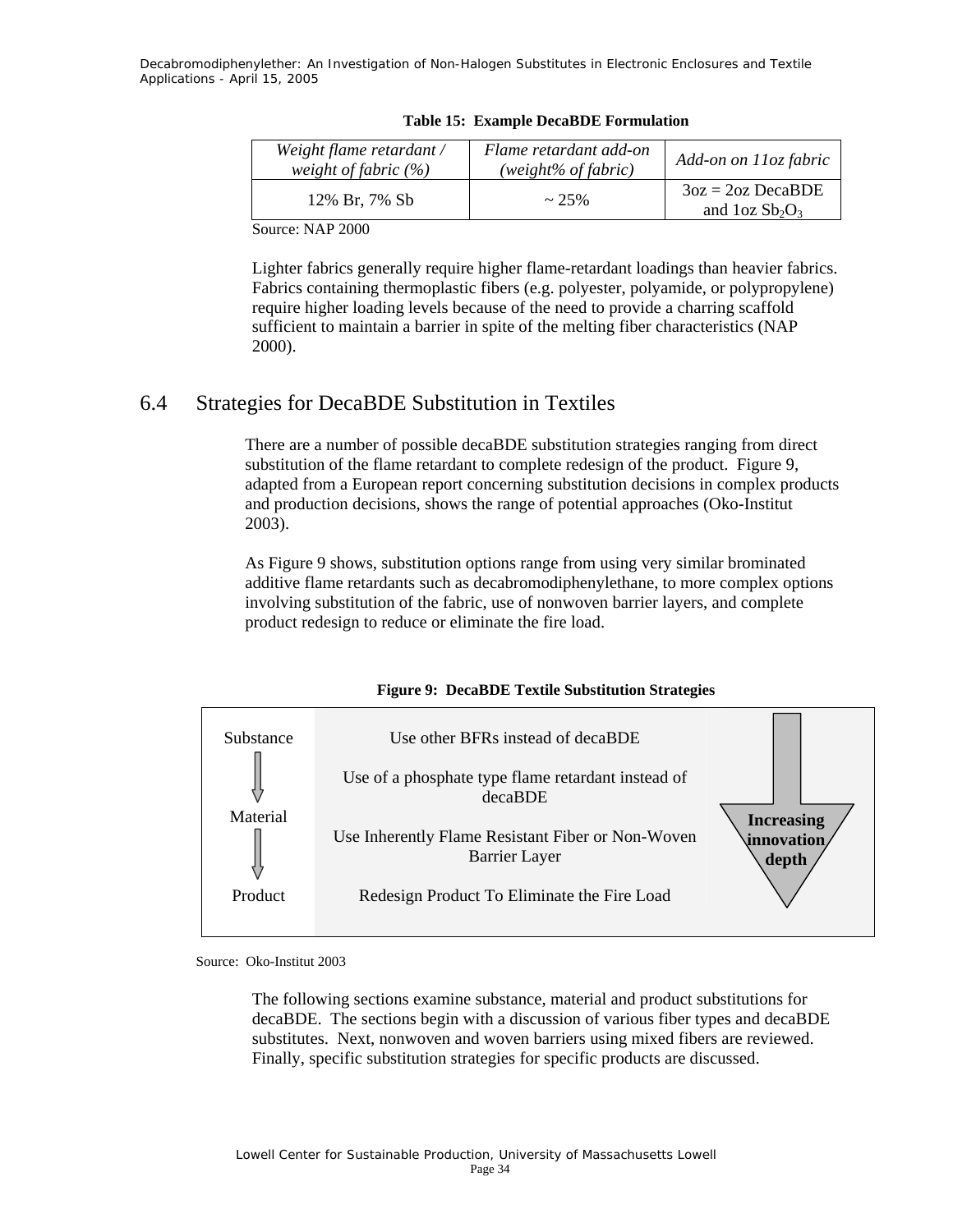### 6.5 Flame Retarding Fibers

There is a tremendous variation in the flame resistance of various fibers and fabrics. As Figure 10 shows, natural cellulosic fibers such as cotton and linen can ignite readily whereas some synthetic fibers such as aramids and melamines actually selfextinguish.

| Less<br>Flame      | cotton/linen                                          | Burns with a hot, vigorous flame. Does not<br>melt or draw away from the flames.                                           |
|--------------------|-------------------------------------------------------|----------------------------------------------------------------------------------------------------------------------------|
| Resistant          | rayon/lyocell                                         | Burns similarly to cotton and linen, except<br>that it may shrink up.                                                      |
|                    | acetate                                               | Burns with a rapid flame and melts when<br>burning. May melt and pull away from<br>small flames without igniting.          |
|                    | acrylic                                               | Burns similarly to acetate, except that it<br>burns with a very heavy, dense, black<br>smoke. It drips excessively.        |
|                    | nylon,<br>polypropylene,<br>polyester, and<br>spandex | Burns slowly and melts when burning. May<br>melt and pull away from small flames<br>without igniting. May self-extinguish. |
|                    | wool and silk                                         | Burns slowly and is difficult to ignite. May<br>self-extinguish.                                                           |
| More               | modacrylic and<br>saran                               | Burns very slowly with melting. May melt<br>and pull away from small flames without<br>igniting. Self-extinguishes         |
| Flame<br>Resistant | aramid,<br>novoloid,<br>melamine                      | Chars, does not burn.                                                                                                      |

#### **Figure 10: Burning Characteristics of Fibers**

Source: Iowa State 2003

Fibers that are not inherently fire resistant can be made flame resistant using one of three main mechanisms:

1. Chemical post treatment – the fiber is treated with flame retardant chemicals (e.g. decaBDE or organophosphorus type). Chemical post treatments include textile fabric coating and exhausting flame retardants into fibers during the dying process.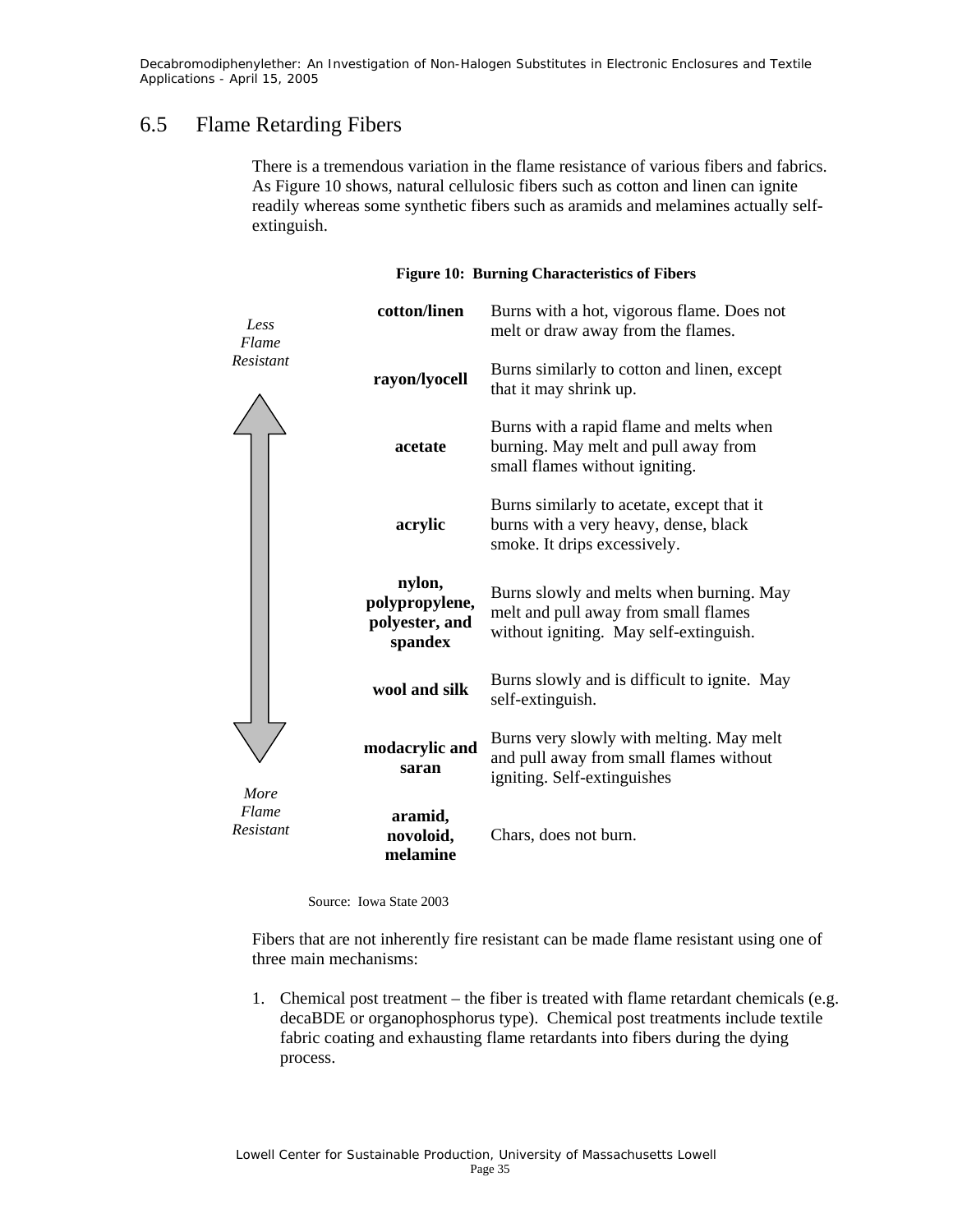- 2. Additive in the fiber melt spinning process flame retardants are added into the molten plastic during the spinning process and become physically part of the fiber matrix (e.g. organophosphorus added to viscose fibers).
- 3. Modified copolymer two or more different monomers are mixed and polymerized to form a more flame retardant plastic fiber.

Depending on the fiber type, one of these strategies can be employed to make the fiber more ignition resistant. However, not all fiber treatments produce a highly durable level of fire retardancy.

#### *6.5.1 Durability*

Flame retardant durability is an important consideration in textile applications. More durable flame retardants tend to be associated with lower potential for human exposure and environmental release. Durability is affected by laundering, exposure to UV light, heat, and air pollutants. Matching the durability to the fabric application is very important. Generally speaking, the inherently flame retardant fabrics are the most durable. Textiles with reactive flame retardants that are chemically bound to the polymer are also durable. Additive type flame retardants that are mixed into but not chemically bound to the polymer matrix are generally thought to be durable.

For flame retardant chemical treatments, durability depends on the strength of the bonds between the flame retardant formulation and the fiber surface. DecaBDE and antimony mixtures are generally considered durable since the resin that is co-applied with decaBDE bonds to the fiber. Techniques that bind the flame retardant treatment to the fiber either covalently or physically may be even more durable. The less durable types of flame retardants include some chemically applied phosphate chemistries that are water-soluble. When less durable flame retardants are used in applications such as upholstery or draperies, the fabric must be labeled to limit laundering or to recommend dry cleaning only.

It is important to note that there are no standards that define durability for flame retarded fabrics. Some manufacturers define it as the fabric meeting its performance standard after 50 washes while others claim that a product that maintains its fire performance after 10 washes is durable.

#### *6.5.2 Treatments for Specific Fibers*

- Wool Although wool is an inherently flame retardant fabric, it is not sufficient for certain applications such as aircraft carpets. Aircraft carpets made of wool often have a flame retardant coating of zirconium hexafluoride salts. These salts increase the ability of wool to char and reduce emissions of its highly toxic smoke fumes (KemI 2004). DecaBDE systems with antimony synergists are used for wool in some cases as well. Both types of treatments are highly durable.
- Polyamides (Nylon) There are few applications for polyamides that involve fire-safety requirements. Nylon is typically used in lightweight clothing. In cases where fire-safety requirements are specified, phosphorus type flame retardants are added to the melt at the time of fiber spinning and therefore compounded into the polyamide fiber (KemI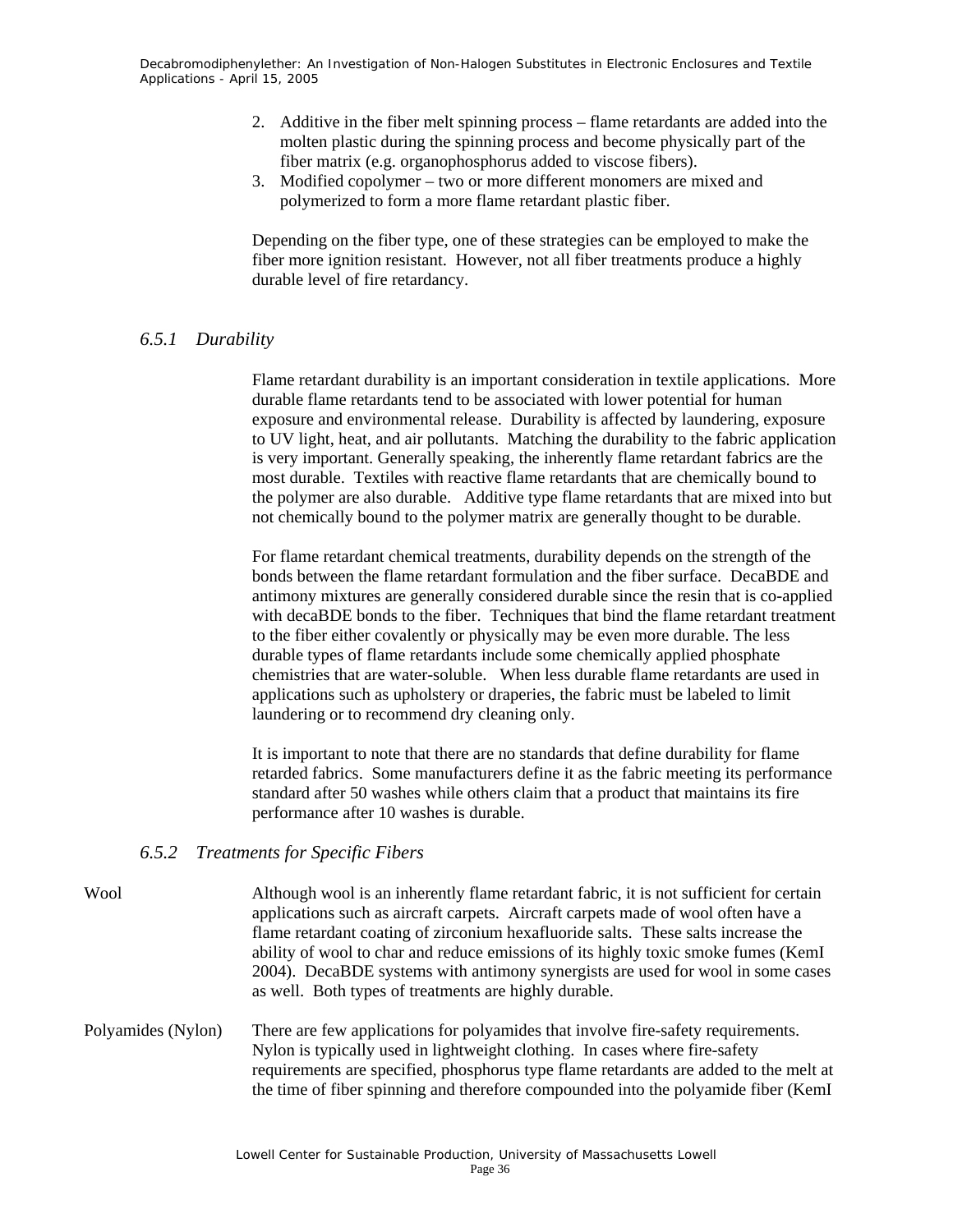> 2004). In addition, polyamide fabric can be flame retarded with a thiourea formaldehyde resin finish (Fire Sciences 2004).

- Polyurethane (Spandex) Polyurethane (PU) fiber and fabric, known as spandex, rarely contains decaBDE. Polyurethane foam is often flame retarded, but not with decaBDE. PU foam has traditionally been made flame retardant with other brominated flame retardants (e.g., pentabromodiphenyl ether) or chlorinated phosphates.
- Polypropylene Polypropylene is the most common polyolefin used in textiles. Wallpaper is an example of a polypropylene application. Options for flame retarding polypropylene fibers include both halogen and non-halogen approaches in which the fire retardant is added during the melt spinning process (KemI 2004). Examples include Flamestab NORTM 116 by Ciba, a non-halogen melt processable flame-retardant for polyolefins, especially PP fibers.
- Cotton Roughly 40% of all textile fibers are cotton. Although antimony/decaBDE flame retardants could be applied to cotton, these flame retardants are not used today. Phosphorus-based compounds are the flame retardants of choice for cellulose/cotton. Many cotton treatments are wash-resistant, meaning they can withstand at least ten wash cycles without losing flame-retardant properties. Specific cotton flame retardants are described below:

Dimethylphosphono (N-methylol) propionamide (also known as phosphonic acid (2- ((hydroxymethyl)carbamyl)ethyl)-dimethyl ester ) is one of the most widely used flame retardant chemicals for cellulose/cotton. This flame retardant is applied using a pad-dry-bake technique with a melamine resin, a fabric softener and phosphoric acid. After padding, the fabric is dried and cured. The molecule is chemically bound to the cellulose through the melamine resin and is wash resistant. A drawback of this flame retardant is the emission of formaldehyde from the resin during application. This arises from the chemical reaction between resin, the flame retardant, and cellulose. A market has developed for resins that emit very low or no formaldehyde. (KemI 2004)

Tetrakis (hydroxymethyl) phosphonium salt (or chloride) compound with urea requires the inclusion of an ammonia-based preparation. It is not as widely used as dimethylphosphono (N-methylol) propionamide. The flame retardant works because tetrakis salt is polymerized with ammonia in the cavities of the cellulose fiber. It is held so firmly by the cellulose/cotton that it is regarded as wash-resistant. Applications of this flame retardant include clothing and interior products (KemI 2004)

Polyester Polyester accounts for 30% of world fiber production. Applications include clothing and draperies. The most common flame retardant for polyester is polyethylene terephthalate with built-in phosphorus on the polyester backbone (see Figure 11). This modified polyester is used in the majority of textile applications, is wash resistant, and is thought to be a good substitute for the decaBDE/antimony flame retardant.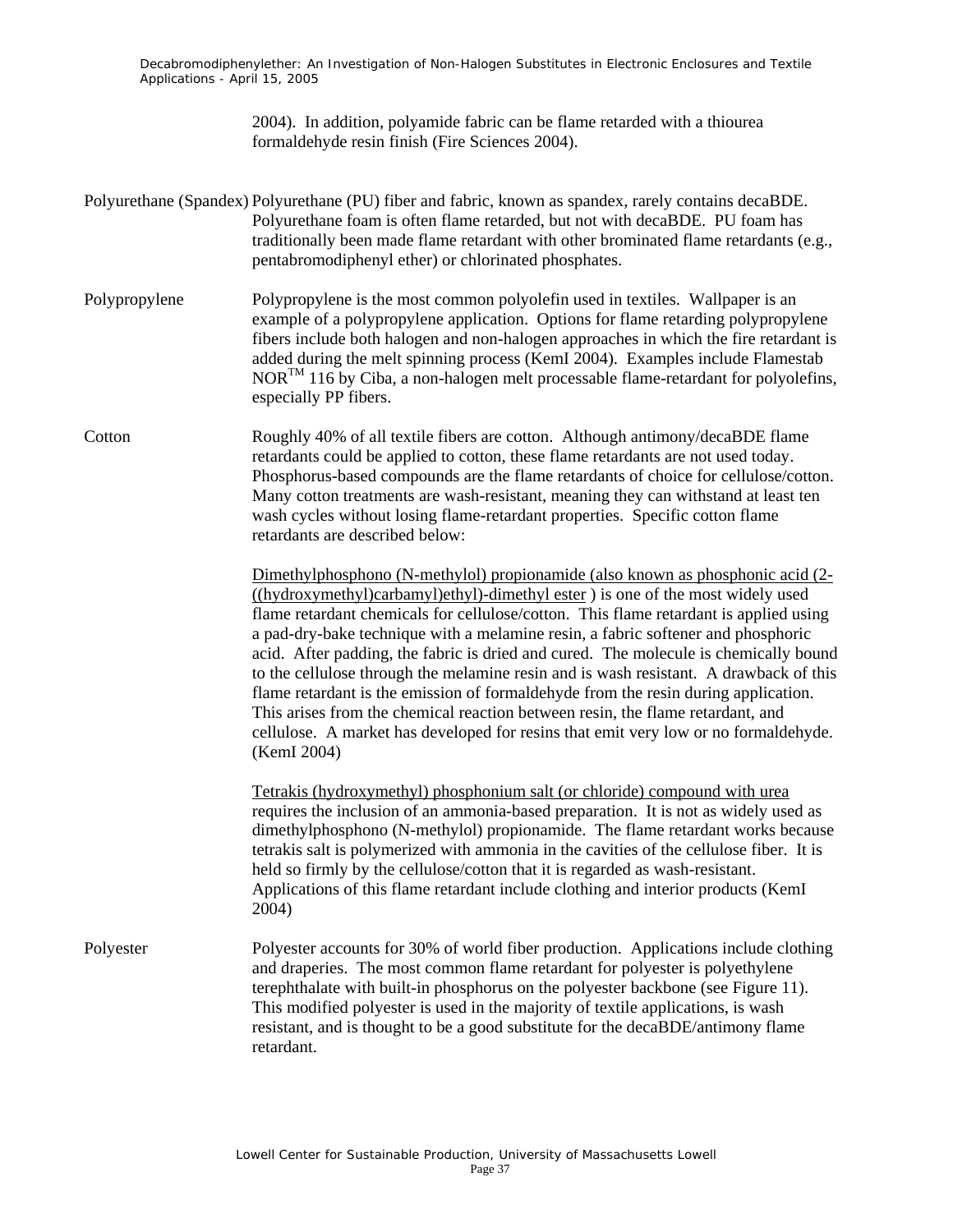

#### **Figure 11: Flame-resistant modified polymer of polyester**

Source: KemI 2004

#### *6.5.3 Inherently Flame-Resistant Fibers*

Some synthetic fibers are inherently flame resistant, including aramid, novoloid and melamine. Some of these fibers are beginning to be significantly used in furniture upholstery and mattresses. Traditionally, they have been used to meet the strictest standards for applications such as fire fighter turnout gear, clothing for astronauts, and clothing for racecar drivers. Some inherently flame resistant fibers such as polyhaloalkenes contain halogens such as polyvinyl chloride and vinyl bromide, while others are halogen free, including polyaramides and melamine fibers. Table 16 lists durably finished and inherently flame-retardant fibers in common use. The table includes information on fibers, flame retardants, mode of application, whether the fiber is halogen free, and specific examples.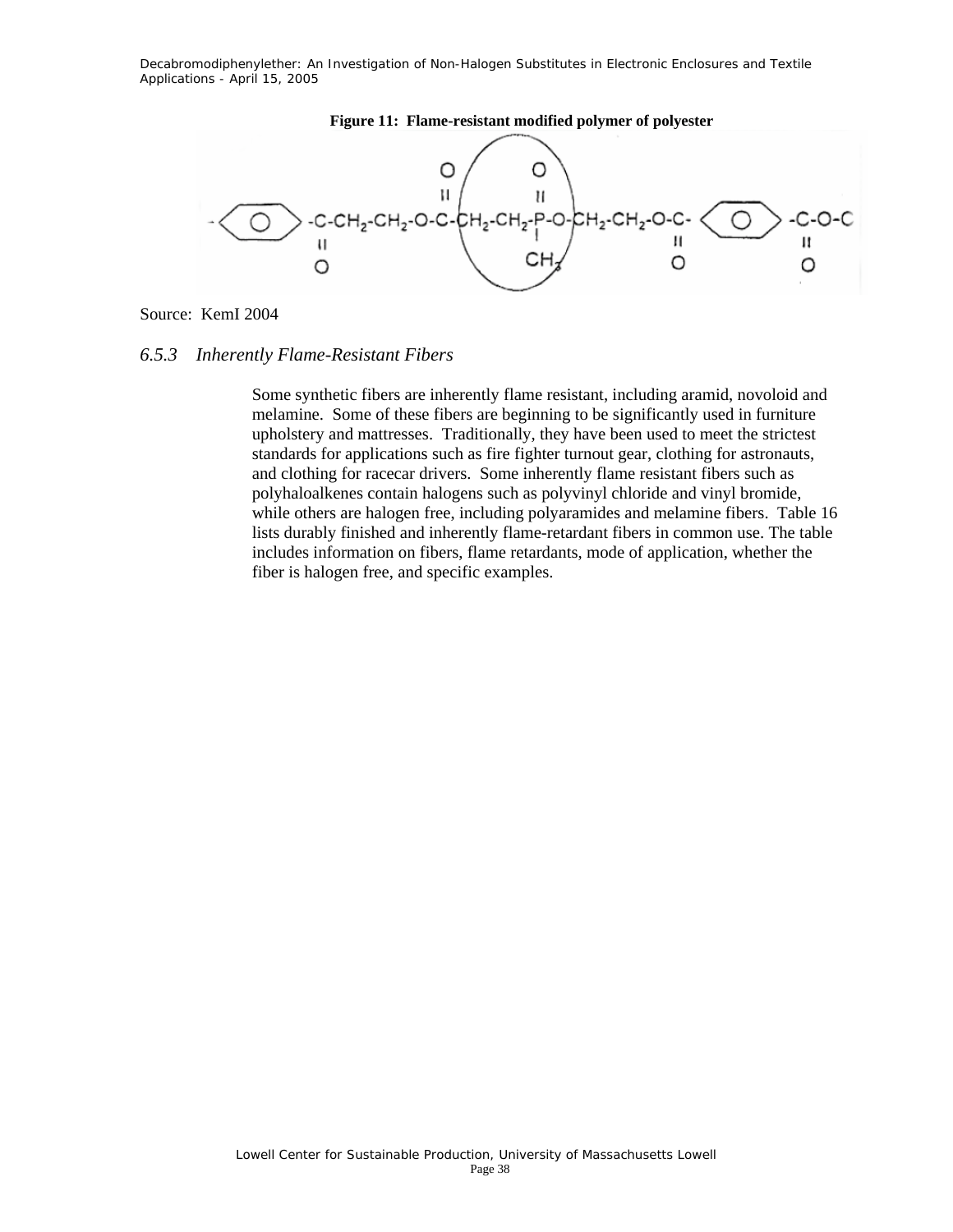| Fiber                      | <b>Protection Against Flame</b>                                                                       | Mode of<br>Application | Halogen<br>-free? | Examples                                                                                                              |
|----------------------------|-------------------------------------------------------------------------------------------------------|------------------------|-------------------|-----------------------------------------------------------------------------------------------------------------------|
|                            | <b>Natural fiber</b>                                                                                  |                        |                   |                                                                                                                       |
| Cotton                     | Organophosphorus and nitrogen-<br>containing monomers or reactive<br>groups.                          |                        |                   | Proban CC (Albright & Wilson)<br>Pyrovatex CP (Ciba)<br>Aflammit P and KWB (Thor)<br>Flacavon WP (Schill & Seilacher) |
| Wool                       | Antimony-organo-halogen systems                                                                       | $\mathbf F$            | ${\bf N}$         | Flacavon F12/97 (Schill &<br>Seilacher)<br>Myflam (BF Goodrich)                                                       |
|                            | Zirconium hexafluoride complex                                                                        | $\mathbf{F}$           | ${\bf N}$         | Zipro (IWS)<br>Pyrovatex CP (Ciba)<br>Aflammit ZR (Thor)                                                              |
|                            | Regenerated                                                                                           |                        |                   |                                                                                                                       |
| Viscose                    | Organophosphorus and<br>nitrogen/sulfur-containing species                                            | A                      | Y                 | Sandoflam 5060 (Clariant)                                                                                             |
|                            | Polysilicic acid complex                                                                              | $\mathbf{A}$           | Y                 | Visil AP (Sateri)                                                                                                     |
|                            | <b>Synthetic</b>                                                                                      |                        |                   |                                                                                                                       |
| Polyester                  | Organophosphorus components (e.g.<br>phosphinic acidic comonomers and<br>phosphorous additives)       | C/A                    | $\mathbf Y$       | Trevira CS (Trevira)<br>Fidion FR (Montefiber)                                                                        |
| Modacrylic                 | Acrylic/Halogenated comonomer:<br>e.g., Vinyl bromide (VBr) at 35-50 %<br>w/w plus antimony compounds | $\mathcal{C}$          | ${\bf N}$         | Velicren (Montefiber)<br>Kanecaron (Kaneka Corp.)                                                                     |
| Polypropylene              | Both halogen and non-halogen<br>additives incorporated into the melt<br>spinning process              |                        | N/Y               | Sandoflam 5072 (Clariant) Ciba®<br>Flamestab <sup>®</sup> NOR <sup>™</sup> 116                                        |
|                            | <b>Inherently Flame-resistant</b>                                                                     |                        |                   |                                                                                                                       |
| Melamine                   | Melamine units joined by methylene<br>and dimethylene ether linkages                                  | H                      | Y                 | Basofil (BASF)                                                                                                        |
| Polyhaloalkenes            | Polyvinyl chloride<br>Polyvinylidene chloride                                                         | H                      | ${\bf N}$         | Clevyl (Rhone-Poulenc)<br>Saran (Saran Corp.)                                                                         |
| Polyaramides               | Poly(m-phenylene isophthalamide)<br>Poly(p-phenylene terephthalamide)                                 | Ar                     | $\mathbf Y$       | Nomex (DuPont) & Conex<br>(Teijin)<br>Kevlar (DuPont), Twaron<br>(Acordis) & Technora (Teijin)                        |
| Poly (aramide-<br>arimide) |                                                                                                       | Ar                     | Y                 | Kermel (Rhone-Poulenc)                                                                                                |
| <b>Glass Fibers</b>        |                                                                                                       |                        | $\mathbf Y$       |                                                                                                                       |
| Polybenzimidazole          |                                                                                                       | Ar                     | $\mathbf Y$       | PBI (Hoechst-Celanse)                                                                                                 |
| Carbonized acrylic         | Carbon fibers from polyacrylonitrile                                                                  | Ar                     | $\mathbf Y$       | Pyron (Zoltek)                                                                                                        |

#### **Table 16: Durably Finished and Inherently Flame Retarding Fibers in Common Use**

Key: F: chemical post-treatment Sources: NAP 2000, KemI 2004, Manufacturer websites

A: additive in fiber melt spinning

C: modified copolymer. Copolymers are made up of two or more different monomers.

H: homopolymers constructed as a single type of monomer.

Ar: aromatic homo- or copolymer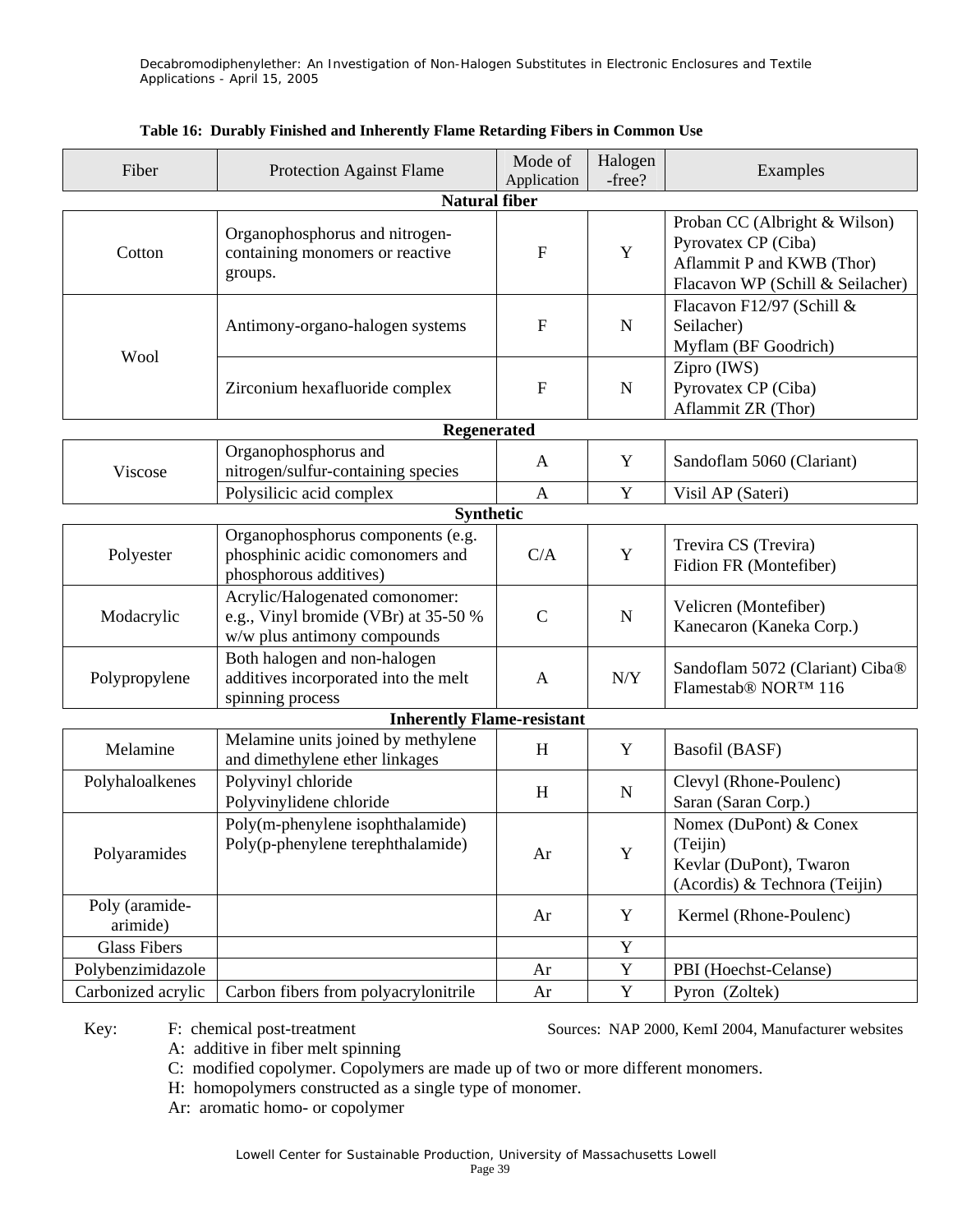### 6.6 Fabrics

Fabrics are made from single or multiple types of fibers. The way a fabric is made (knit, weave, lace, etc.) will affect how it burns. Heavy tight structures will burn more slowly while thin or open fabrics will combust more quickly. In some cases, fibers with a better "feel" such as cotton or polyester can be combined with more flame resistant fibers, such as melamine, to form a fabric that performs well in both comfort and fire performance. Some fire-resistant fabrics used in upholstery, mattress, and drapery applications are made from blends of two to five fibers using a mix of inherently fire resistant fibers (which are typically more costly) and fibers with lower flame performance. Figure 12 profiles a woven fabric made from a combination of fibers with various levels of fire resistance chosen to balance fabric properties such as cost, fire performance, durability, and comfort.

#### **Figure 12: Alessandra Flame Resistant Fabrics**

Five different fibers are combined together to make Alessandra yarn. Basofil, modacylic and polyester fibers are wrapped around a filament fiber made of glass and nylon. Basofil, modacylic and glass are inherently fire resistant materials while nylon and polyester are not. The advantage of this construction is that the majority of the yarn is made from low-cost fibers such as polyester. When exposed to flame, woven Alessandra fabric forms a woven glass-like grid covered with a carbon char that fills the lattice spaces. The system prevents flame from penetrating into the underlying flammable filling materials in products such as mattresses and furniture.



Figure A depicts Alessandra yarn. Figure B is a scanning electron microscope (SEM) photo of Alessandra fabric burned using the CA TB 133 upholstered chair test. The glass grid and carbon char are evident in the photo. While no chemical treatments are applied to the fiber, the fabric is not 100% halogen-free. Modacrylic fibers used in the yarn contain halogens such as vinyl bromide as an acrylic comonomer.

#### Source: Handermann 2004

Most textile fabrics are made from the four main types of fibers:

- Staple Fiber filaments cut into specific lengths usually spun into yarn
- Chopped Fiber coarser, cut to specific, often short, lengths to add to mixture
- Monofilament a single (large) continuous filament yarn like fishing line
- Multifilament extruded continuously with many filaments in the bundle.

These basic fiber types are then further processed into one of four major converted forms: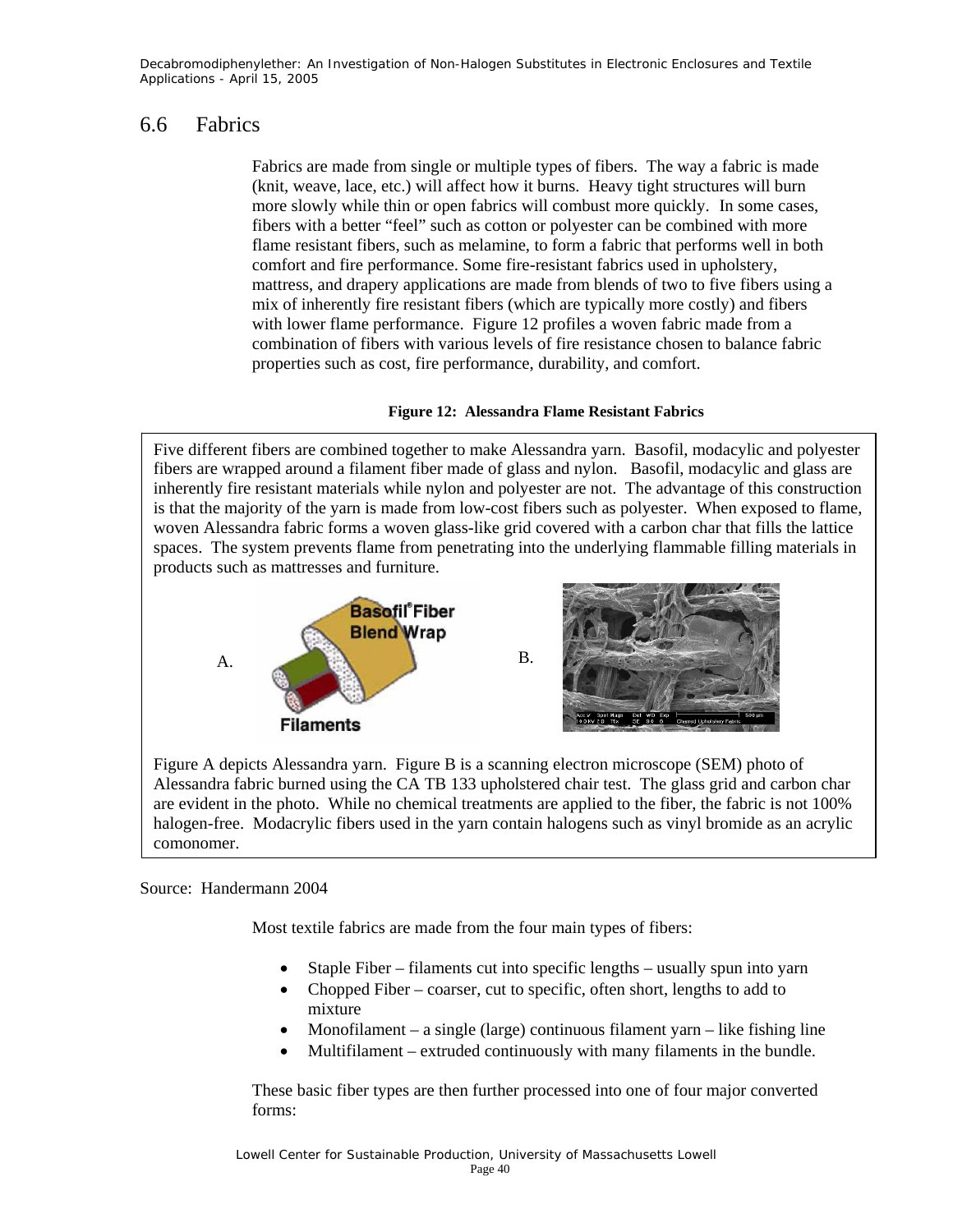- Spun yarn
- Knitted fabric
- Woven fabric
- Nonwoven fabric

Yarn, woven fabrics and knitted fabrics are familiar fiber forms. Nonwoven fabrics are less well known. Nonwoven materials are produced primarily from man-made fibers such as polypropylene and polyesters (mainly polyethylene terephthalate or PET). Manufacturers make nonwoven fabrics by combining small fibers together in a random pattern in a flat sheet and then binding them together. Nonwovens are cheap to manufacture, are typically weak, and do not stretch. Binding methods include:

- adhesives
- thermal bonding: calendering through heated rollers
- mechanical entanglement: entangling fibers by using either high pressure water jets or rapidly oscillating needles
- Barrier Technologies An important aspect of furniture and mattress fire protection is the use of barrier technologies between the surface fabric and the interior foam core. In addition to the blends of inexpensive fibers and expensive inherently fire-resistant fibers, many manufacturers use cotton-batting materials treated with boric acid. These cotton materials are the lowest-cost barrier technology and are used to help meet fire safety requirements. They provide comfort and are used as an inner layer between the fiber and the inner flammable polyurethane foam. Plastic films have also been used in the industry, especially films made of inherently flame-resistant plastics such as neoprene (polychloroprene).
- Bonded Substrates In addition to treating fibers and fabrics, manufacturers bond flame-retardant substrates to the back of fabrics. The substrates can be thermally bonded or mechanically joined via needle punch. These laminated materials maintain the feel of the exterior fabric. Bonding the barrier to the fabric reduces the furniture manufacturing labor costs and eliminates air space between the barrier and the fabric. Minimizing the airspace between these layers provides better fire retardant performance.

### 6.7 Substitutes for Products Using DecaBDE

As can be seen from the previous section, there are many ways to modify fibers and fabrics to meet existing and proposed flame retardant standards. In cases where decaBDE is used, there appear to be many possible commercially available substitute chemical finishes as well as the potential to use inherently flame retardant fibers and fabrics as substitutes. This section reviews substitution efforts in three main product areas where decaBDE has historically been used – mattresses, upholstered furniture, and draperies.

#### *6.7.1 Mattresses*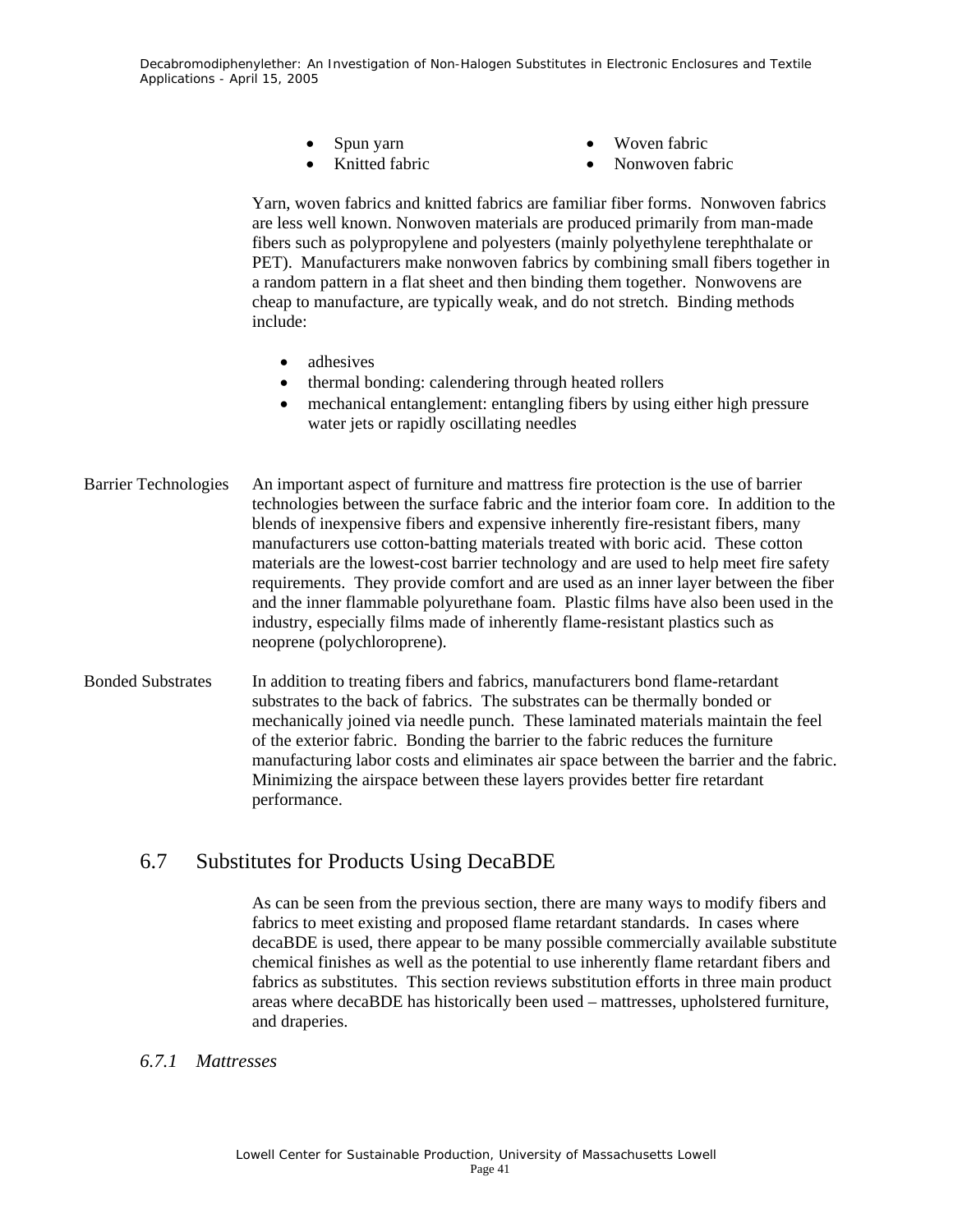> Bed sets are complicated products which can be manufactured using eight to 12 fabric and cushioning components. For example, a typical innerspring mattress could include ticking, binding tape, quilt cushioning with one or more separation layers, quilt backing fabric, thread, cushioning with one or more separate layers, flanging, spring insulator pad, spring unit and side panels (Bedtimes 2002). Figure 13 depicts one of many possible mattress constructions on the market.



#### **Figure 13: Mattress Cross-Section**

New mattresses are typically designed to meet two types of fire performance standards – the cigarette ignition test such as CPSC CFR 1632 and the open flame test such as CA TB  $603$ .<sup>14</sup>

- Use of DecaBDE Many manufacturers have historically used decaBDE to meet fire standards by applying it on the back of the mattress ticking. For example, Burlington Industries applies decaBDE to the underside of ticking used in mattresses.  $15$  In cases where more than just a simple backcoating is needed to protect the interior fuel load from fire, manufacturers have traditionally used a combination of fire-resistant fabrics, boric acid-treated cotton batting, and cushioning components to meet the open-flame type tests (Bedtimes 2002).
- DecaBDE Alternatives Alternatives to the use of decaBDE in mattresses fall into two categories. The first is the use of non-halogenated phosphate type coatings for backcoating mattress fabrics. Examples include products made by Manufacturers Chemical and the Felters Group. Their proprietary backcoating technology uses a phosphate-based intumescent technology to meet the NFPA 701 and the TB 603 requirements.

The second and increasingly common alternative is the use of fire barriers (Bedtimes 2002). Fire barriers are usually fire-resistant materials placed either between the exterior cover fabric of the product and the first layer of cushioning materials, or beneath one or more "sacrificial layers" of cushioning. These sacrificial layers are close to the product's exterior surface and provide an aesthetic feel or look. While

1

 $14$  These tests are outlined in detail in Appendix B.

<sup>&</sup>lt;sup>15</sup> Source: TRI data review and telephone correspondence with Burlington Industries.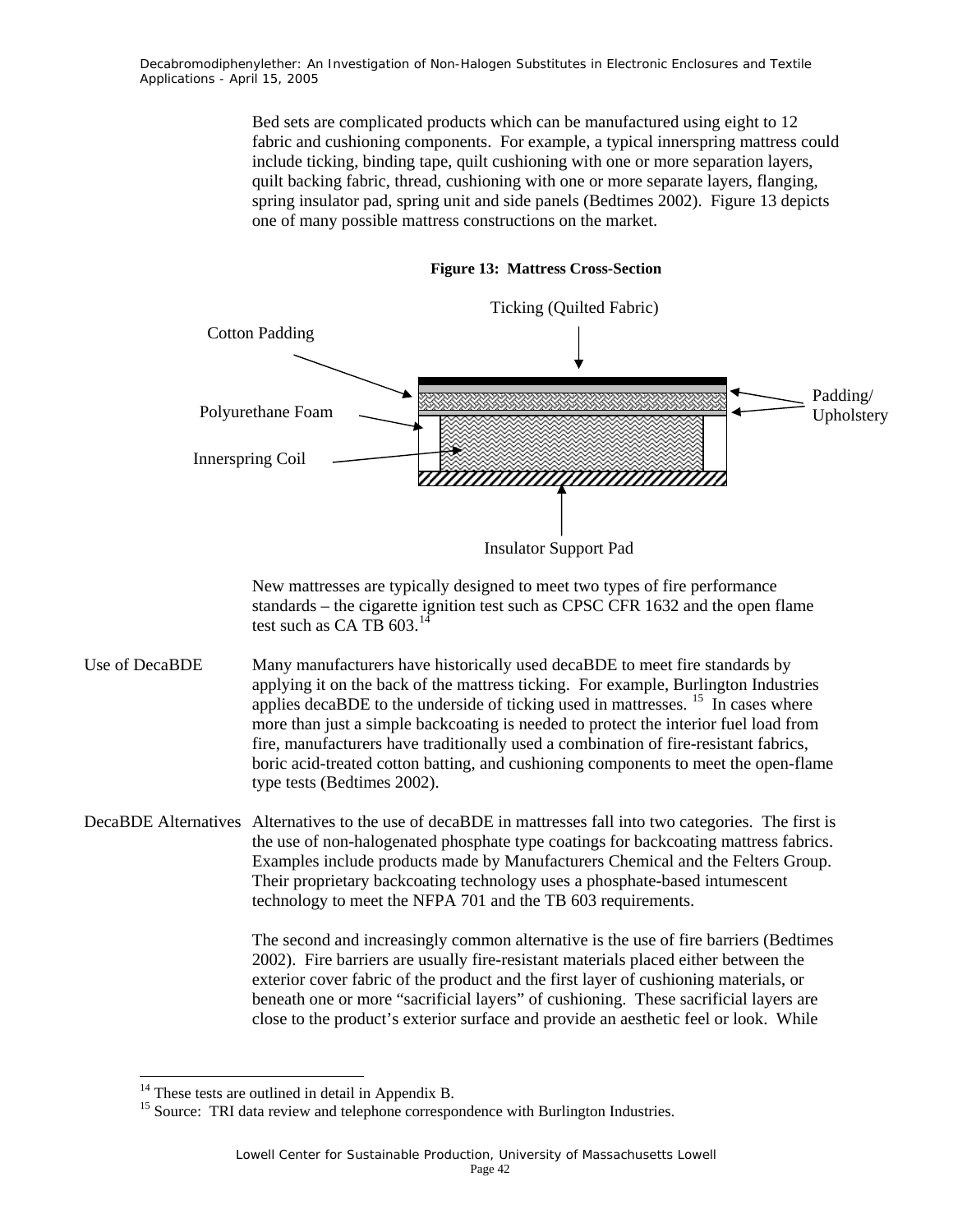they may be consumed in a fire, they can be used with a fire blocking system that protects the majority of the interior cushion fuel load.

Fire barriers are made from inherently flame-retardant fibers such as para-aramids, melamines, modacrylics, or glass, and therefore do not rely on the use of flame retardant chemicals. Many of these fibers are made from non-halogen materials. These barriers protect the mattress, futon or box spring core material from combustion. They fully encapsulate the interior materials and must be combined with fire-resistant border seams, tape, and threads (ISPA 2005). Depending on the type of flame-resistant barrier system used to protect the interior of the mattress or box spring, flame retardant mattress ticking might not be necessary for the finished mattress to meet CA TB 603 (ISPA).

Availability and Use There are many bedding products that do not use halogenated flame retardants. According to the president of the International Sleep Products Association (ISPA), which represents a number of U.S. manufacturers, all of ISPA's members are using fire-resistant barriers made from synthetic fibers and thereby avoiding the application of fire-retardant chemicals to the filling material. However, according to industry officials, the use of various flame-retardant chemicals is still a possibility, especially in cheaper and imported beds. (Thomas 2005).

> Examples of products that use this approach include the Comfort Care mattress manufactured by the Restonic Mattress Corporation. Restonic's product uses a nonhalogen inherently flame-retardant resin made by GE called ULTEM polyetherimide (PEI) resin (see Figure 14). GE provides PEI material in resin form. Western Nonwovens, Inc converts the resin into a fiber and then uses the fiber to create a flame-retardant barrier that meets the new CA TB 603 standard. The ULTEM resinbased barrier is sandwiched between the mattress foam core and the outer ticking, creating a fire barrier that separates the foam from the fire and helps to inhibit flame spread (Fiber 2 Fashion 2005).

#### **Figure 14: Comfort Care Mattress**



### *6.7.2 Furniture*

While there is a voluntary Upholstered Furniture Action Council (UFAC) standard, there is no federal regulation dictating an upholstered furniture flame retardant standard for residential furniture in the U.S. According to knowledgeable industry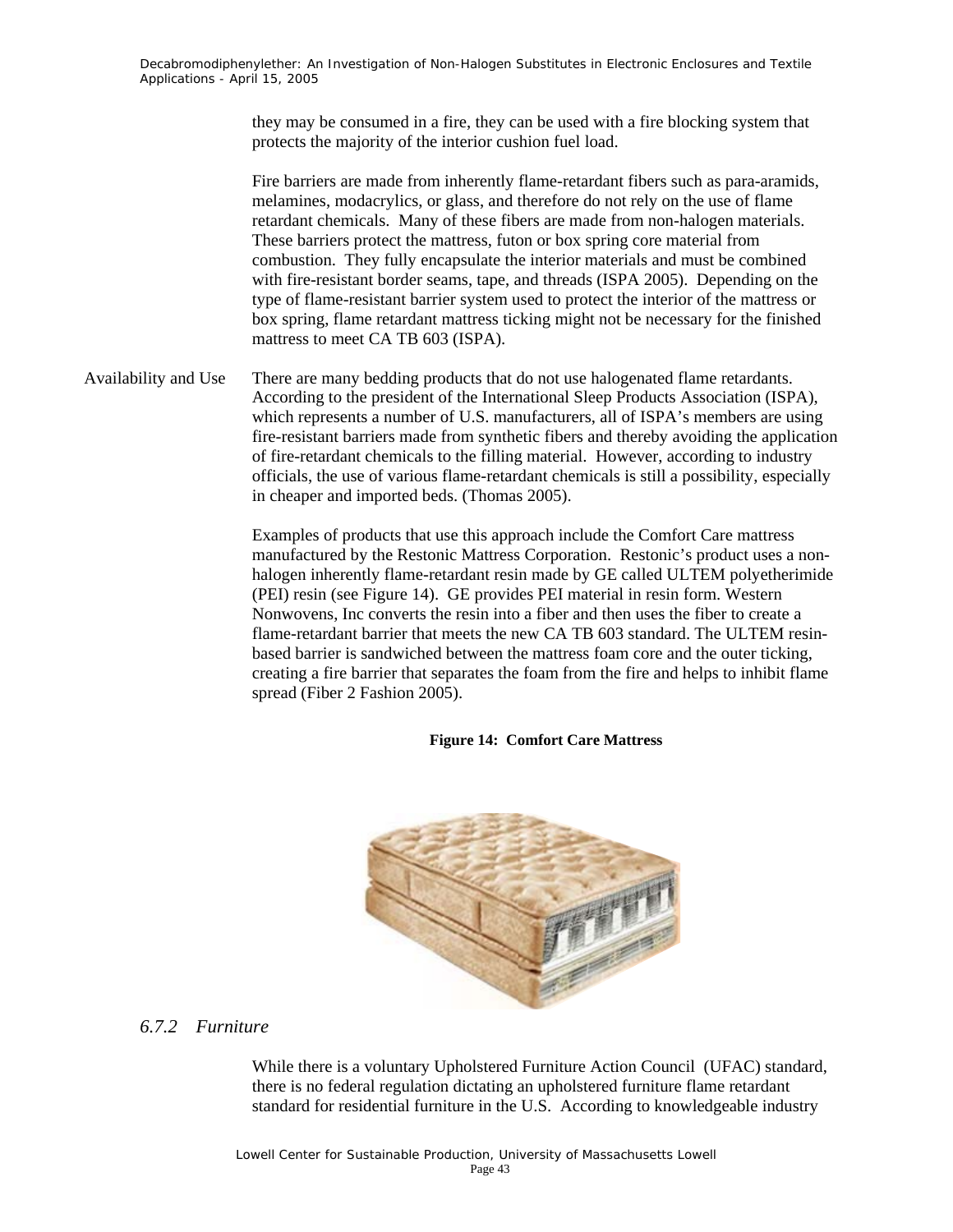sources, chemical flame retardants are not necessary in 99% of cases for panel and upholstery fabrics to meet the fire codes for residential upholstered furniture. This applies to all types of fabrics including nylon, polypropylene, polyethylene, acrylic, and cotton blends. As long as there is some thermoplastic in the mix, these fabrics can meet CA TB 116 (for cigarette testing of upholstered furniture). DecaBDE Substitutes According to industry sources, chemical coating flame retardants such as decaBDE are used to meet CA TB 133 (test for seating furniture to be used in public places). Substitutes for the use of decaBDE in office/commercial furniture include: • Non-halogen phosphorus type chemical-coated flame retardant systems applied to the back of the fabric The use of fire barriers (similar to the mattress industry) to protect the interior cushioning fire load in upholstered furniture. Each of these approaches can affect the comfort, look, and cost of the upholstered furniture product. A review of industry trade press and discussions with manufacturers of alternative non-halogenated decaBDE replacements indicates that replacements are widely available for chemically treating natural fibers and blends of natural and synthetic fibers. According to the Nonwovens Industry website (http://nonwovens-industry.com), the EPA Furniture Partnership has become interested in the use of barrier fabrics. Barrier technologies have recently seen widespread adoption in the mattress industry and they are seen as a possible approach to providing fire safety in the upholstered furniture industry due to their widespread availability and relative affordability (Mayberry and Franken 2005). The Illinois National Fireproofing Company is an example of a furniture textile coater that offers non-halogen flame retardant coatings. Their Flamex PF, based on a blend of polyphosphonophosphates, is used on upholstered furniture in restaurants, nightclubs, high-rise hotels, apartments, nursing homes, schools, theatres, etc. Andrewsville Hospitality Furniture, a manufacturer of hotel furniture and other goods, uses inherently flame retardant polyester fabric on some of their upholstered furniture products (www.andrewsville.com). Availability While there are numerous non-halogenated materials and treatments available for upholstery fabric, there are very few manufacturers that market their products as free of halogenated flame retardants. When the Consumer Product Safety Commission issues its new rules for open-flame fire performance, manufacturers are likely to respond similarly to how the mattress industry combined materials and technologies

#### *6.7.3 Drapes*

Drapes and curtains used in public places are required to meet certain flame retardant standards including NFPA 701 and California Health and Safety Code 13119 and 13115. Draperies manufacturers use both inherently flame retardant fibers such as polyester as well as chemically applied finishes such as decaBDE to meet these requirements. Some manufactures have traditionally used decaBDE because it is less

(e.g. barrier layers or inherently flame resistant fibers) in new ways to meet the

mattress performance standard.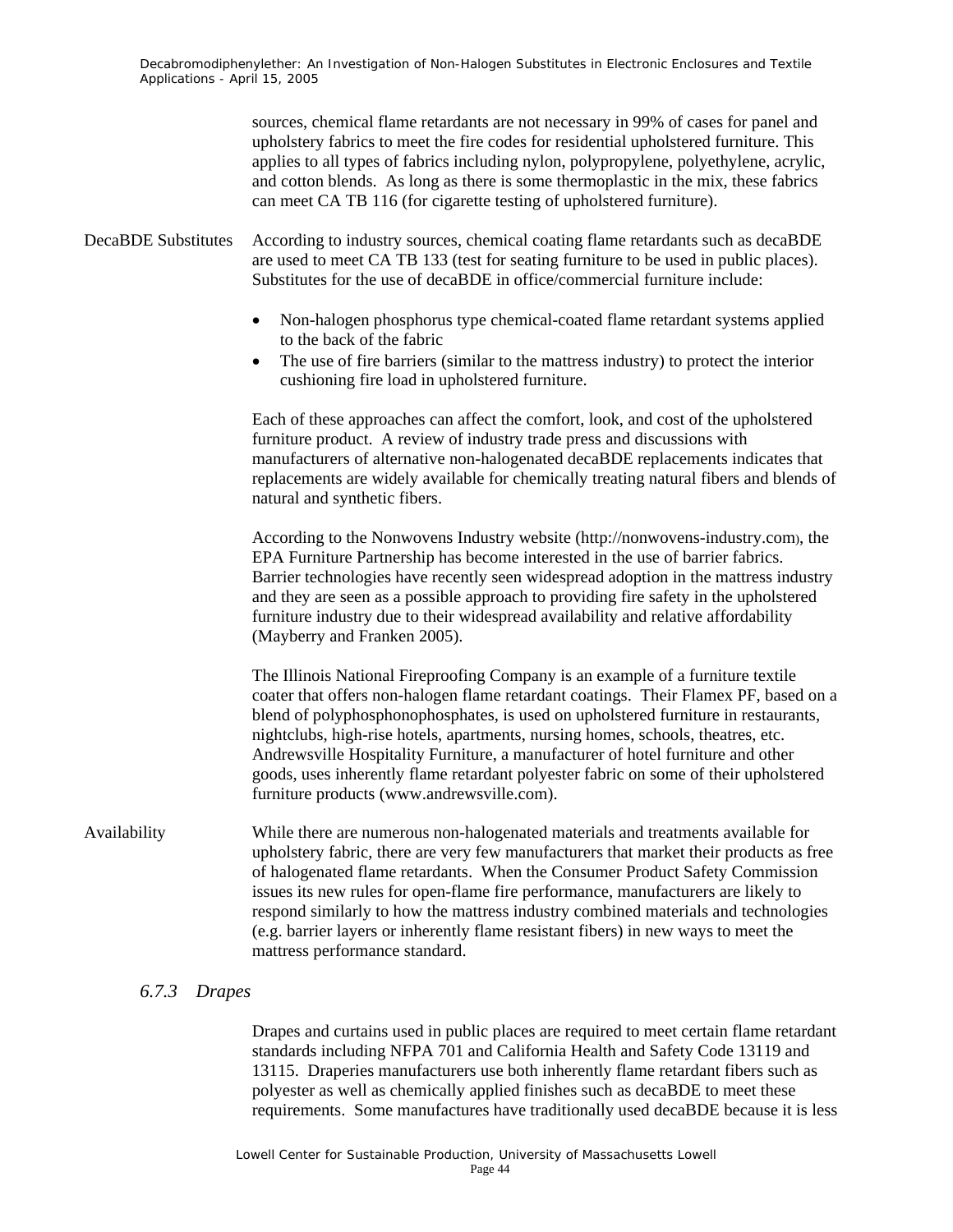> expensive and stands up to repeated washings. Manufacturers contacted for this report including Hanes Finishing, Tietex, and Rockland Industries used decaBDE on draperies.

Fabrics Generally speaking, natural fiber fabrics are the best choice when choosing a drapery fabric to flame retard with chemicals. Natural fibers (cotton, silk, linen, wool, etc.) absorb the flame retardant readily and can be treated with non-halogen phosphate type treatments to meet the most stringent flammability standards (for example, see treatments for various natural fibers on page in section 6.5.2)

> Synthetic fibers are more difficult to treat for flame retardancy. Acrylics, acetates, nylons, and polypropylene fabrics are not recommended for drapery use. If these fabrics are used, a backcoating is typically applied (such as decaBDE/antimony in an acrylic polymer coating). Substitutes for decaBDE for polyester, polypropylene and rayon fibers involve the use of phosphate-type additives in the polymer/fiber manufacturing process.

Blends of natural and synthetic fibers are common in draperies. The greater the natural fiber content, the better the results from chemical fiber treatment. High synthetic fiber blends may require backcoating to meet vertical flame tests.

One approach to substituting decaBDE in draperies is the use of non-decaBDE chemically applied flame retardants. There are many firms offering these types of treatments, including Schneider-Banks Inc. (SBI). SBI's flame-retardant finishing process treats natural fabrics and natural/synthetic blends with phosphonate type flame retardants to meet demanding flame retardant standards, including NFPA 701 for draperies. Synthetic and natural fiber blends also can be treated with this process but usually require a more substantial treatment. SBI advises that 100% acrylic, acetate nylon and polypropylene fabrics and blends high in these fibers are difficult to treat using its system. Treated fabrics should be dry cleaned repeatedly in nowater cleaning systems. The flame retardant will be partially or completely removed by water washing. Substitutes and Availability

> A second substitution approach in draperies is the use of inherently flame-resistant fibers. A host of manufactures use inherently flame resistant polyester, including Agua Fabrics, Diamond Drapery Co., A.R. Nelson Co., Cubicle Curtain Factory, and Quality Stage Drapery LTD. Draperies that employ inherently flame resistant fibers can be laundered in water since the phosphate flame retardants are part of the polymer backbone and are not water soluble.

#### *6.7.4 Costs of Halogen-Free DecaBDE Substitutes*

There is relatively little information available concerning the costs for decaBDE replacements. For composite products such as mattresses and upholstered furniture, the substitution costs are complex for replacing decaBDE backcoated fabric with a barrier layer or inherently flame-retardant fiber. The costs potentially involve several new materials such as fabric, barrier layer, foam, and other layers for comfort or performance characteristics. These substitution costs are generally not divulged by the manufacturers and are an area of competitive advantage.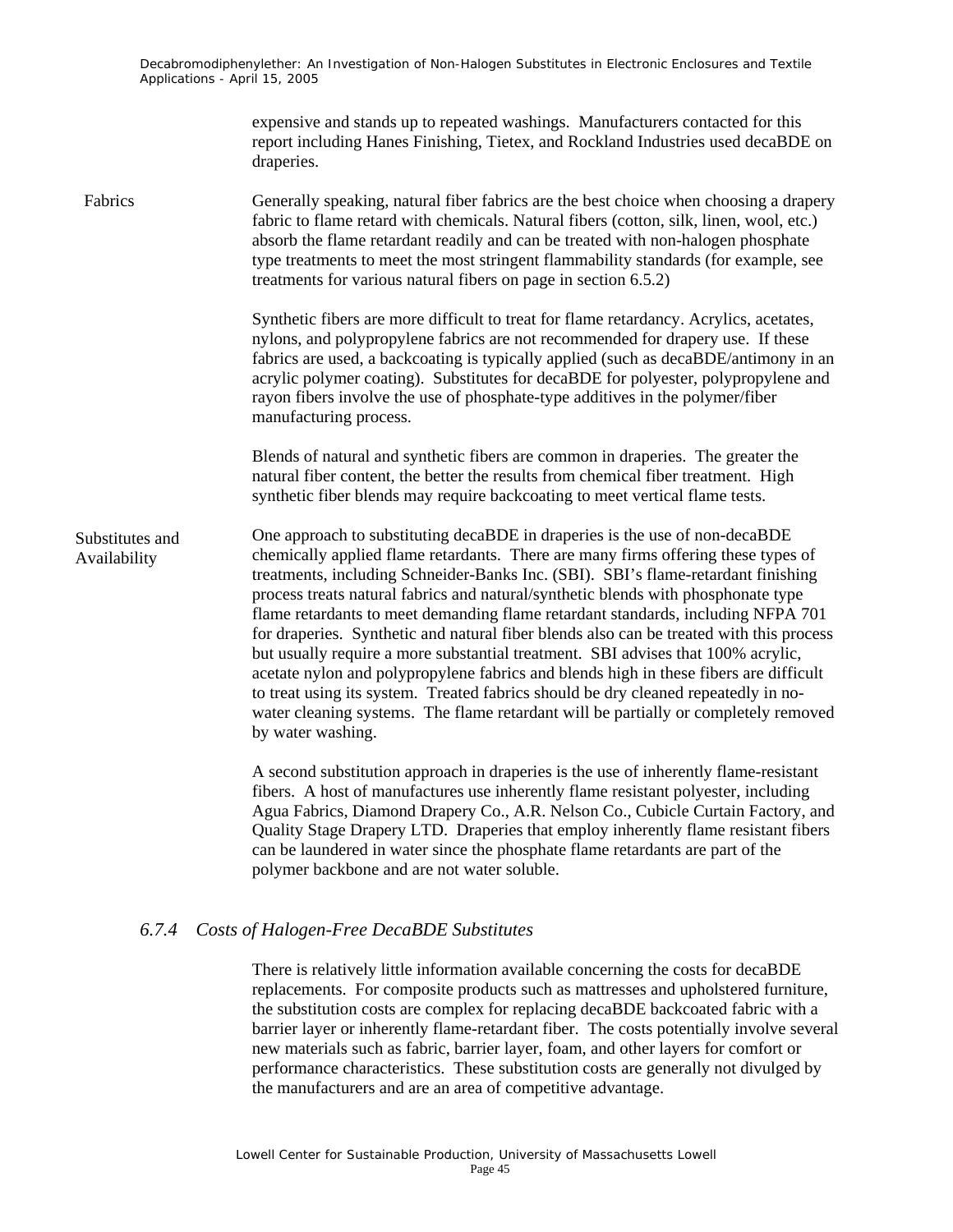> In cases where decaBDE is directly substituted with another chemically applied flame retardant, the cost analysis is more straightforward. Still, few manufactures provide data on the cost of alternatives. Data obtained from one manufacturer shows that phosphate type replacements cost 2 to 2.5 times as much as decaBDE approaches (see Table 17).

| Chemically Applied<br><b>Flame Retardant Product</b> | Flame Retardant Type                            | Rough Cost per<br>Pound |
|------------------------------------------------------|-------------------------------------------------|-------------------------|
| Halogen/Antimony                                     | DecaBDE/Antimony Oxide                          | \$1.40                  |
| Pyromescent: Amitech                                 | Phosphorous                                     | $$3-4$                  |
| Pyrozoyl 6P: Amitech                                 | Phosphorous/halogen (no<br>penta, octa or deca) | \$3                     |
| Pyrozyl M73: Amitech                                 | Phosphorous                                     |                         |

#### **Table 17: DecaBDE Substitutes for Draperies**

Source: Amitech

#### 6.8 Summary

Producing flame-retardant textile fabrics requires understanding complicated fire safety rules as well as the many types of fibers, fiber blends, barriers, nonwovens, fire retardant treatments, and other materials available on the market today. Manufacturers of mattresses and upholstered furniture in particular have a huge array of material choices to make their products from.

DecaBDE is a low-cost method for treating textiles. There are a multitude of nonhalogen replacements on the market, including alternative flame retardants, fibers, fiber blends, barrier layers, nonwovens, and other approaches. These substitutes have their own individual cost, performance, and aesthetic tradeoffs. While there is no single replacement for decaBDE for textiles, the multitude of options on the market make it clear that viable market-ready approaches exist.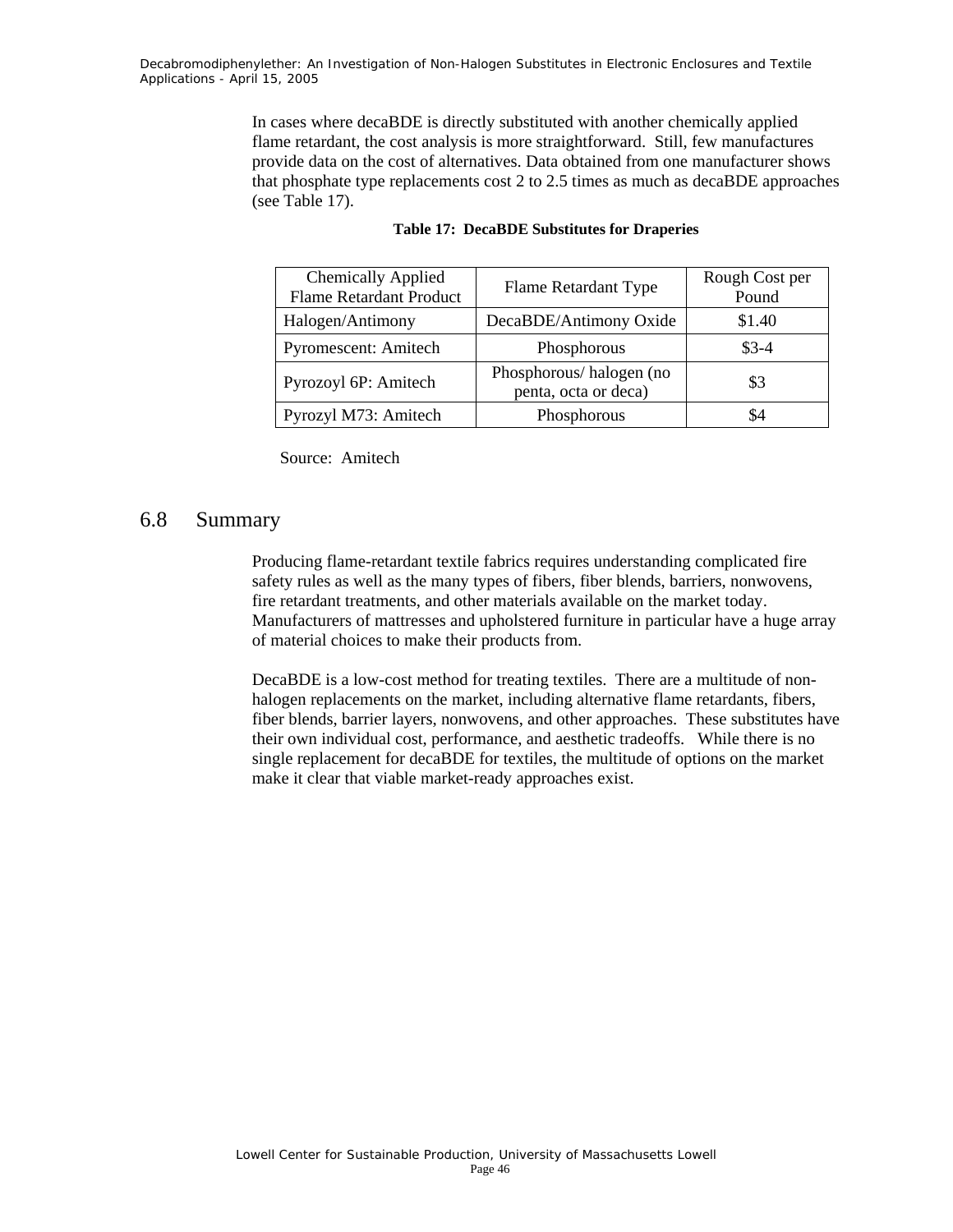### **7 Conclusions**

DecaBDE is a widely used flame retardant in electronic enclosures and textile applications. Based on an in-depth review of the literature for these applications, it appears that there are many non-halogenated alternative materials to decaBDE available on the market today. These conclusions are based on the availability of substitutes and do not include a thorough consideration of their potential health and environmental risks. Table 18 summarizes availability and cost attributes for these two product groups.

| Product                                                                           | Commercial<br>halogen-free<br>material | Price of product<br>compared to BFR<br>containing material | Commercial<br>halogen-free<br>product |
|-----------------------------------------------------------------------------------|----------------------------------------|------------------------------------------------------------|---------------------------------------|
| <b>Electronic Housings</b>                                                        | available                              | more expensive                                             | available                             |
| <b>Furniture Applications</b><br>(Mattress, Furniture,<br>available<br>Draperies) |                                        | unable to determine                                        | available                             |

**Table 18: Availability of Commercial Halogen-free Materials and Products** 

In the case of electronic enclosures, the substitute resin systems and flame retardants are well established. Manufacturers in Europe and increasingly here in the U.S. are familiar with these systems. Their higher cost and lack of regulatory drivers has limited their adoption in the U.S. Efforts to assess the alternatives to decaBDE would benefit from more publicly available information and analysis of the environmental health and safety impacts of substitutes.

In the case of textiles, substitution is a much more complicated endeavor given the complexity of the end products and the array of possible substitution approaches. These approaches include substitute flame retardants, alternative fibers, inherently fire resistant fibers, barrier layers, and nonwovens.

In cases where substitute chemically applied flame retardants are used in textiles, most of the non-halogenated approaches involve various types of phosphate flame retardants. While these chemicals have a long history of use in the industry, there is need for more study regarding their human and environmental health effects.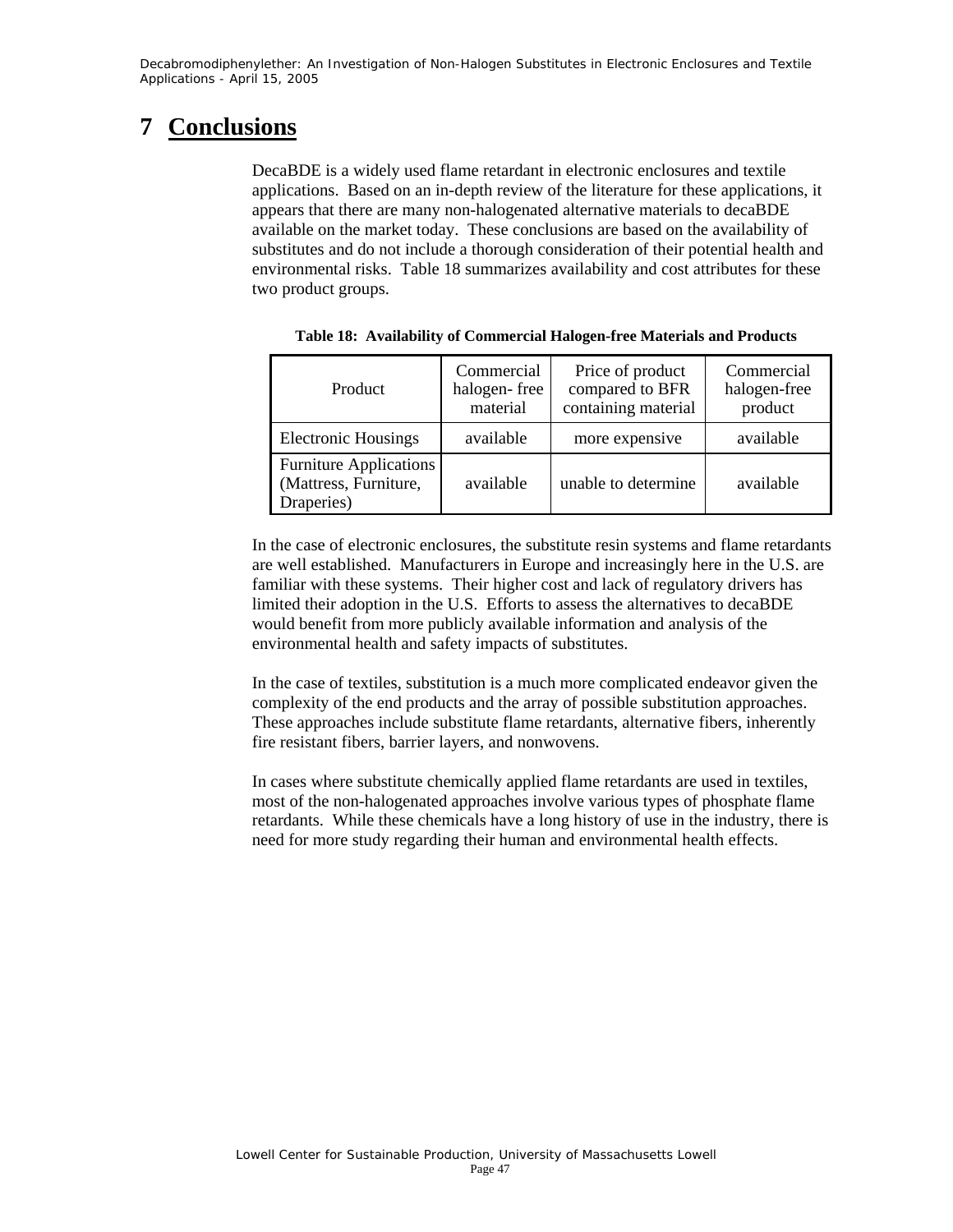### **8 References**

- Albemarle 2005. Comments from Albemarle Corporation on the draft "Decabromodiphenylether: An Investigation of Substitutes in Electronic Enclosures and Textile Applications." Prepared by Pure Strategies, Inc. for the Lowell Center for Sustainable Production. March 28, 2005.
- AEA Technology Environment 1999. The Feasibility of a European Ecolabel for TVs. Prepared for the Department of the Environment, Transport and the Regions. Prepared by AEA Technology Environment.
- Akzo Nobel Phosphorus Chemicals web sit, 2004. AKZO Nobel Phosphorus Chemicals web site; www.phosphoruschemicals.com.
- Akzo Nobel. Stakeholder Consultation for possible amendment of the Annex of Directive (RoHS) for Deca BDE, Akzo Nobel
- Albemarle Website a. "Flame Retarding High-Impact Polystyrene," Albemarle Website; www.albemarle.com
- Basofil, 2004. Basofil web site, www.basofil.com.
- Bayer 2004. Flat TV with a glowing aura**.** Press release.
- Bedtimes 2002. "Flammability: Achieving Compliance." Gordon Damant. September 2002 Issue.
- BCC 2001. Styrenics Report. Business Communications Corporation. October 2001.
- BHFTI 2004. California Department of Consumer Affairs. Bureau of Home Furnishings and Thermal Insulation (BHFTI) web site, http://www.bhfti.ca.gov/aboutbhfti.htm
- British EA 2003. Fisk, PR, Girling, AE, and Widey RJ, "Prioritisation of Flame Retardants for Environmental Risk Assessment". Environmental Agency 2003
- CPA 2004. Brominated Flame Retardants in Dust on Computers: The Case for Safer Chemicals and Better Computer Design. Clean Production Action. June 2004.
- CPSC Monitor 2004. CPSC Monitor. February March 2004.
- CPSC 2005. Comments on the draft report "Decabromodiphenylether: An Investigation of Nonhalogenated Substitutes in Electronic Enclosures and Textiles. Prepared by Pure Strategies, Inc. for the Lowell Center for Sustainable Production. April 7, 2005.
- Clarke 1997. The life-safety benefits of brominated flame retardants in the United States. Final Report to the Chemical Manufacturers Association Brominated Flame Retardant Industry Panel. Benjamin/Clarke Associates. April 1997.
- Danish EPA 1999. Carsten Lassen, Søren Løkke, Lina Ivar Andersen, Brominated Flame Retardants: Substance Flow Analysis and Assessment of Alternatives, Danish Environmental Protection Agency.
- Danish EPA 2001. Action Plan for Brominated Flame Retardants; Danish EPA. March 2001
- Dept of Env Chem, Stockholm 2003. An Attempt to assess the present commercial production of brominated flame retardants. Ulrika Orn and Ake Bergman, Department of Environmental Chemistry. Stockholm University. SE-106 91. Stockholm, Sweden.
- ENDS 2004. Environment Daily 1662. 06/05/04
- EST 2004. Craig M. Butt, Miriam L. Diamond, Jennifer Truong, Michael Ikonomou, and Arnout F. H. Ter Schure. "Spatial Distribution of Polybrominated Diphenyl Ethers in Southern Ontario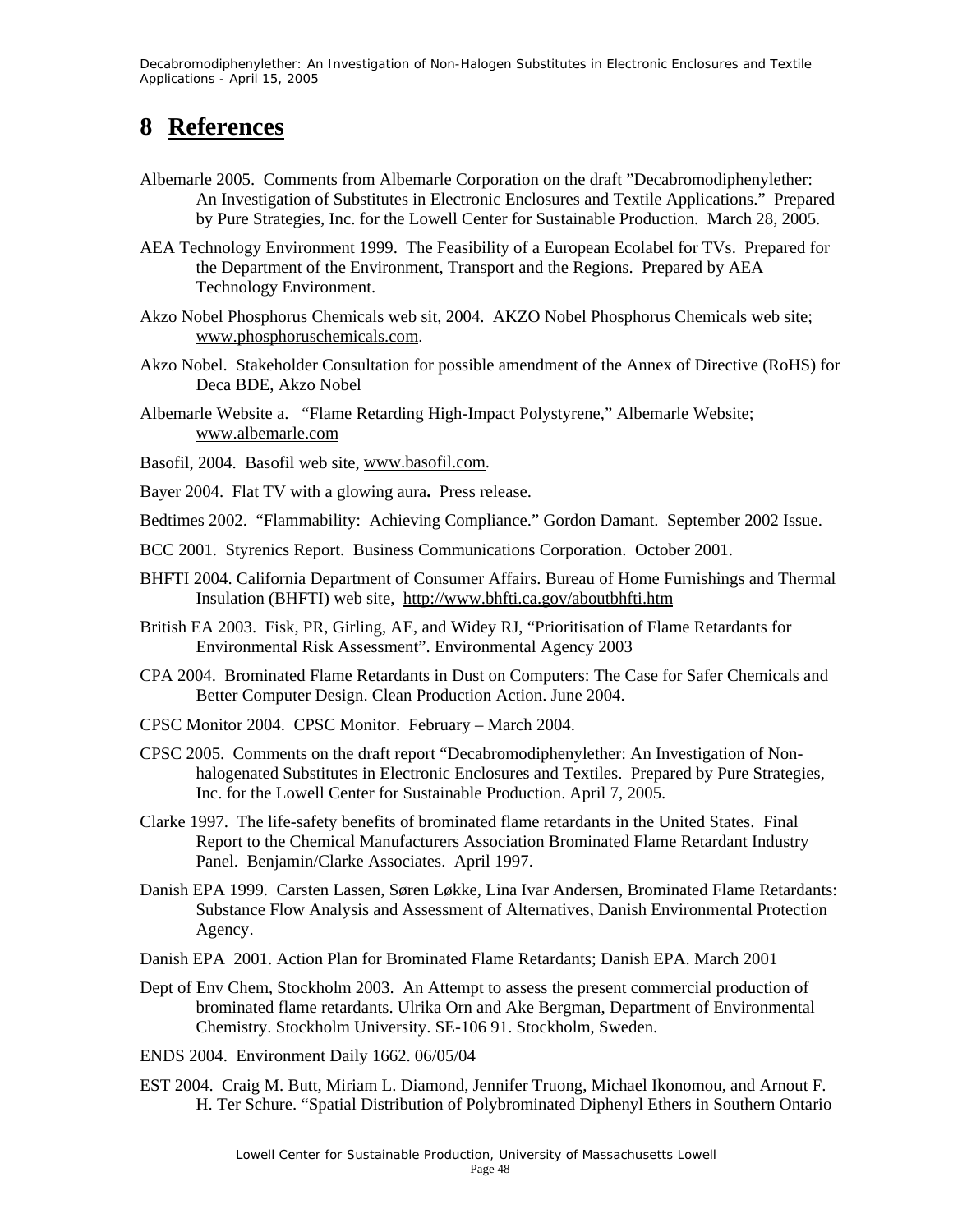as Measured in Indoor and Outdoor Window Organic Films." Environmental Science and Technology. Vol. 38, No. 3. 2004, pp. 724 – 731.

- European Flame Retardants Association. Fire Safety Of TV-Sets And PC-Monitors. Prepared for European Brominated Flame Retardants Industry Panel. Prepared by Dr. Juergen Troitzsch. Fire and Environment Protection Services. D-65185 Wiesbaden, Germany.
- European Union 2004. Update Of The Risk Assessment Of Bis(Pentabromophenyl) Ether (Decabromodiphenyl Ether) CAS Number: 1163-19-5 EINECS Number: 214-604-9. Final Environmental Draft of May 2004.
- Felters 2004. The Felters Group web site, www.felters.com
- Fiber 2 Fashion 2005. "Restonic open flame retardant mattress selects GE's ULTEM\* FR Resin to enhance comfort, resilience." February 10, 2005
- Fire Sciences 2002. "Fire Retardant Effect of 2-methyl-1,2-oxaphospholan-5-one 2-oxide in the PPO/HIPS Blend." Journal of Fire Sciences. Volume 20, November 2002.
- Fire Sciences 2004. Wiel and Levchik. Current Practice and Recent Commercial Developments in Flame Retardancy of Polyamides. Journal of Fire Sciences, Vol. 22, No. 3, 251-264 (2004)
- Fisher 2000. Characterization and Processing of Plastics from Minnesota's Demonstration Project for the Recovery of End-of-Life Electronics. American Plastics Council.
- GE Plastics Europe, June 2000. deBie, Francois, "The use of flame retarded thermoplastics from the perspective of a raw material supplier: strategy & examples", GE Plastics Europe, June 2000.
- German EA 2000. Leisewitz, D.A., Kruse, D.H, Schramm, D.E., "Substituting Environmentally Relevant Flame Retardants: Assessment Fundamentals – Volume I: Results and summary overview". German Federal Environmental Agency. December 2000.
- German FEA 2002. Measures proposed to substitute environmentally relevant flame retardants. Followup Workshops to the 2000 German FEA Study: Substituting Environmentally Relevant Flame Retardants: Assessment Fundamentals.
- Glassman-Oliver Economic Consultants, Inc.. "An Economic Analysis of the Draft Small Open-Flame Regulation of Upholstered Furniture". February 2001.
- GLCC 2005. Great Lakes Chemical web site; www.e1.greatlakes.com.
- Handermann 2004. Flame Resistant Barriers for Home Furnishings. March 2004 Update. Basofil Fibers.
- Hardy 2003. Report of the Peer Consultation Meeting On Decabromodiphenylether. American Chemistry Council's Brominated Flame Retardant Industry Panel for the Voluntary Children's Chemical Evaluation Program (VCCEP). April 2 and 3, 2003. University of Cincinnati. Cincinnati, Ohio.
- Helsinki 2001. "Processing Wastes and Waste-Derived Fuels Containing Brominated Flame Retardants". Helsinki University of Technology, Department of Mechanical Engineering, 2001.
- Hi-Tech Ambiente November 2004
- Hooper 2004. Deca-BDE: Old Myths, New Realities. Presented at the Third International Workshop on Brominated Flame Retardants: BFR 2004. June 2004.
- International Programme on Chemical Safety 1991. Prepared by Dr. A. Nakamura, National Institute for Hygienic Sciences, Japan. World Health Organization.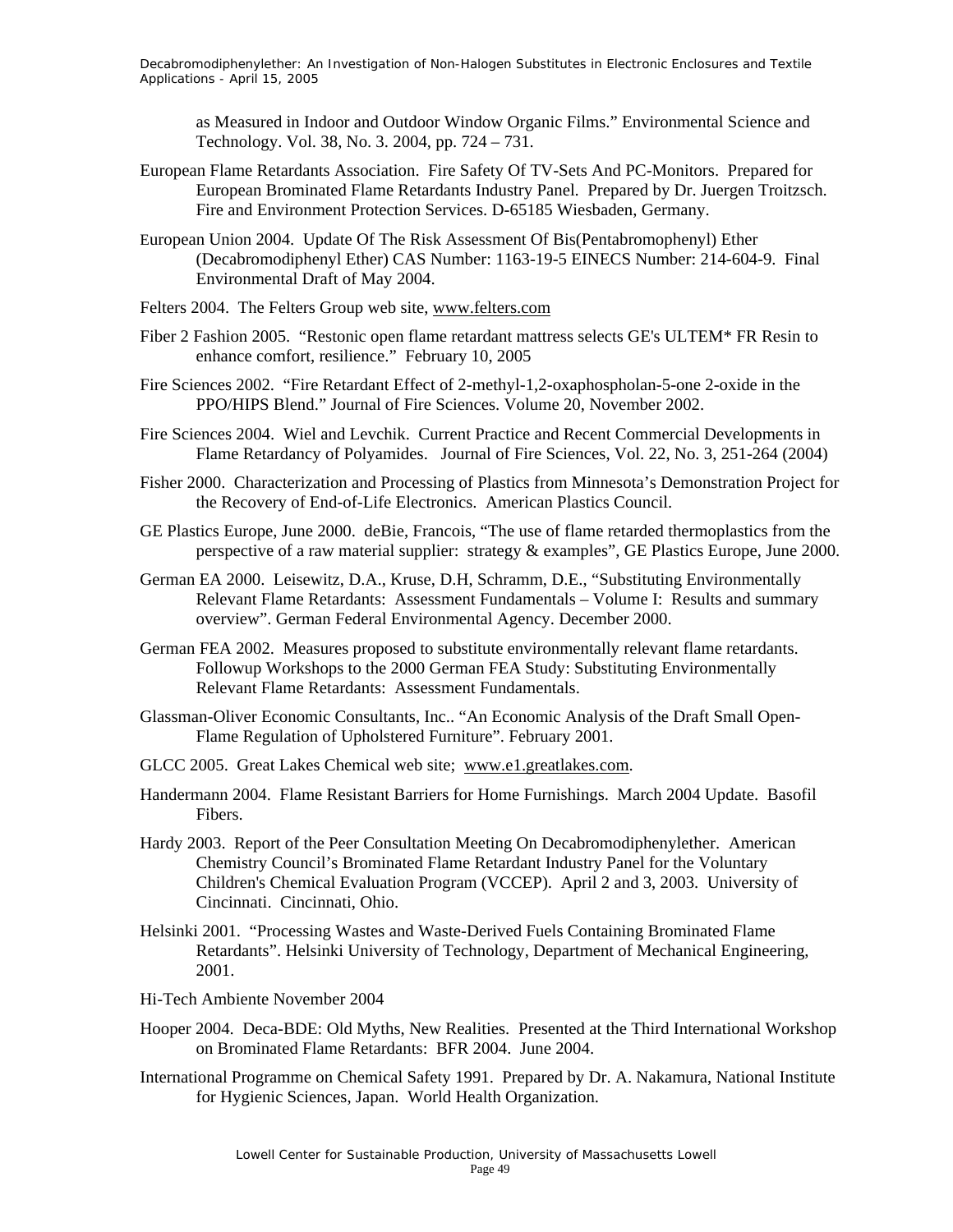- Iowa State 2003. Facts About Fabric Flammability. North Central Regional Extension Publication 174. Revised July 2003
- IPC 2004. "Halogen-Free Laminates Should The Industry Change? " D. Bergman, IPC VP Standards, Technology & International Relations
- IPPC 2003. European Commission, Integrated Pollution Prevention and Control (IPPC), "Reference Document of Best Available Techniques for Textiles Industry", July 2003.
- ISPA 2005. International Sleep Products Association. TB 603 Compliance Resources. www.sleepproducts.org
- Karter 2003. Fire loss in the United States during 2002. Quincy MA: National Fire Protection Association, Fire Analysis and Research Division.
- KemI 2004.Posner, Stefan, "Survey and technical assessment of alternatives to decabromodiphenylether (deca BDE) in textile applications," KemI. September 2004.
- Kingsbury 2002. Chairman, APC E&E Work Group. Presentation at EFC/EPA Region IX BFR Roundtable September 24, 2002.
- Landry 2004. Susan Landry Presentation at Fire Safety and Flame Retardants: Issues and Opportunities. November 2004. see www.turi.org.
- Man Chem 2004. Manufacturers Chemical L.P. web site, www.manufacturerschemicals.com
- Modern Plastics 2004, Vol. 81, No. 4, April, 2004, p. 60
- NAP 2000. National Academy Press, "Toxicological Risks of Selected Flame-Retardant Chemicals", 2000. www.nap.edu/openbook/0309070473.html
- NFPA 2004. National Fire Prevention Association (NFPA) web site, http://www.nfpa.org
- Nonwoven 2004. Association of Nonwoven Fabrics Industry (INDA) web site, www.inda.org.
- Mayberry and Franken 2005. "EPA Seeks To Identify Safer Fire-Resistant Chemicals effort likely to present opportunities for nonwovens." www.nonwovens-industry.com
- Noveon 2005. Noveon web site; http://www.noveon.com.
- NRC 2000. Toxicological Risk of Flame-Retardant Chemicals. National Research Council. Subcommittee on Flame-Retardant Chemicals, Committee on Toxicology, Board on Environmental. Studies and Toxicology, National Academy Press, 2000.
- Oko-Institut 2003. Substitution of Hazardous Chemicals in Products and Processes. For the EU-Commission. Okopol and Kooperationsstelle Hamburg.
- Plastics Engineering 2003. Flame Retardants, Richard Stewart. Vol 59. Issue 1.
- Plastics Technology. Virgin and Recycled Resin Prices. www.plasticstechnology.com
- PRC 2005. Polymer Research Centre. University of Surrey. UK. Viewed 1-20-2005.
- Ray 2001. Polyurethane Foam Association Technical Program, Arlinton, VA. "Fire Safety Activity Update on Upholstered Furniture and Mattresses."
- Rhodia 2005. Rhodia web site; www.rhodia.com.
- RPA 2002. Octabromodiphenyl Ether: Risk Reduction Strategy And Analysis of Advantages and Drawbacks. Prepared for the UK Department for Environment, Food and Rural Affairs. Prepared by Risk & Policy Analysts Limited. 2002.
- S&S 2004. Schill & Sielacher web site; http://www.schillseilacher.de/relaunch/index\_en.php.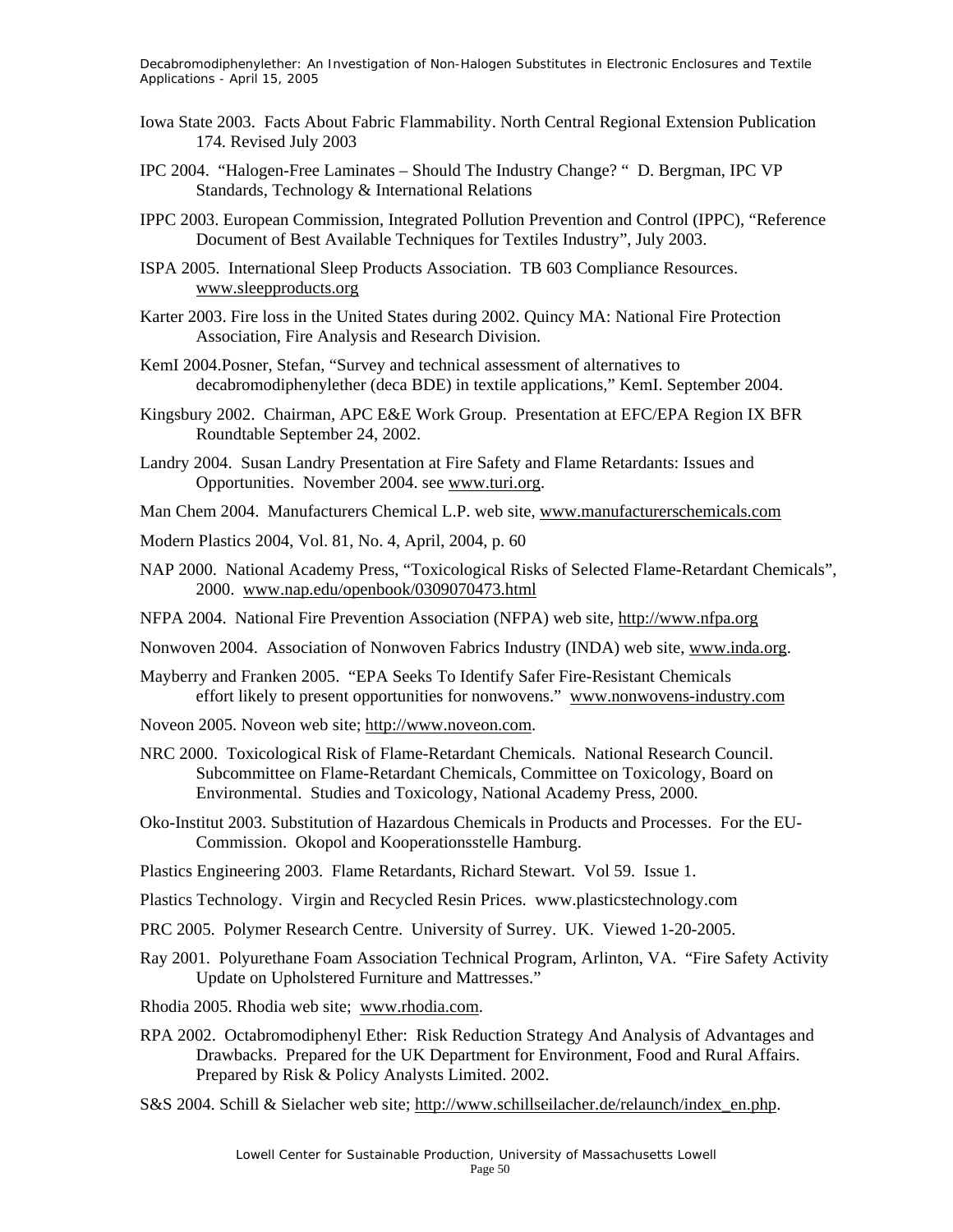- SBI 2005. SBI Fabric and Textile Finishing Services website. www.sbifinishing.com
- SCHER 2005. Scientific Committee on Health and Environmental Risks. Opinion on "Update of the risk assessment of bis(pentabromophenyl) ether (decabromodiphenyl ether)" Final Environmental Draft of May 2004. EINECS Number: 214-604-9
- SFT 2004. Evaluation of expenses and benefit in connection to the suggestion of a prohibition against decabromodiphenylether (deca-BDE). Norway's Pollution Control Authority. 2004.
- Sharp 2003. Environmental Consciousness in Designing LCD TV AQUOS. Hitoshi Ohe & Satoshi Hashimoto. Engineering Department II, LCD Digital Systems Division, Audio-Visual Systems Division. February 2003.
- Simonson et al. 2000. Fire LCA TV Case Study. SP Swedish National Testing and Research Institute. SP Report 2000:13.
- SpecialChemicals web site, 2004. Special Chem Polymer Additives & Colors web site, www.specialchem4polymers.com/tc/brominated-Flame-Retardants/index.aspx?id=3908
- Smith 2002. Smith L, Mah J. Revised Residential Fire Loss Estimates: 1980-1998: National Estimates of Fires, Deaths, Injuries and Property Losses from Non-Incendiary, Non-Suspicious Fires. Directorate for Epidemiology, U.S. Consumer Product Safety Commission, Washington, DC 20207. July 2002.
- Stevens 1998. Considerations of balance of risk in realizing the benefits of flame retardants in upholstered furniture. Polymer Research Institute, University of Surrey, UK
- Stevens & Mann 1999. "Risks and Benefits in the Use of Flame Retardants in Consumer Products". University of Surrey Polymer Research Centre. For the UK Department of Trade and Industry.
- Surrey 2005. Polymer Research Centre. University of Surrey, Guildford UK. Website: www.surrey.ac.uk/PRC/Research/frrelease.htm
- Thomas 2005. "State's mattress fire law sparks new worries over chemicals." San Francisco Chronicle. March 2, 2005.
- Thor 2005. Thor web site; www.thor.com.
- Tony Kingsbury, 2002. Tony Kingsbury Chairman, American Plastics Council E&E Work Group, BFR Roundtable, September 24, 2002
- Trevia 2005. Trevia web site http://www.trevira.de/portal\_en/index.shtml?navId=1.
- UK Environmental Agency, 2003. Prioritisation of Flame Retardants for Environmental Risk Assessment; UK Environmental Agency; 2003.
- WA DOE 2004. Washington State PBDE Chemical Action Plan. Department of Ecology Publication No. 04-03-045. Department of Health Publication No. 333-060.
- WA DOE 2005. Washington State Polybrominated Diphenyl Ether (PBDE) Chemical Action Plan: Interim Plan. Department of Ecology Publication No. 04-03-056. Department of Health Publication No. 333-068
- WHO 1998. World Health Organization. International Programme on Chemical Safety, Environmental Health Criteria 205: Polybrominated dibenzo-p-dioxins and dibenzofurans.
- Zoltec 2005. Zoltec web site (Pyron products); www.zoltec.com.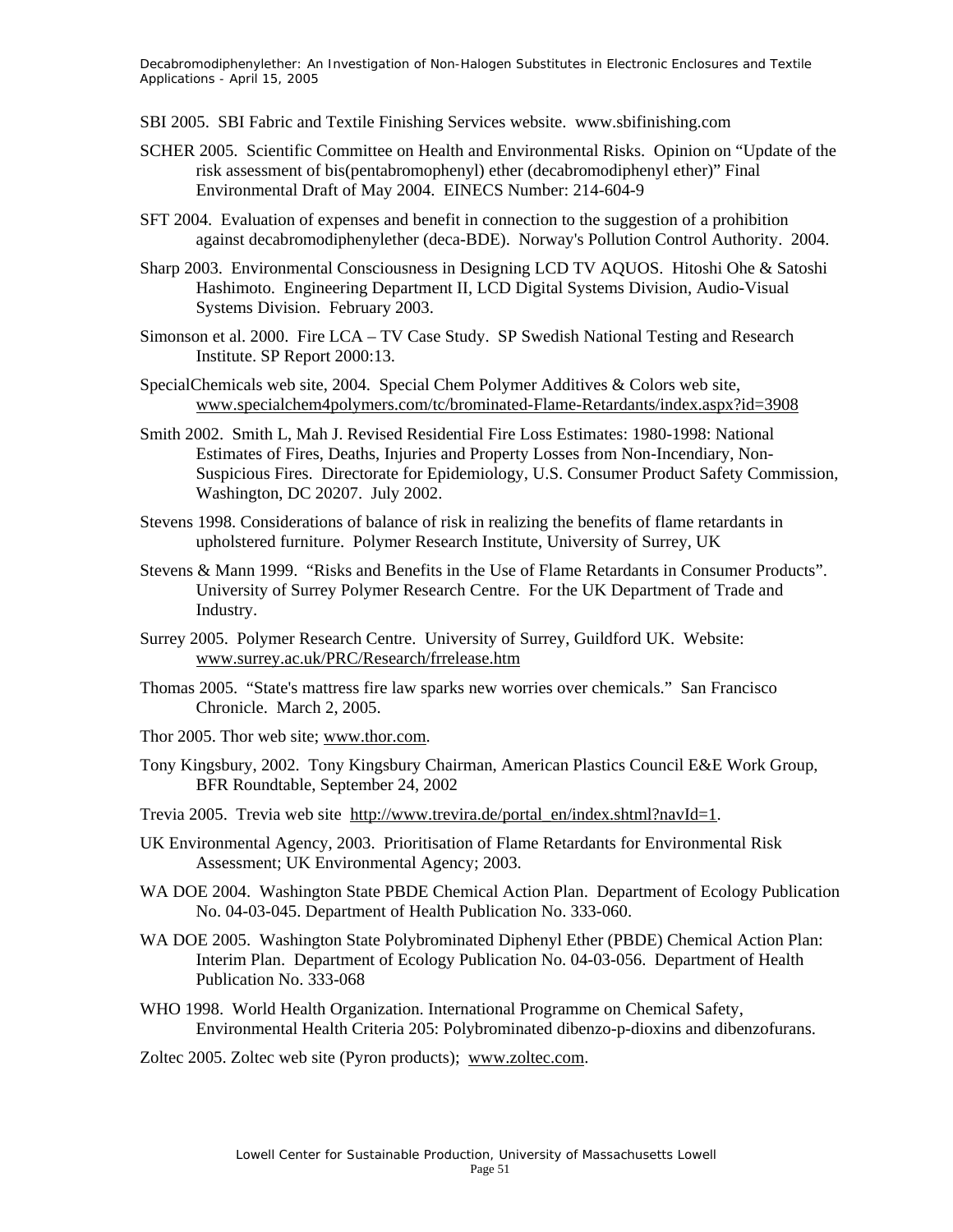### **9 Appendix A: 2002 DecaBDE TRI Analysis**

| Sic Code                     | <b>SIC</b> Description                                                        | <b>Facility Name</b>                    | City Name     | State<br>(lb)          | Recycled Releases<br>(lb) |
|------------------------------|-------------------------------------------------------------------------------|-----------------------------------------|---------------|------------------------|---------------------------|
| <b>DecaBDE Manufacturers</b> |                                                                               |                                         |               |                        |                           |
|                              | 1474 Potash, Soda, and Borate Minerals                                        | Albemarle Corp South Plant              | Magnolia      | AR                     | 46,000                    |
|                              | 2819 Industrial Inorganic Chemicals, NEC (recovering sulfur from natural gas) | <b>Great Lakes Chemical Central</b>     | El Dorado     | <b>AR</b>              | 136,079                   |
| <b>Textiles</b>              |                                                                               |                                         |               |                        |                           |
|                              | 2211 Broadwoven Fabric Mills, Cotton                                          | <b>Blumenthal Mills Inc</b>             | Marion        | <b>SC</b>              | 620                       |
|                              | 2211 Broadwoven Fabric Mills, Cotton                                          | Interface Fabrics Inc                   | Elkin         | NC                     | 45                        |
|                              | 2211 Broadwoven Fabric Mills, Cotton                                          | Mount Vernon Mills Lafrance Div         | La France     | <b>SC</b>              |                           |
|                              | 2221 Broadwoven Fabric Mills, Manmade Fiber and                               | Southern Phenix                         | Phenix City   | AL                     | 2,510                     |
|                              | 2258 Lace and Warp Knit Fabric Mills (except finishing)                       | Guilford Mills Inc Guilford East Site   | Kenansville   | NC                     | 1,461                     |
|                              | 2258 Lace and Warp Knit Fabric Mills (except finishing)                       | Collins & Aikman Prods. Co.             | Farmville     | $\overline{\text{NC}}$ | 1,050                     |
|                              | 2259 Knitting Mills NEC (finished articles of weft knit fabric)               | Collins & Aikman Prods. Co              | Roxboro       | NC                     | 5,049                     |
|                              | 2261 Finishers of Broadwoven Fabrics of Cotton                                | Mf&H Textiles Inc                       | <b>Butler</b> | GA                     | 1,555                     |
|                              | 2261 Finishers of Broadwoven Fabrics of Cotton                                | Rockland Bleach & Dye Works             | Baltimore     | MD                     |                           |
|                              | 2261 Finishers of Broadwoven Fabrics of Cotton                                | Rockland-Bamberg Industries             | Bamberg       | SC                     |                           |
|                              | 2262 Finishers of Broadwoven Fabrics of Manmade Fiber and Silk                | <b>Synthetics Finishing</b>             | Hickory       | NC<br>74               | 52                        |
|                              | 2262 Finishers of Broadwoven Fabrics of Manmade Fiber and Silk                | Synthetics Finishing 321 Plant          | Hickory       | N <sub>C</sub><br>137  |                           |
|                              | 2262 Finishers of Broadwoven Fabrics of Manmade Fiber and Silk                | Milliken Abbeville Plant                | Abbeville     | $\overline{SC}$        | 2,435                     |
|                              | 2262 Finishers of Broadwoven Fabrics of Manmade Fiber and Silk                | <b>Burlington House Finishing Plant</b> | Burlington    | $\overline{\text{NC}}$ | 1,977                     |
|                              | 2262 Finishers of Broadwoven Fabrics of Manmade Fiber and Silk                | Gold Mills Inc Penn Dye & Finishing     | Pine Grove    | PA                     | 467                       |
|                              | 2269 Finishers of Textiles, NEC                                               | Hanes Dye And Finishing Co -            | <b>Butner</b> | NC                     | 21,495                    |
|                              | 2269 Finishers of Textiles, NEC                                               | <b>Tietex International Ltd</b>         | Spartanburg   | SC                     | 10,041                    |
|                              | 2273 Carpets and Rugs                                                         | <b>Landrum Mills</b>                    | Landrum       | SC<br>937              |                           |
|                              | 2273 Carpets and Rugs                                                         | Aladdin Mills Antioch Rd Plant          | Dalton        | GA                     |                           |
|                              | 2273 Carpets and Rugs                                                         | Mohawk Industries Durkan Finishing      | Dalton        | GA                     |                           |
|                              | 2295 Coated Fabrics, Not Rubberized                                           | John Boyle & Co Inc                     | Statesville   | NC                     |                           |
|                              | 2295 Coated Fabrics, Not Rubberized                                           | Reeves Brothers Inc                     | Rutherfordton | NC                     |                           |
|                              | 2295 Coated Fabrics, Not Rubberized                                           | Reeves Brothers Inc./Printing Prods.    | Spartanburg   | $\overline{SC}$        |                           |
|                              | 2297 Nonwoven Fabrics                                                         | Lydall Thermal/Acoustical Inc           | Green Island  | $\overline{NY}$        | 11,766                    |
|                              | 2299 Textile Goods, NEC                                                       | Sunbeam Products Inc                    | Waynesboro    | <b>MS</b>              | 16,203                    |
| <b>Paper</b>                 |                                                                               |                                         |               |                        |                           |
|                              | 2621 Paper Mills (except newsprint mills)                                     | Hollingsworth & Vose Co                 | Greenwich     | NY                     | 14,714                    |
|                              | 2621 Paper Mills (except newsprint mills)                                     | Hollingsworth & Vose Co                 | Hawkinsville  | GA                     | 7,300                     |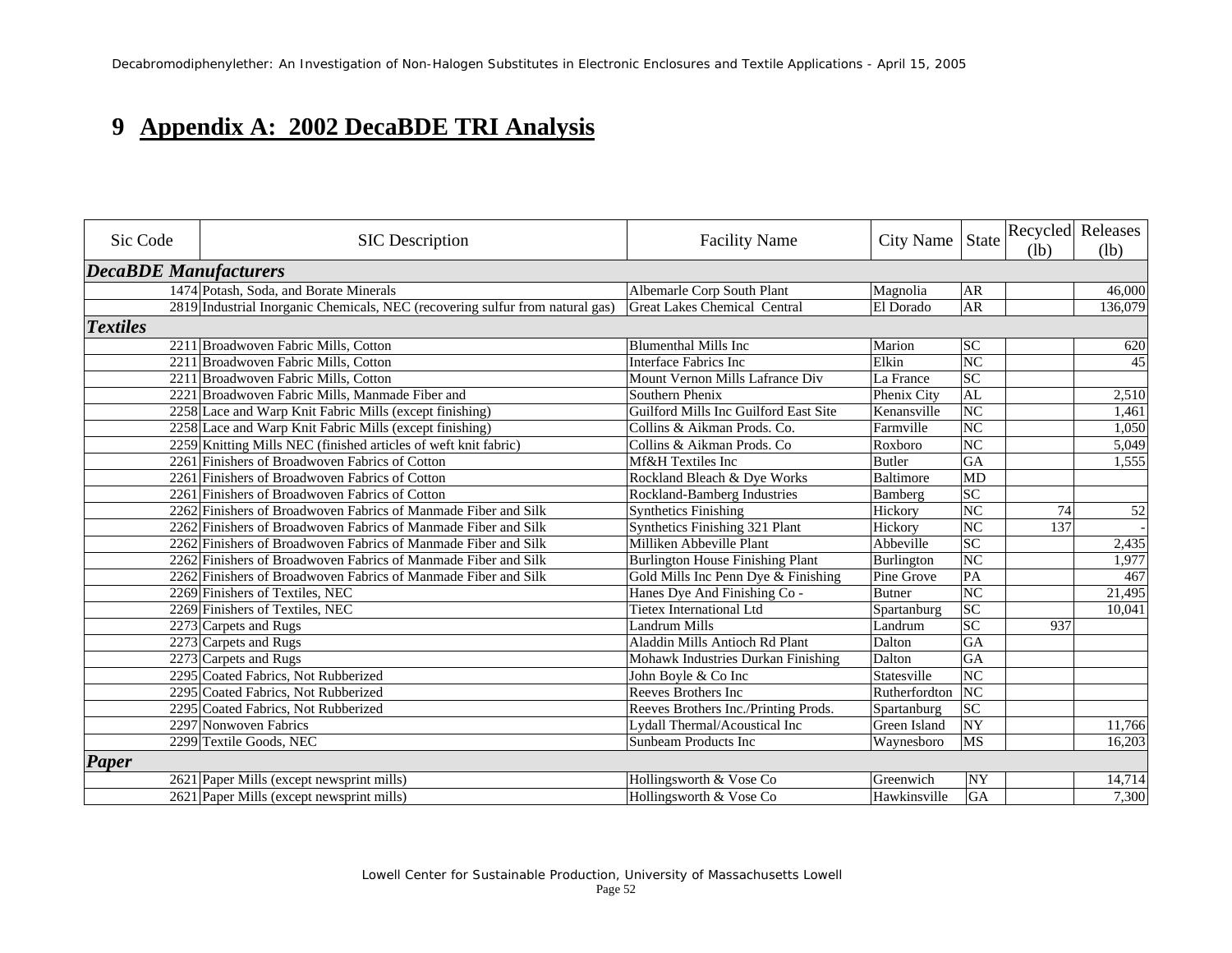|                               | 2621 Paper Mills (except newsprint mills)                                     | Hollingsworth & Vose Co              | Greenwich           | NY                     |       | 5,400           |
|-------------------------------|-------------------------------------------------------------------------------|--------------------------------------|---------------------|------------------------|-------|-----------------|
|                               | 2653 Corrugated and Solid Fiber Boxes                                         | Atco Rubber Products Inc             | Cartersville        | GA                     |       | 1,010           |
|                               | 2671 Packaging Paper and Plastics Film, Coated and Laminated                  | <b>Cleveland Laminating Corp</b>     | Cleveland           | $\overline{OH}$        |       | 5,450           |
|                               | 2672 Coated and Laminated Paper, NEC                                          | Shurtape Technologies Llc            | <b>Stony Point</b>  | NC                     |       | 788             |
|                               | 2679 Converted Paper and Paperboard Products, NEC                             | Compac Corp                          | Netcong             | $\overline{\text{NJ}}$ |       | 13,085          |
|                               | 2679 Converted Paper and Paperboard Products, NEC                             | Lamtec Corp                          | Flanders            | $\overline{\text{NJ}}$ | 6,006 | 52,184          |
|                               | <b>Plastics and Chemical Manufacturing</b>                                    |                                      |                     |                        |       |                 |
|                               | 2819 Industrial Inorganic Chemicals, NEC                                      | Dow Chemical Co Midland              | Midland             | MI                     |       | 425             |
|                               | 2821 Plastics Materials, Synthetic and Resins, and Nonvulcanizable Elastomers | Solvay Advanced Polymers Llc         | Marietta            | OH                     |       | 1,206           |
|                               | 2821 Plastics Materials, Synthetic and Resins, and Nonvulcanizable Elastomers | Nylon Corp Of America                | Manchester          | $\overline{\text{NH}}$ |       | 383             |
|                               | 2821 Plastics Materials, Synthetic and Resins, and Nonvulcanizable Elastomers | Parachem Southern Inc                | Simpsonville        | SC                     |       |                 |
|                               | 2821 Plastics Materials, Synthetic and Resins, and Nonvulcanizable Elastomers | 3m Co Decatur                        | Decatur             | AL                     |       |                 |
|                               | 2821 Plastics Materials, Synthetic and Resins, and Nonvulcanizable Elastomers | Ticona Polymers Inc                  | Bishop              | TX                     |       | 165             |
|                               | 2821 Plastics Materials, Synthetic and Resins, and Nonvulcanizable Elastomers | Noveon Inc                           | Gastonia            | NC                     |       |                 |
|                               | 2821 Plastics Materials, Synthetic and Resins, and Nonvulcanizable Elastomers | Bound Brook Plant Union Carbide Corp | Piscataway          | NJ                     |       | 17,476          |
|                               | 2821 Plastics Materials, Synthetic and Resins, and Nonvulcanizable Elastomers | Nova Chemicals Inc                   | Chesapeake          | <b>VA</b>              |       | 91              |
|                               | 2821 Plastics Materials, Synthetic and Resins, and Nonvulcanizable Elastomers | Dow Chemical Co Torrance Facility    | Torrance            | $\overline{CA}$        |       | 13              |
|                               |                                                                               |                                      |                     |                        |       |                 |
| <b>Adhesives and Sealants</b> |                                                                               |                                      |                     |                        |       |                 |
|                               | 2891 Adhesives and Sealants                                                   | Permacel Saint Louis Inc             | Saint Louis         | MO                     | 200   | 771             |
|                               | 2891 Adhesives and Sealants                                                   | Parachem Southern Inc.               | Philadelphia        | ${\bf PA}$             |       | 476             |
|                               | 2891 Adhesives and Sealants                                                   | Heveatex Corp                        | Fall River          | MA                     |       |                 |
|                               | 2891 Adhesives and Sealants                                                   | Coat-It Inc                          | Detroit             | $\overline{\text{MI}}$ |       |                 |
|                               | 2891 Adhesives and Sealants                                                   | <b>Tanner Chemical Inc</b>           | Greenville          | SC                     | 4,001 | 2,002           |
|                               | 2891 Adhesives and Sealants                                                   | Noveon Inc                           | Lawrence            | MA                     |       | $\overline{52}$ |
|                               | 2891 Adhesives and Sealants                                                   | <b>Bostik Findley Inc</b>            | Marshall            | MI                     |       |                 |
|                               | 2891 Adhesives and Sealants                                                   | Polyset Co Inc                       | Mechanicville       | $\overline{NY}$        |       |                 |
|                               | 2891 Adhesives and Sealants                                                   | Forbo Adhesives Llc                  | Omaha               | <b>NE</b>              |       |                 |
| <b>Rubber Products</b>        |                                                                               |                                      |                     |                        |       |                 |
|                               | 2822 Synthetic Rubber                                                         | Advanced Elastomer Systems L P       | Cantonment          | FL                     |       | 11,560          |
|                               | 3021 Rubber and Plastics Footwear                                             | Tingley Rubber Corp.                 | South Plainfield NJ |                        |       | 8,379           |
|                               | 3052 Rubber and Plastics Hose and Belting                                     | Goodyear Tire & Rubber Co            | Marysville          | OH                     |       | 2,235           |
|                               | 3052 Rubber and Plastics Hose and Belting                                     | Hbd Industries Inc                   | Chanute             | $\overline{\text{KS}}$ |       |                 |
|                               | 3052 Rubber and Plastics Hose and Belting                                     | Eaton Aeroquip Inc                   | Mtn. Home           | AR                     |       |                 |
|                               | <b>Rubberizing Fabric Products</b>                                            |                                      |                     |                        |       |                 |
|                               | 3069 Fabricated Rubber Products, NEC (rubberizing fabric)                     | North American Rubber Thread Co      | Fall River          | MA                     |       | 618             |
|                               | 3069 Fabricated Rubber Products, NEC (rubberizing fabric)                     | <b>Tyco Adhesives</b>                | Franklin            | KY                     |       | 12,408          |
|                               | 3069 Fabricated Rubber Products, NEC (rubberizing fabric)                     | Firestone Building Prods. Co.        | Prescott            | <b>AR</b>              |       | 2,515           |
|                               | 3069 Fabricated Rubber Products, NEC (rubberizing fabric)                     | Teknor Apex Co                       | Pawtucket           | $\overline{RI}$        |       | 1,760           |
|                               | 3069 Fabricated Rubber Products, NEC (rubberizing fabric)                     | Polyone Corp.                        | Dyersburg           | <b>TN</b>              |       | 1,232           |
|                               | 3069 Fabricated Rubber Products, NEC (rubberizing fabric)                     | Carlisle Syntec Inc                  | Carlisle            | PA                     |       | 587             |
|                               |                                                                               |                                      |                     |                        |       |                 |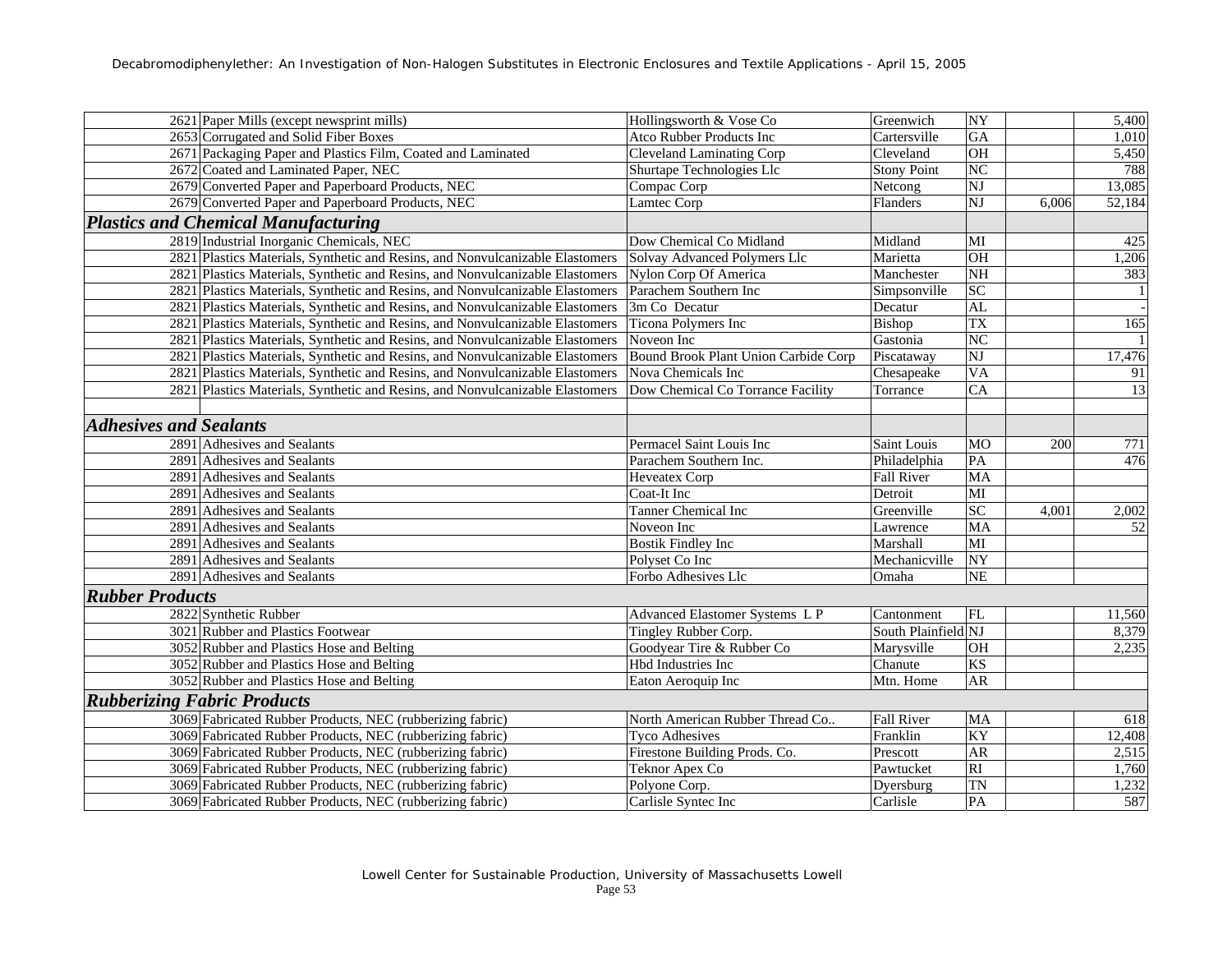| 3069 Fabricated Rubber Products, NEC (rubberizing fabric) | Pawling Corp                          | Pawling              | NY                     |        |                 |
|-----------------------------------------------------------|---------------------------------------|----------------------|------------------------|--------|-----------------|
| 3069 Fabricated Rubber Products, NEC (rubberizing fabric) | Carlisle Syntec Inc Plant 7           | Greenville           | IL                     |        |                 |
| <b>Plastics Compounding, Extruding and Processing</b>     |                                       |                      |                        |        |                 |
| 3081 Unsupported Plastics Film and Sheets                 | 3m Co Brownwood                       | Brownwood            | <b>TX</b>              |        | 1,300           |
| 3081 Unsupported Plastics Film and Sheets                 | Poly-America L.P                      | <b>Grand Prairie</b> | <b>TX</b>              |        |                 |
| 3083 Laminated Plastics Plate, Sheet, and Profile Shapes  | Hart & Cooley Inc                     | Sanger               | CA                     |        | $\overline{24}$ |
| 3083 Laminated Plastics Plate, Sheet, and Profile Shapes  | Atco Rubber Products Inc              | Fort Worth           | TX                     |        | 1,010           |
| 3083 Laminated Plastics Plate, Sheet, and Profile Shapes  | Gil Techs.                            | Piperton             | $\overline{\text{TN}}$ |        | 219             |
| 3083 Laminated Plastics Plate, Sheet, and Profile Shapes  | Carlisle Syntec Inc                   | Senatobia            | MS                     | 1,202  | 75              |
| 3083 Laminated Plastics Plate, Sheet, and Profile Shapes  | Strongwell Corp                       | <b>Bristol</b>       | <b>VA</b>              |        | 2,375           |
| 3084 Plastics Pipe                                        | 3m Co. Chelmsford                     | Chelmsford           | MA                     | 3,924  |                 |
| 3086 Plastics Foam Products (polystyrene foam products)   | Sekisui America Corp Voltek Div       | Coldwater            | $\overline{\text{MI}}$ |        | 21,473          |
| 3087 Custom Compounding of Purchased Plastics Resin       | V-Bat Plastic Processing Corp.        | Washington           | PA                     |        |                 |
| 3087 Custom Compounding of Purchased Plastics Resin       | Spartech Polycom Inc Plant 2          | Donora               | PA                     | 1,500  | 19,000          |
| 3087 Custom Compounding of Purchased Plastics Resin       | A. Schulman Inc Specialty Compounding | <b>Sharon Center</b> | OH                     |        | 5,506           |
| 3087 Custom Compounding of Purchased Plastics Resin       | Polymer Products Co Inc               | Stockertown          | PA                     |        | 4,710           |
| 3087 Custom Compounding of Purchased Plastics Resin       | Spartech Polycom Inc                  | Arlington            | TX                     | 990    | $28\,$          |
| 3087 Custom Compounding of Purchased Plastics Resin       | General Cable Co Inc                  | Marion               | IN                     |        | 14              |
| 3087 Custom Compounding of Purchased Plastics Resin       | General Cable Industries Inc          | Indianapolis         | IN                     |        |                 |
| 3087 Custom Compounding of Purchased Plastics Resin       | A Schulman Inc Nashville Plant        | Nashville            | <b>TN</b>              |        | 23,540          |
| 3087 Custom Compounding of Purchased Plastics Resin       | Gitto Global Corp                     | Lunenburg            | <b>MA</b>              |        | 12,409          |
| 3087 Custom Compounding of Purchased Plastics Resin       | Polyone Corp.                         | Dyersburg            | <b>TN</b>              |        | 5,244           |
| 3087 Custom Compounding of Purchased Plastics Resin       | Plastics Color & Compounding Inc      | Dayville             | CT                     | 202    | 4,796           |
| 3087 Custom Compounding of Purchased Plastics Resin       | Miller Waste Mills (DBA RTP Co)       | Winona               | MN                     |        | 1,850           |
| 3087 Custom Compounding of Purchased Plastics Resin       | Teknor                                | Henderson            | KY                     |        | 1,300           |
| 3087 Custom Compounding of Purchased Plastics Resin       | Rtp Co                                | Indianapolis         | $\overline{\text{IN}}$ |        | 1,210           |
| 3087 Custom Compounding of Purchased Plastics Resin       | Rtp Co.                               | Fort Worth           | <b>TX</b>              |        | 1,039           |
| 3087 Custom Compounding of Purchased Plastics Resin       | Mack Molding Co Inc                   | Statesville          | NC                     | 504    | 252             |
| 3087 Custom Compounding of Purchased Plastics Resin       | Alphagary Corp                        | Leominster           | MA                     | 1,033  | 189             |
| 3087 Custom Compounding of Purchased Plastics Resin       | Saint-Gobain Aurora-Danner Facility   | Aurora               | $\overline{OH}$        |        | 12,765          |
| 3087 Custom Compounding of Purchased Plastics Resin       | Polyone Corp                          | Macedonia            | OH                     |        | 5,991           |
| 3087 Custom Compounding of Purchased Plastics Resin       | Asahi Thermofil Inc                   | Fowlerville          | $\overline{MI}$        |        | 3,670           |
| 3087 Custom Compounding of Purchased Plastics Resin       | Spartech Polycom Inc                  | Donora               | PA                     | 96,000 | 230,000         |
| 3087 Custom Compounding of Purchased Plastics Resin       | Techmer Pm Llc                        | Clinton              | <b>TN</b>              |        |                 |
| 3087 Custom Compounding of Purchased Plastics Resin       | <b>Epic Resins</b>                    | Palmyra              | WI                     |        |                 |
| 3089 Plastics Product, NEC                                | Flambeau Plastics Blow Molding Div.   | Baraboo              | WI                     |        | 1,727           |
| 3089 Plastics Product, NEC                                | Premix                                | N. Kingsville        | <b>OH</b>              |        | 6,544           |
| 3089 Plastics Product, NEC                                | Strongwell Chatfield Div.             | Chatfield            | MN                     |        | 1,143           |
| 3089 Plastics Product, NEC                                | Bedford Reinforced Plastics Inc.      | Bedford              | PA                     |        |                 |
| 3089 Plastics Product, NEC                                | Fibergrate Composite Structures Inc.  | Stephenville         | <b>TX</b>              |        |                 |
| 3089 Plastics Product, NEC                                | <b>Tyco Electronics Corp</b>          | Menlo Park           | $\overline{\text{CA}}$ |        | 2,355           |
| 3089 Plastics Product, NEC                                | Mack Molding Co                       | Arlington            | <b>VT</b>              |        | 700             |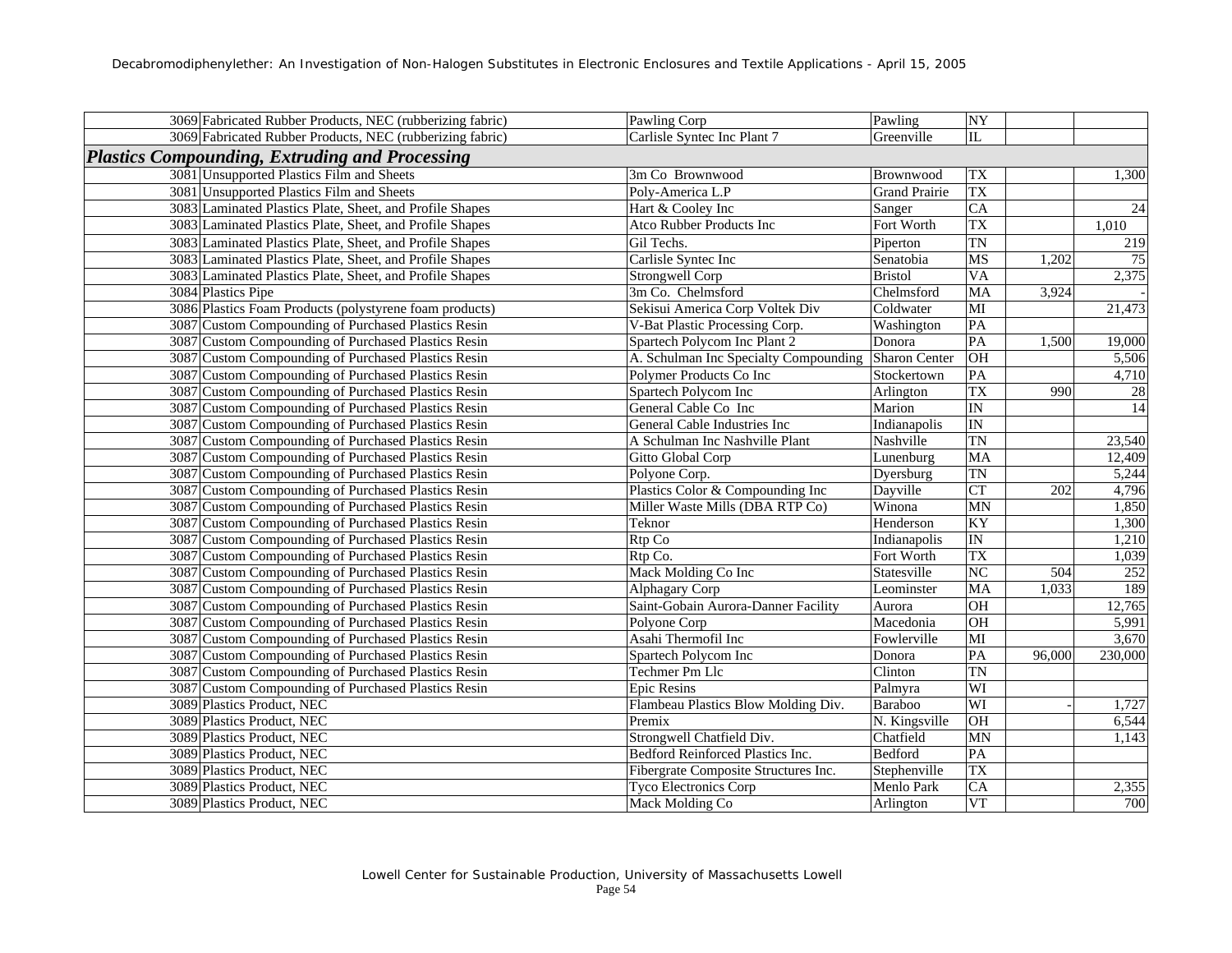|                         | 3089 Plastics Product, NEC                                          | Wollin Products Inc (Aka Titan Plastics | Clyde                | OH                     |         |
|-------------------------|---------------------------------------------------------------------|-----------------------------------------|----------------------|------------------------|---------|
|                         |                                                                     | Group)                                  |                      |                        |         |
| Mineral Wool            |                                                                     |                                         |                      |                        |         |
|                         | 3296 Mineral Wool                                                   | Armstrong World Industries Inc          | Pensacola            | FL                     | 5,600   |
|                         | 3296 Mineral Wool                                                   | <b>Armstrong World Industries</b>       | Hilliard             | OH                     | 2,016   |
|                         | 3296 Mineral Wool                                                   | Cta Acoustics Inc                       | Corbin               | KY                     | 2,421   |
|                         | 3296 Mineral Wool                                                   | Armstrong World Industries              | Marietta             | PA                     | 1,797   |
| <b>Wire and Cable</b>   |                                                                     |                                         |                      |                        |         |
|                         | 3357 Drawing and Insulating of Nonferrous Wire                      | American Insulated Wire Corp            | Attleboro            | <b>MA</b>              | 2,700   |
|                         | 3357 Drawing and Insulating of Nonferrous Wire                      | Judd Wire Inc                           | <b>Turners Falls</b> | MA                     |         |
|                         | 3357 Drawing and Insulating of Nonferrous Wire                      | General Cable Corp                      | Willimantic          | CT                     | 49,564  |
|                         | 3357 Drawing and Insulating of Nonferrous Wire                      | Rockbestos-Surprenant Cable Corp        | East Granby          | $\overline{\text{CT}}$ | 12,142  |
|                         | 3357 Drawing and Insulating of Nonferrous Wire                      | Aetna Insulated Wire                    | Virginia Beach VA    |                        | 8,471   |
|                         | 3357 Drawing and Insulating of Nonferrous Wire                      | <b>Biw Cable Systems Inc</b>            | North Dighton MA     |                        | 3,994   |
|                         | 3357 Drawing and Insulating of Nonferrous Wire                      | Belden Electronics Div Richmond Plant   | Richmond             | IN                     | 1,550   |
|                         | 3357 Drawing and Insulating of Nonferrous Wire                      | Rockbestos-Surprenant Cable Corp        | Clinton              | MA                     | 94      |
|                         | 3357 Drawing and Insulating of Nonferrous Wire                      | Tyco Thermal Controls Llc               | Redwood City         | CA                     | 60,000  |
|                         | 3357 Drawing and Insulating of Nonferrous Wire                      | General Cable Industries Inc            | Du Quoin             | $\rm IL$               | 8,757   |
|                         | 3643 Current-Carrying Wiring Devices                                | Volex Inc                               | Clinton              | <b>AR</b>              | 1,717   |
|                         | 3643 Current-Carrying Wiring Devices                                | Woods Inds. Inc.                        | Carmel               | IN                     |         |
| <b>TV</b> Manufacturing |                                                                     |                                         |                      |                        |         |
|                         | 3651 Household Audio and Video Equipment                            | Matsushita Kotobuki Electronics         | Vancouver            | <b>WA</b>              | 189.979 |
| <b>Miscellaneous</b>    |                                                                     |                                         |                      |                        |         |
|                         | 3444 Sheet Metal Work                                               | Hart & Cooley Inc                       | Olive Branch         | MS                     |         |
|                         | 3679 Electronic Components, NEC (antennas)                          | Northfield Acquisition Co               | Northfield           | <b>MN</b>              | 1,907   |
|                         | 3699 Electrical Machinery, Equipment and Supplies                   | <b>Nelson Heat Tracing Systems</b>      | <b>East Granby</b>   | <b>CT</b>              | 1,197   |
|                         | 3714 Motor Vehicle Parts and Accessories                            | Xlo Macedonia Plant                     | Macedonia            | OH                     | 14,000  |
|                         | 3585 Air-Conditioning and Warm Air Heating Equipment                | Goodman Co. L.P.                        | Favetteville         | <b>TN</b>              |         |
|                         | 3585 Air-Conditioning and Warm Air Heating Equipment                | Hart & Cooley Inc.                      | Jackson              | <b>TN</b>              |         |
|                         | 4953 Refuse Systems (hazardous waste treatment and disposal)        | <b>Chemical Waste Management</b>        | Sulphur              | LA                     | 280,000 |
|                         | 2899 Chemical Preparations, NEC                                     | Apex Chemical Corp                      | Spartanburg          | SC                     |         |
|                         | 2843 Surface Active Agents, Finishing Agents, Sulfonated Oils, etc. | Kao Specialites Americas Llc            | <b>High Point</b>    | <b>NC</b>              |         |
|                         | 2851 Paints, Varnishes, Lacquers, Enamels and Allied Products       | <b>International Paint Inc</b>          | Union                | NJ                     | 886     |
|                         | 2869 Industrial Organic Chemicals, NEC (aliphatics)                 | Havwood Co                              | Brownsville          | TN                     | 280     |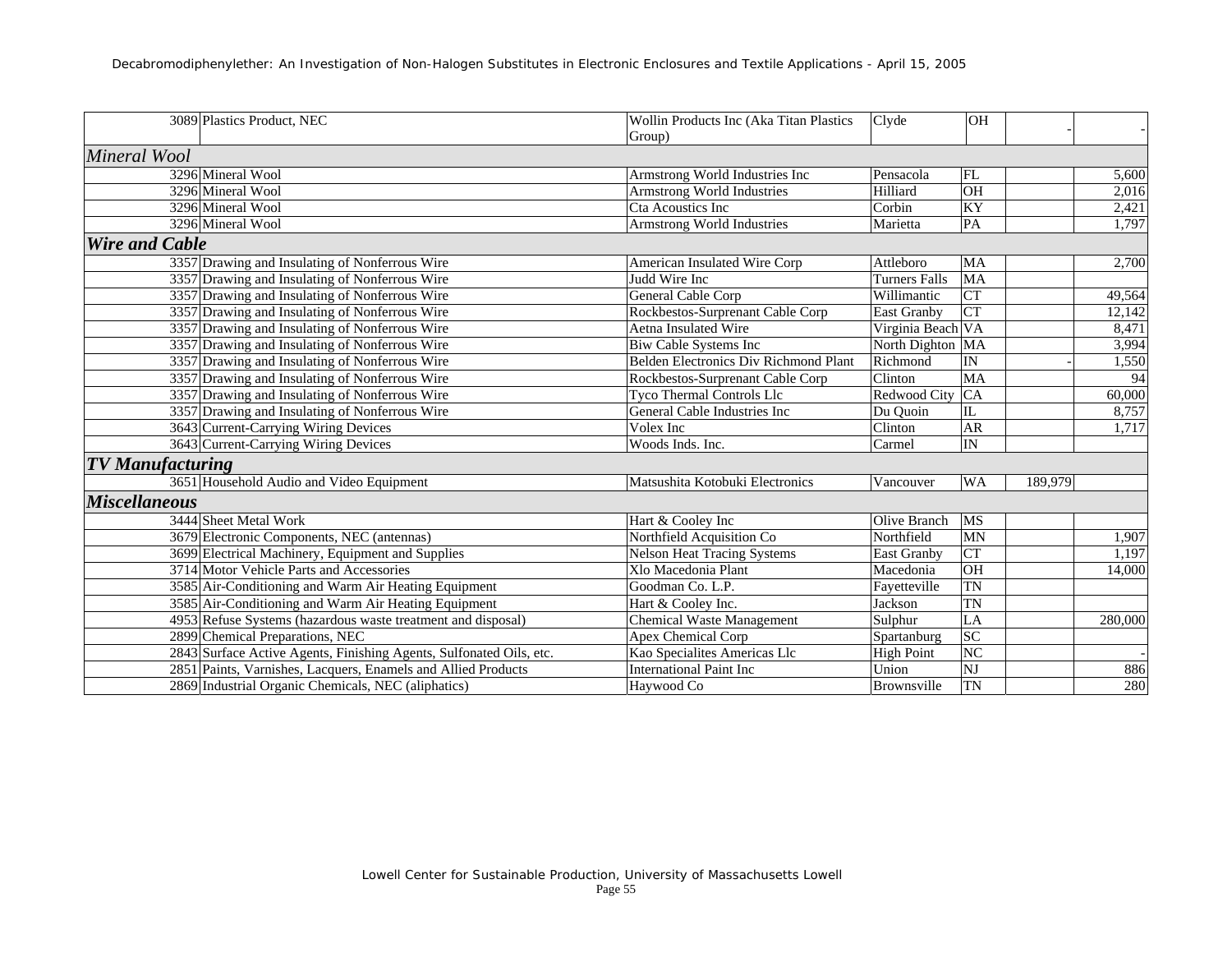### **10 Appendix B. Textile Fire Safety Regulations**

The following subsections list the main fire safety standards affecting products used in the mattress, upholstered furniture and drapery industries. In addition to these key standards, there are other textile-related standards. These standards are not reviewed in detail since they are similar to those in the following sections, apply to specific sub sectors not covered in this report, or have become largely obsolete and replaced by more current standards.

#### **Table 19: Other Textile Fire Protection Standards**

American Society of Testing and Materials - ASTM E-84 tunnel test City of Boston Fire Department State of Massachusetts Federal Aviation Administration City of New York / New Jersey Board of Standards and Appeals Port Authority of New York and New Jersey

### 10.1 Mattresses

There are two main types of standards to prevent mattress fires: prevention against cigarette type ignition and prevention from open-flame ignition. The older cigarette federal cigarette-ignition test known as 16 CFR 1632 is largely responsible for a near elimination of fire deaths due to cigarette-ignited mattresses. The new CA TB 603 standard was written to prevent fire deaths from open-flame ignition sources – the source of nearly two-thirds of U.S. mattress fires according to the U.S. CPSC (ISPA 2005). In December 2004, the CPSC announced its intent to propose a national fire safety standard for mattresses, which is likely to follow CA TB 603.

| <b>Standard</b>                     | Applicability                                                           | Description                                                                                                                                                                                                                                                                                                                                                                                     |
|-------------------------------------|-------------------------------------------------------------------------|-------------------------------------------------------------------------------------------------------------------------------------------------------------------------------------------------------------------------------------------------------------------------------------------------------------------------------------------------------------------------------------------------|
| <b>CFR 1632</b><br>January<br>2000  | Federal flammability<br>standard for<br>mattresses and<br>mattress pads | Cigarette type test for ignition resistance. Sets requirements for<br>testing of prototype designs of mattresses and mattress pads<br>before their sale or introduction in commerce. The standard is<br>based on CA TB 106.                                                                                                                                                                     |
| <b>CA TB 121</b><br>April 1980      | Mattresses for Use in<br><b>High Risk</b><br>Occupancies                | Regulation for facilities including, but are not limited to, jails,<br>prisons, penal institutions, correctional facilities, juvenile<br>detention centers, nursing homes, and health care facilities. This<br>test procedure is not intended to be used for the evaluation of<br>residential mattresses. There are similar requirements in<br>Massachusetts set by the Boston Fire Department. |
| <b>CA TB 129</b><br>October<br>1992 | Mattresses used in<br>public buildings                                  | The public occupancies include, but are not limited to health<br>care facilities, old age convalescent and board and care homes,<br>college dormitories and residence halls. This test method is cited<br>in the Boston Fire Prevention Code.                                                                                                                                                   |

|  |  |  |  |  |  | Table 20: State and Federal Mattress Fire Regulations and Standards |
|--|--|--|--|--|--|---------------------------------------------------------------------|
|--|--|--|--|--|--|---------------------------------------------------------------------|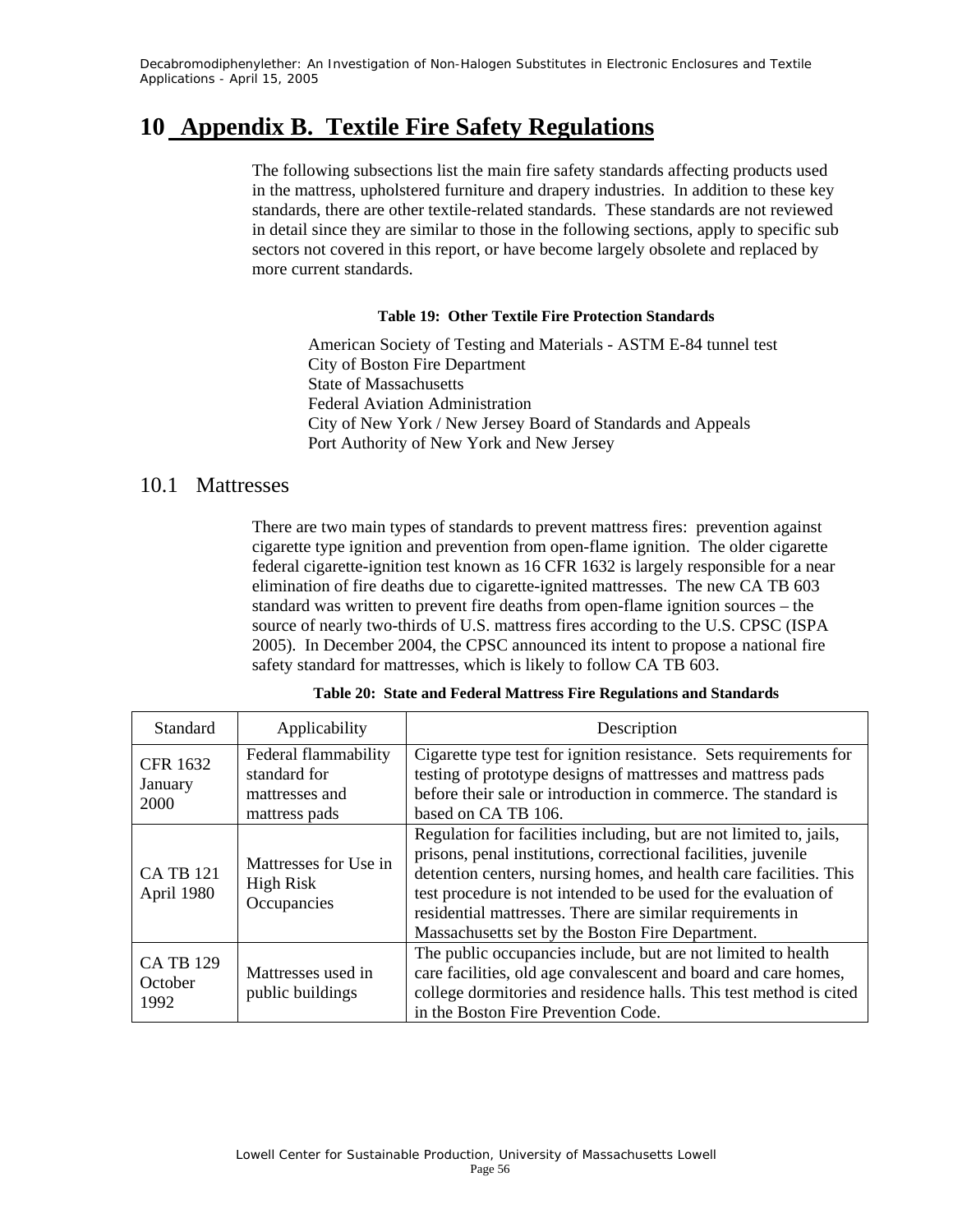|                  |                     | This regulation is based on a 30-minute open-flame fire test. TB  |
|------------------|---------------------|-------------------------------------------------------------------|
| <b>CA TB 603</b> | Residential         | 603 will include, but is not limited to, futons, hybrid flotation |
| January          | mattress/box spring | and airbed ensembles, sofa sleepers, cribs and bunk beds, roll-a- |
| 2005             | <b>beds</b>         | way, and hide-a-beds. So-called "renovated" or recovered used     |
|                  |                     | bedding would also be subject to these requirements.              |

### 10.2 Upholstered Furniture

There are currently no federal flame retardant standards for the U.S. upholstery industry. The CPSC is currently working on a national flammability performance standard and hopes to develop a draft rule in 2005. The Upholstered Furniture Action Council developed voluntary standards that are used by many in the industry. California has developed a number of standards that are referenced in building codes throughout the country for public places, commercial offices, and high-risk settings.

| Standard                                                         | Applicability                                           | Description                                                                                                                                                                                                                                                                                                                   |
|------------------------------------------------------------------|---------------------------------------------------------|-------------------------------------------------------------------------------------------------------------------------------------------------------------------------------------------------------------------------------------------------------------------------------------------------------------------------------|
| Upholstered<br><b>Furniture Action</b><br>Council (UFAC)<br>1983 | Cigarette testing of<br>upholstered<br>furniture fabric | Component standard. Roughly 85% of the industry meets this<br>standard, 80% of furniture production resists cigarette ignition<br>(CPSC Monitor 2004).                                                                                                                                                                        |
| <b>CA TB 116</b><br>January 1980                                 | Cigarette testing of<br>upholstered<br>furniture fabric | Component standard. All upholstered furniture sold in CA must<br>pass this flame test. This test is generally not used by<br>jurisdictions outside of CA.                                                                                                                                                                     |
| <b>CA TB 133</b><br>1984                                         | Seating furniture<br>for use in public<br>occupancies   | Composite standard. A full-scale flame test for furniture<br>manufactured for use in public buildings in CA. TB 133 was<br>developed in May to address the specific fire problems of<br>furnishings in public (not residential) buildings. Many states<br>including IL, MA, NC and OH have adopted TB 133.                    |
| <b>CA TB 117</b><br><b>Updated March</b><br>2000                 | Filling materials<br>used in upholstered<br>furniture   | Component standard. Furniture that meets the TB 117 standard<br>is less likely to ignite rapidly, and if ignited, less likely to burn<br>quickly or to sustain burning. Many leading upholstered<br>furniture products sold nationwide meet this CA standard. Some<br>states, including MN, require TB 117 instead of TB 133. |

**Table 21: California Upholstered Furniture Fire Regulations** 

### 10.3 Draperies

The most significant regulation concerning draperies is the National Fire Protection Agency (NFPA) 701standard. It is a vigorous test to evaluate a material's ignition resistance and potential to propagate flame beyond the area exposed to an ignition source.

#### **Table 22: Drapery Related FR Regulations**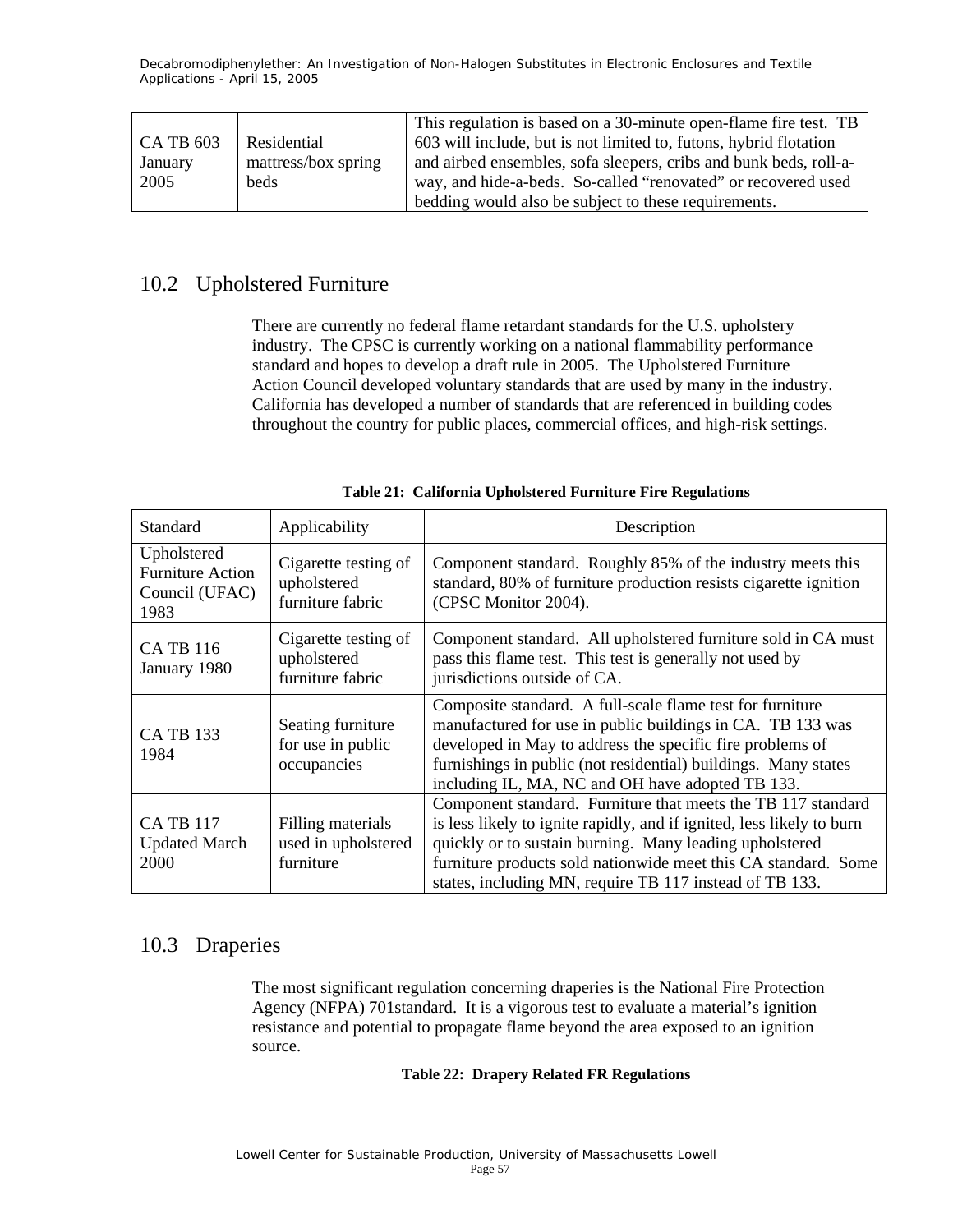| Standard                                               | Applicability                                                             | Description                                                                                                                                                                                                                                            |
|--------------------------------------------------------|---------------------------------------------------------------------------|--------------------------------------------------------------------------------------------------------------------------------------------------------------------------------------------------------------------------------------------------------|
| National<br>Fire<br>Protection<br>Agency<br>(NFPA) 701 | Draperies in<br>buildings where<br>codes require the<br>NFPA 701 standard | This standard applies not only to draperies but also to theater<br>curtains, hospital privacy curtains, textile wall hangings, table<br>skirts, and other applications. It is a widely used standard for<br>international and national building codes. |

### 10.4 Other Standards

While this section presents the chief fire performance standards for textiles that use decaBDE in the U.S., there are many other textile fire-related standards for other applications. These include standards for high-performance apparel (fire fighter turn out gear and race car suits), carpets and rugs, and bed clothing (such as comforters and pillows). None of these applications appear to be major users of decaBDE.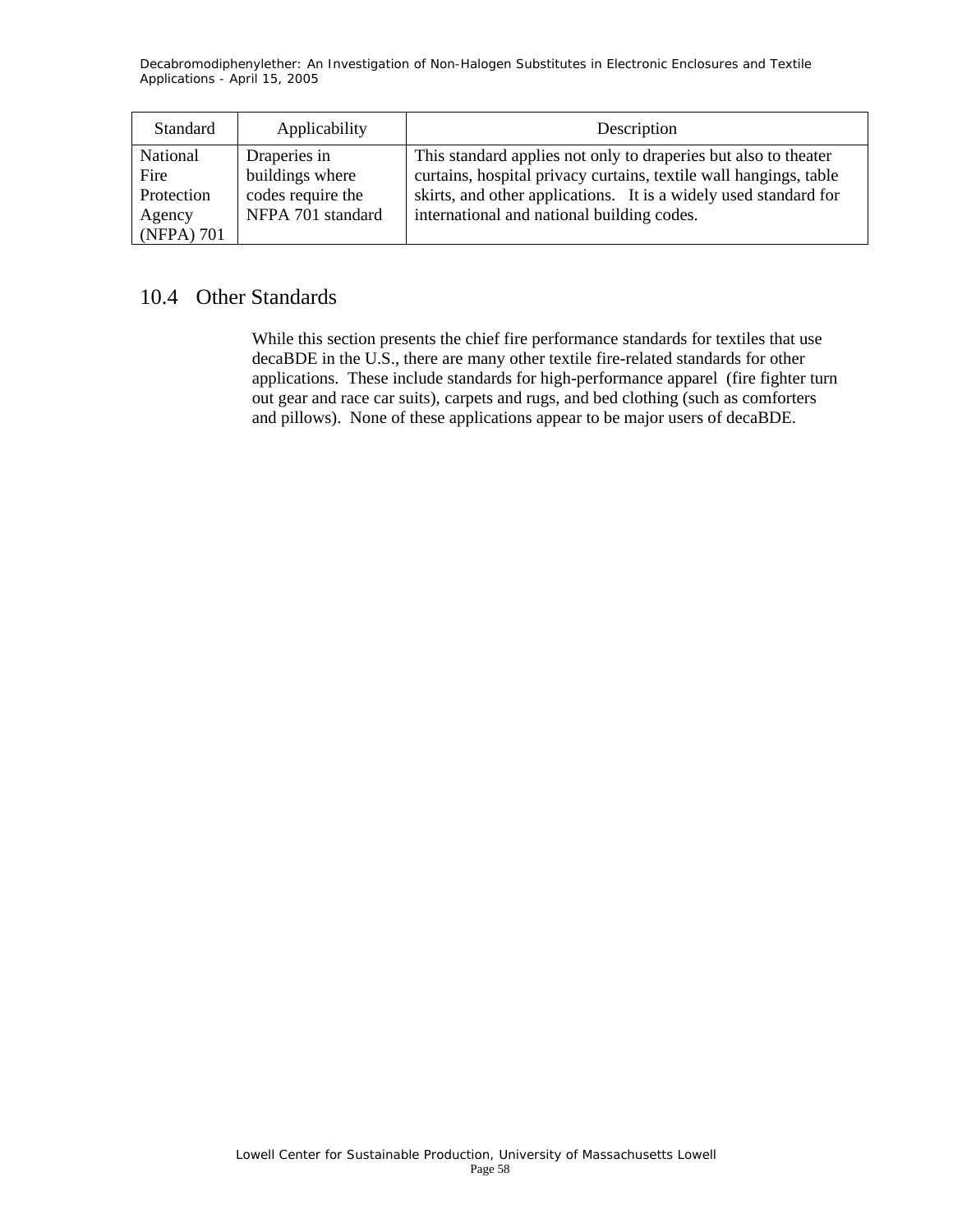## **11 Appendix D: Textile Flame Retardant Chemicals**

| Flame Retardant:<br>Manufacturer                      | Fiber                                                                               | Applications                                                       | FR Type                        | <b>Characteristics</b>                                                                                                                                      |
|-------------------------------------------------------|-------------------------------------------------------------------------------------|--------------------------------------------------------------------|--------------------------------|-------------------------------------------------------------------------------------------------------------------------------------------------------------|
| Fire Retard KK:<br>Manufacturers<br>Chemical          | 100% cotton, rayon,<br>cotton/polyester<br>blends, other<br>cotton/synthetic blends | Drapery, decorative<br>fabrics                                     | organic phosphate              | • Semi-durable<br>Does not cause color change,<br>25-35% solutions padded on<br>60-70 cents per pound<br>$\bullet$<br>Used as "drop in" decaBDE replacement |
| Fire Retard 102-<br>52A:<br>Manufacturers<br>Chemical | PVA, acrylic and vinyl<br>acrylic polymer<br>emulsions                              | Backcoating<br>Textiles                                            | Organic phosphate              | Semi-durable<br>$\bullet$<br>Does not cause color change in most applications<br>$\bullet$                                                                  |
| Fire Retard 66:<br>Manufacturers<br>Chemical          | Polyester                                                                           | Drapery,<br>upholstery,<br>automotive<br>products,<br>backcoatings | Phosphate ester<br>blend       | • Curing and rinsing rec. after application                                                                                                                 |
| $\text{AFLAMMIT}^{\circledR}$ P<br>CONC: Thor         | Cotton, cellulose fibers                                                            |                                                                    | Organic phosphorus<br>compound | Durable to washing<br>$\bullet$<br>applied using special equipment with gaseous<br>ammonia                                                                  |
| AFLAMMIT® PE<br>CONC: Thor                            | Polyester                                                                           |                                                                    | Organic phosphorus<br>compound | • Durable halogen-free flame retardant for polyester<br>• applied by padding                                                                                |
| AFLAMMIT®<br>SAP: Thor                                | Cotton, Cellulose<br>fibers                                                         |                                                                    | Organic phosphorus<br>compound | Durable flame retardant<br>$\bullet$<br>• Applied using special equipment with gaseous<br>ammonia                                                           |
| <b>AFLAMMIT®</b><br>ZAL: Thor                         | Wool                                                                                |                                                                    | Zirconium acetate<br>solution  | For low smoke flame retardant finishing of wool by<br>$\bullet$<br>an exhaust process (Zirpro treatment)                                                    |

#### **Table 23: Commercially Available Textile Halogen-free Flame Retardants Chemicals**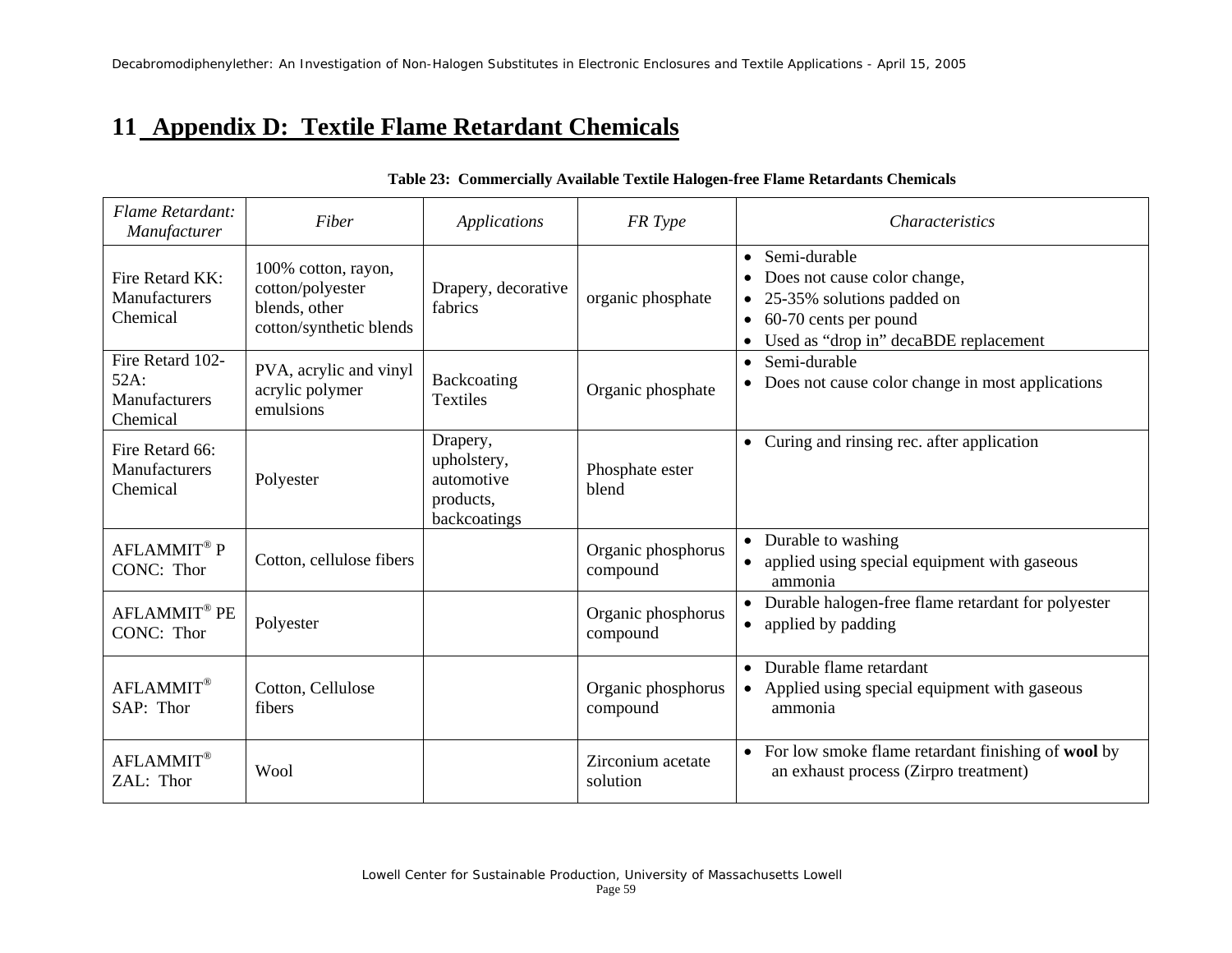| <b>AFLAMMIT®</b><br>ZR: Thor      | Wool                                                      |                             | Potassium<br>hexafluoro<br>zirconate and<br>zirconium acetate<br>(ZAL) | • Flame retardant for wool used in the Zirpro process<br>(IWS) with AFLAMMIT® ZAL for low smoke<br>emission                         |
|-----------------------------------|-----------------------------------------------------------|-----------------------------|------------------------------------------------------------------------|-------------------------------------------------------------------------------------------------------------------------------------|
| <b>AFLAMMAN</b><br>IST/PCS: Thor  |                                                           |                             | Based on<br>phosphorous and<br>nitrogen compounds                      | • Intumescent flame retardant<br>liquid form<br>• Used alone or in coating systems                                                  |
| <b>AFLAMMIT</b><br>INS: Thor      |                                                           |                             | phosphorous and<br>nitrogen compounds                                  | • Intumescent Flame retardant<br>• Pad and coating systems<br>• Halogen-free                                                        |
| FLAMMENTIN®<br>CIF: : Thor        | cellulose for interliner<br>fabrics                       |                             | Organic<br>phosphorus/nitrogen<br>compound                             | semi durable                                                                                                                        |
| FLAMMENTIN®<br>FMB:: Thor         |                                                           |                             | Phosphorus<br>nitrogen compound                                        | meets the requirements of cigarette burn test after<br>water soak                                                                   |
| FLAMMENTIN®<br>UCR-N:: Thor       | cellulose fibers                                          |                             | Inorganic<br>phosphorus<br>compound                                    | • meet cigarette burn test after water soak                                                                                         |
| <b>AMGARD® CU:</b><br>Rhodia      | polyester                                                 | backcoating<br>applications | Cyclic phosphonate<br>ester                                            | Flame retardant for fabrics and latex binder<br>$\bullet$<br>applications. High performance at reduced loadings<br>in many systems. |
| AMGARD® 37*<br>: Rhodia           | many fabrics,<br>especially polyester<br>and coatings     |                             | Organic<br>phosphonate blend                                           | Minimal effect on fabric hand. Durable or<br>$\bullet$<br>nondurable, depending on application.                                     |
| <b>AMGARD® NT</b><br>D-1*: Rhodia | plastics, synthetics and<br>a wide range of other<br>uses |                             | cyclic phosphonate<br>ester                                            | Non-durable flame retardant for.<br>$\bullet$                                                                                       |
| AMGARD™<br>RD1: Rhodia            | variety of fabrics                                        |                             | Phosphonic acid                                                        | Non-hygroscopic, low-fogging flame retardant.<br>$\bullet$<br>Compatible with binders. Non-durable.                                 |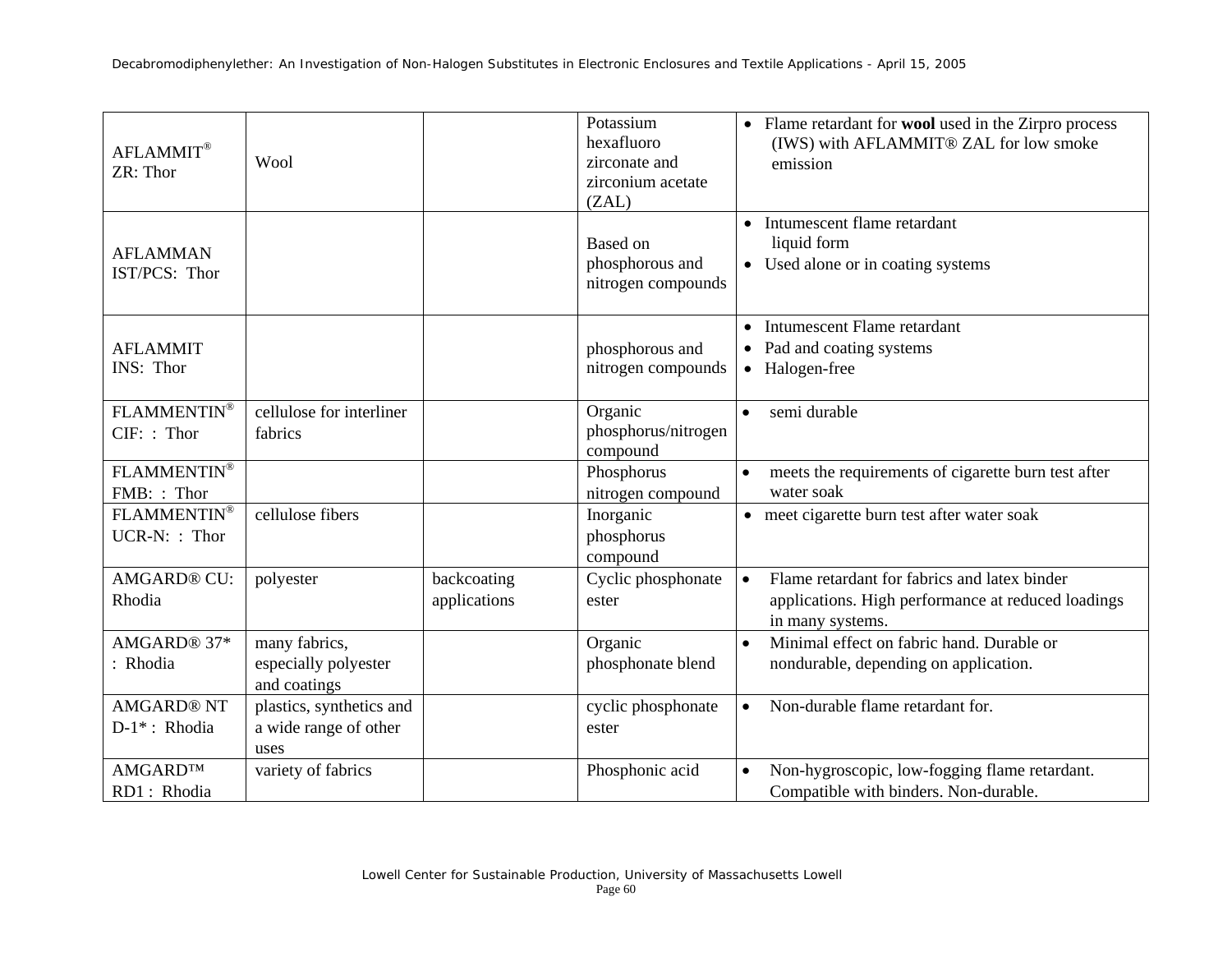| PROBAN®:<br>Rhodia                                             | Cotton, cotton rich<br>fabrics & blends | Protective wear,<br>bedding,<br>furnishing,<br>sleepwear | Phosphorus based;<br>blend of tetrakis<br>(hydroxyl methyl)<br>phosphonium<br>chloride (THPC) &<br>urea                                                                                                                                            | • Durability is achieved by the formation of a cross-<br>linked inert polymer within the fiber<br>• Durability washing under laboratory test and<br>industrial wash conditions shows that, with the<br>correct application of PROBAN®, the fabrics flame<br>retardant properties will last for the expected life of<br>the article.<br>• No chemical reaction with the fiber so base fabrics are<br>largely unaffected<br>• Woven or knitted fabrics can be treated |
|----------------------------------------------------------------|-----------------------------------------|----------------------------------------------------------|----------------------------------------------------------------------------------------------------------------------------------------------------------------------------------------------------------------------------------------------------|---------------------------------------------------------------------------------------------------------------------------------------------------------------------------------------------------------------------------------------------------------------------------------------------------------------------------------------------------------------------------------------------------------------------------------------------------------------------|
| Flamestab®<br><b>NORTM 116:</b><br>Ciba Specialty<br>Chemicals | Polyolefin                              |                                                          | monomeric N-<br>alkoxy hindered<br>amine                                                                                                                                                                                                           | • Provides flame retardancy to polyolefin fibers,<br>nonwovens and films in concentrations as low as 1%.                                                                                                                                                                                                                                                                                                                                                            |
| <b>PYROSAN®</b><br>SYN: Noveon<br><b>Textile Chems</b>         | 100% Polyester,<br>acrylic              |                                                          |                                                                                                                                                                                                                                                    | Durable flame retardant<br>Halogen-free<br>$\bullet$<br>Can be incorporated in backcoatings<br>• Used to help meet NFPA 701<br>Can be applied via pad or dry cure;                                                                                                                                                                                                                                                                                                  |
| <b>Flamestab NOR</b><br>116FF:<br>Ciba Specialty<br>Chemicals  | polypropylene                           |                                                          | $1,3-$<br>Propanediamine,<br>$N, N''-1, 2-$<br>ethanediylbis-,<br>reaction products<br>with cyclohexane<br>and<br>peroxidized N-<br>butyl-2,2,6,6-<br>tetramethyl-4-<br>piperidinamine-<br>2,4,6-trichloro-<br>1,3,5-triazine<br>reaction products | Can pass NFPA 701 vertical burn as well as a level<br>of UV stability<br>Can be made non-halogenated<br>$\bullet$                                                                                                                                                                                                                                                                                                                                                   |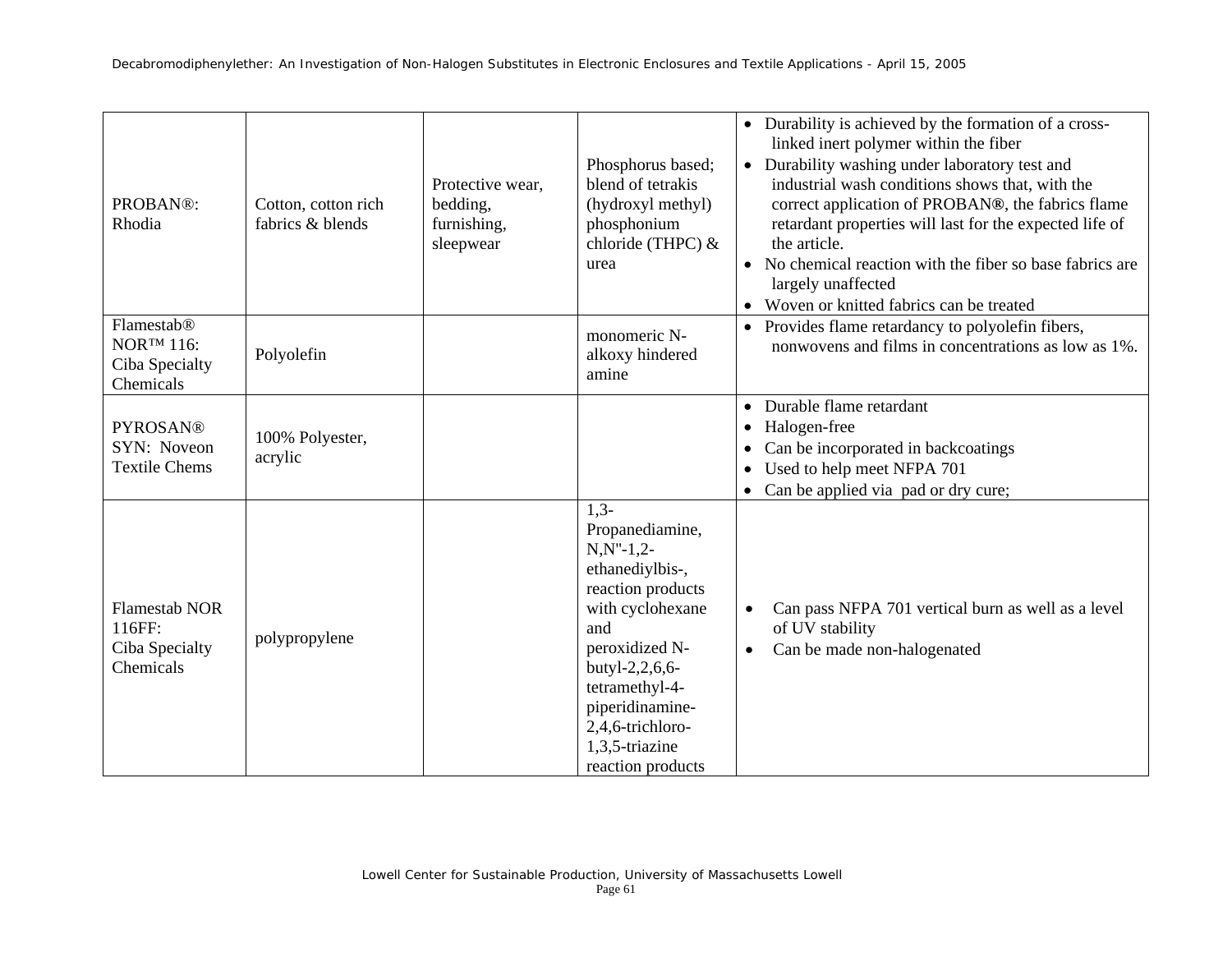| Flovan® CGN:<br>Ciba Specialty<br>Chemicals | Wool, cellulose,<br>polyester,<br>polypropylene and<br>polyethylene fibers | Automotive and<br>decorative fabrics                                 |                                                                                 |                                                                                                                                                                                                                                                                                |
|---------------------------------------------|----------------------------------------------------------------------------|----------------------------------------------------------------------|---------------------------------------------------------------------------------|--------------------------------------------------------------------------------------------------------------------------------------------------------------------------------------------------------------------------------------------------------------------------------|
| Pyromescent:<br>Amitech                     | Polyester, cotton and<br>blends                                            | Mattresses                                                           | Phosphorous                                                                     | • Contains small amount of halogen (chlorine) that can<br>be removed for customers that need it.<br>Keeps flame from spreading & creates char<br>$\bullet$<br>• When coated fabric placed between batting and PU<br>foam, product can pass TB 603.<br>• Costs $$3-4$ per pound |
| Pyrozoyl 6P:<br>Amitech                     | polyester                                                                  | Airline blankets,<br>auto industry,<br>outdoor industrial<br>fabrics | Phosphorous/<br>halogen (no penta,<br>octa or deca) with<br>chlorinated solvent | • Exhausted (in dye bath) on polyester<br>• Durable to 50 industrial launderings<br>• Costs \$3 per pound                                                                                                                                                                      |
| Pyrozyl M73:<br>Amitech                     | Polyester, cotton and<br>blends                                            | Apparel, mattress<br>fabrics                                         | phosphorous                                                                     | • Durable to 50 industrial launderings<br>• Applied by padding on<br>$\bullet$ Costs \$4 per pound                                                                                                                                                                             |
| Pyrozyl G-20:<br>Amitech                    | Cotton, rayon                                                              | Decorative and<br>apparel fabrics                                    | Borate based                                                                    | • Non-durable<br>Ten times the cost of decaBDE approach                                                                                                                                                                                                                        |
| <b>GLO-TARD BG:</b><br>Glo-Tex              | 100% polyester                                                             | Drapery,<br>upholstery and<br>automotive fabrics                     | Phosphonate                                                                     | When thermosolled, will yield durability to laundering<br>$\bullet$<br>• not recommended for application to apparel fabrics                                                                                                                                                    |
| <b>GUARDEX FR-</b><br>P115: Glo-Tex         | 100% cotton, 100%<br>polyester and blends                                  |                                                                      | polyphosphate                                                                   | Durable to dry cleaning, enables fabrics to meet<br>$\bullet$<br>requirements of NFPA 701 and other "vertical<br>flammability tests"<br>non-corrosive, easy to apply with standard padding<br>or spraying, cure at 300°F or lower to prevent<br>yellowing                      |
| <b>GUARDEX FR-</b><br>235: Glo-Tex          | 100% cotton, 100%<br>polyester and blends                                  |                                                                      | Phosphate solution                                                              | Durable to dry cleaning<br>$\bullet$<br>enables fabrics to meet requirements of NFPA<br>701 and other "vertical flammability tests"<br>easy to apply with standard padding or spraying<br>$\bullet$                                                                            |